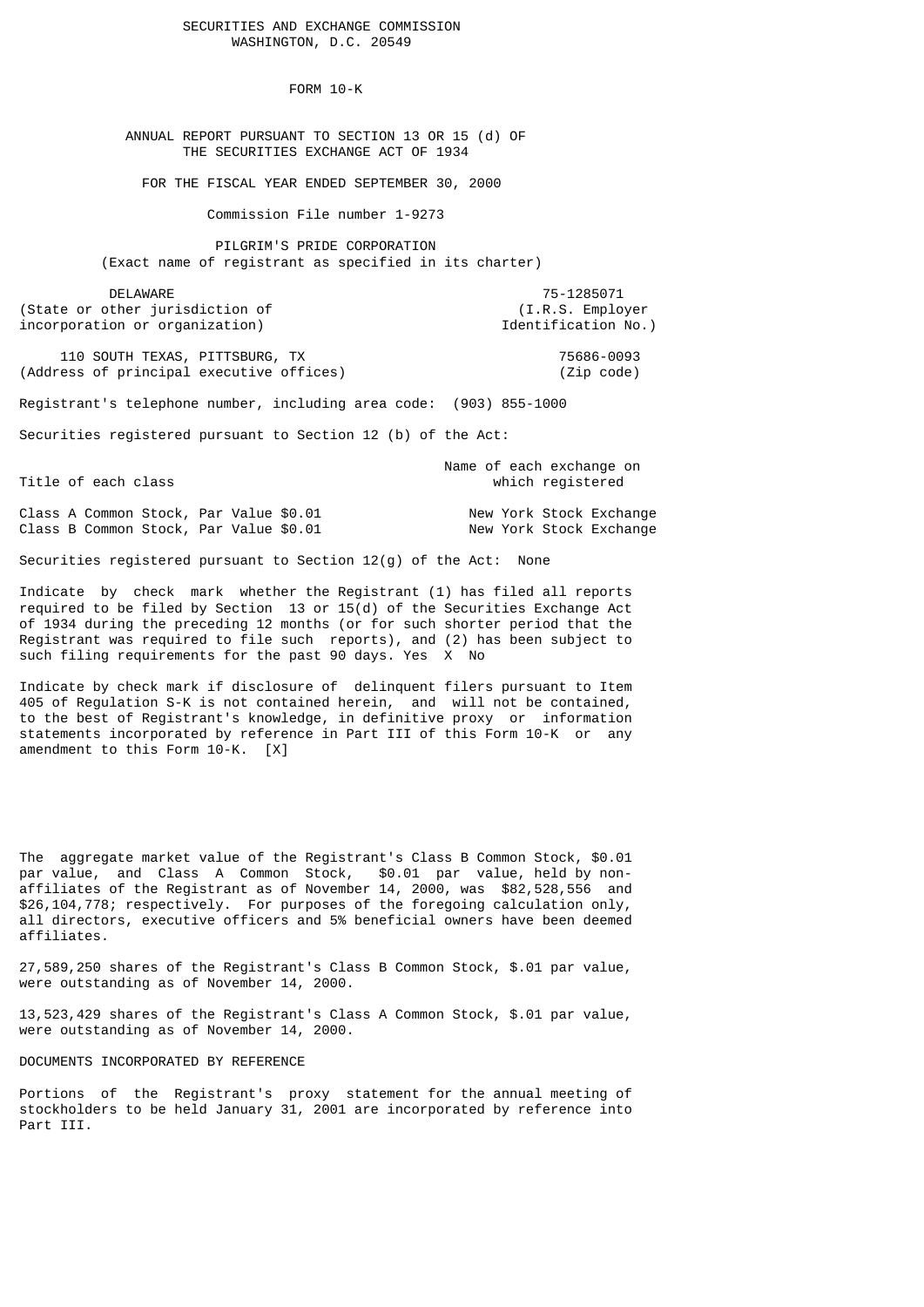### PILGRIM'S PRIDE CORPORATION FORM 10-K TABLE OF CONTENTS

### PART I

|  | PAGF                                                          |  |
|--|---------------------------------------------------------------|--|
|  |                                                               |  |
|  |                                                               |  |
|  |                                                               |  |
|  | Item 4. Submission of Matters to a Vote of Security Holders25 |  |

# PART II

|  | Item 5. Market for Registrant's Common Stock and Related Security Holder    |
|--|-----------------------------------------------------------------------------|
|  |                                                                             |
|  |                                                                             |
|  | Item 7. Management's Discussion and Analysis of Results of Operations and   |
|  |                                                                             |
|  | Item 7a.Ouantitative and Oualitative Disclosures About Market Risk34        |
|  | Item 8. Financial Statements and Supplementary Data (see Index to Financial |
|  |                                                                             |
|  | Item 9. Changes in and Disagreements with Accountants on Accounting and     |
|  |                                                                             |

#### PART III

|  | Item 10. Directors and Executive Officers of Registrant37                 |
|--|---------------------------------------------------------------------------|
|  |                                                                           |
|  | Item 12. Security Ownership of Certain Beneficial Owners and Management37 |
|  | Item 13. Certain Relationships and Related Transactions37                 |

#### PART IV

|  |  | Item 14. Exhibits, Financial Statement Schedules and Reports on Form 8-K37 |  |  |  |
|--|--|----------------------------------------------------------------------------|--|--|--|
|  |  |                                                                            |  |  |  |

#### INDEX TO FINANCIAL STATEMENTS AND SCHEDULES

| Report of Ernst & Young LLP, Independent Auditors45                        |
|----------------------------------------------------------------------------|
| Consolidated Balance Sheets as of September 30, 2000 and October 2, 199946 |
| Consolidated Statements of Income for the years ended                      |
| September 30, 2000, October 2, 1999 and September 26, 199847               |
| Consolidated Statements of Stockholders' Equity for the years ended        |
| September 30, 2000, October 2, 1999 and September 26, 199848               |
| Consolidated Statements of Cash Flows for the years ended                  |
| $\ldots$ .September 30, 2000, October 2, 1999 and September 26, 199849     |
|                                                                            |
| Schedule II - Valuation and Qualifying Accounts for the years ended        |
| September 30, 2000, October 2, 1999 and September 26, 199858               |

#### PART I

ITEM 1. BUSINESS

GENERAL

 Pilgrim's Pride Corporation (referred to herein as "the Company", "we", "us", "our" and similar terms) is one of the largest producers of prepared and fresh chicken products in North America and has one of the best known brand names in the chicken industry. We are the fifth largest producer of chicken in the United States and the second largest in Mexico. Through vertical integration, we control the breeding, hatching and growing of chickens and the processing, preparation, packaging and sale of our product lines. Our U.S. operations, including U.S. produced chicken products sold for export to Canada, Mexico, Eastern Europe, the Far East and other world markets, accounted for 79.5% of our net sales in fiscal 2000. The remaining 20.5% of our net sales in fiscal 2000 arose from our Mexico operations. In fiscal 2000, we sold 2.0 billion pounds of dressed chicken and generated net sales of \$1.5 billion, net income of \$52.3 million and earnings before interest, taxes and depreciation ("EBITDA") of \$115.4 million. Pilgrim's Pride Corporation was incorporated in July 1968.

 Our objectives are to increase sales, profit margins and earnings and outpace the growth of the chicken industry. Key elements of our strategy to achieve these objectives are to:

CAPITALIZE ON ATTRACTIVE U.S. PREPARED FOODS MARKET. We focus our U.S. growth initiatives on sales of prepared foods to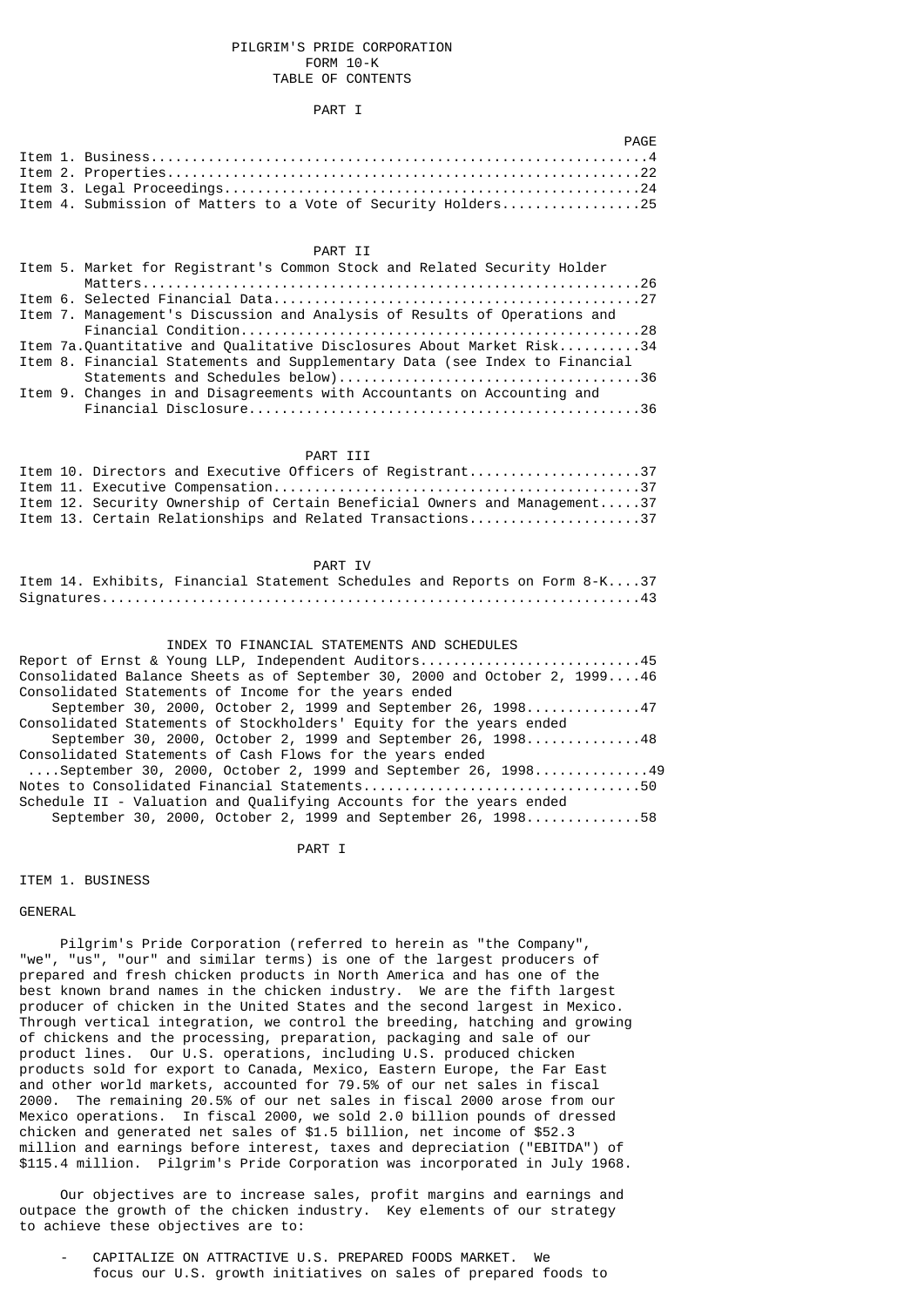the foodservice market because this market segment continues to be one of the fastest growing and most profitable segments in the chicken industry. Products sold to this market segment require further processing, which enables us to charge a premium for our products and also reduces the impact of feed ingredient costs on our profitability. Feed ingredient costs typically decrease from approximately 30-50% of total production cost for fresh chicken products to approximately 16-25% for prepared chicken products. Our sales of prepared food products to the foodservice market grew from \$305.3 million in fiscal 1996 to \$593.4 million in fiscal 2000, a compounded annual growth rate of 18.1%. In addition, these sales increased as a percentage of our total U.S. chicken revenues from 39.3% to 56.5% during the same five-year period.

- EMPHASIZE CUSTOMER-DRIVEN RESEARCH AND TECHNOLOGY. We have a long-standing reputation for customer-driven research and development in designing new products and implementing advanced processing technology. This enables us to better meet our customers' changing needs for product innovation, consistent quality and cost efficiency. In particular, customer-driven research and development is integral to our growth strategy for the prepared foods market where customers continue to place greater importance on value-added services. Our research and development personnel often work directly with institutional customers in developing products for these customers, which we believe helps promote long-term relationships. Approximately \$114.4 million or 16.4% of our sales to foodservice customers in fiscal 2000 consisted of products which we did not sell in fiscal 1996.
- ENHANCE U.S. FRESH CHICKEN PROFITABILITY THROUGH VALUE-ADDED, BRANDED PRODUCTS. Our U.S. fresh chicken sales were \$252.8 million in fiscal 2000, or 24.1% of total U.S. chicken sales for the period. In addition to maintaining the sales of mature, traditional fresh chicken products, our strategy is to shift the mix of our U.S. fresh chicken products by continuing to increase sales of higher margin, faster growing products, such as marinated chicken and chicken parts. Our fresh chicken products are sold under the Pilgrim's Pride brand name, which is well known in many southwestern markets for quality and freshness.
	- IMPROVE OPERATING EFFICIENCIES AND INCREASE CAPACITY ON A COST-EFFECTIVE BASIS. As production and sales have grown, we have continued to focus on improving operating efficiencies by investing in state-of-the-art technology, processes and training and continuing to implement a total quality management program. Specific initiatives include:
		- STANDARDIZING LOWEST-COST PRODUCTION PROCESSES ACROSS OUR VARIOUS FACILITIES;
		- CENTRALIZING PURCHASING AND OTHER SHARED SERVICES; AND
		- UPGRADING TECHNOLOGY WHERE APPROPRIATE.

 WE ALSO MADE COST-EFFECTIVE ACQUISITIONS BOTH IN THE U.S. AND MEXICO AND SUBSEQUENTLY INCREASED THE CAPACITY AND IMPROVED THE EFFICIENCY OF THE ACQUIRED PROPERTIES. AS A RESULT, ACCORDING TO INDUSTRY DATA, WE HAVE CONSISTENTLY BEEN ONE OF THE LOWEST COST PRODUCERS OF CHICKEN IN THE U.S., AND WE ALSO BELIEVE WE ARE ONE OF THE LOWEST COST PRODUCERS OF CHICKEN IN MEXICO.

 In furtherance of this strategy, on September 27, 2000 the Company announced that it had signed a definitive agreement to acquire all the outstanding stock of WLR Foods, Inc. in a cash merger valued at approximately \$300 million, which includes the assumption and/or refinancing of approximately \$60 million of WLR Foods' debt and other obligations (the "WLR Acquisition"). Pursuant to the agreement, the Company will pay \$14.25 for each outstanding share of WLR Foods common stock. The merger is subject to customary closing conditions, including the receipt of regulatory approval and the approval of WLR Foods' shareholders, and is expected to be completed during January 2001. See "Business--Recent Developments" and "Management's Discussion and Analysis of Results of Operations and Financial Condition--Recent Developments".

CAPITALIZE ON THE GROWING MEXICAN MARKET. We seek to leverage our leading market position and reputation for freshness and quality in Mexico by focusing on the following four objectives: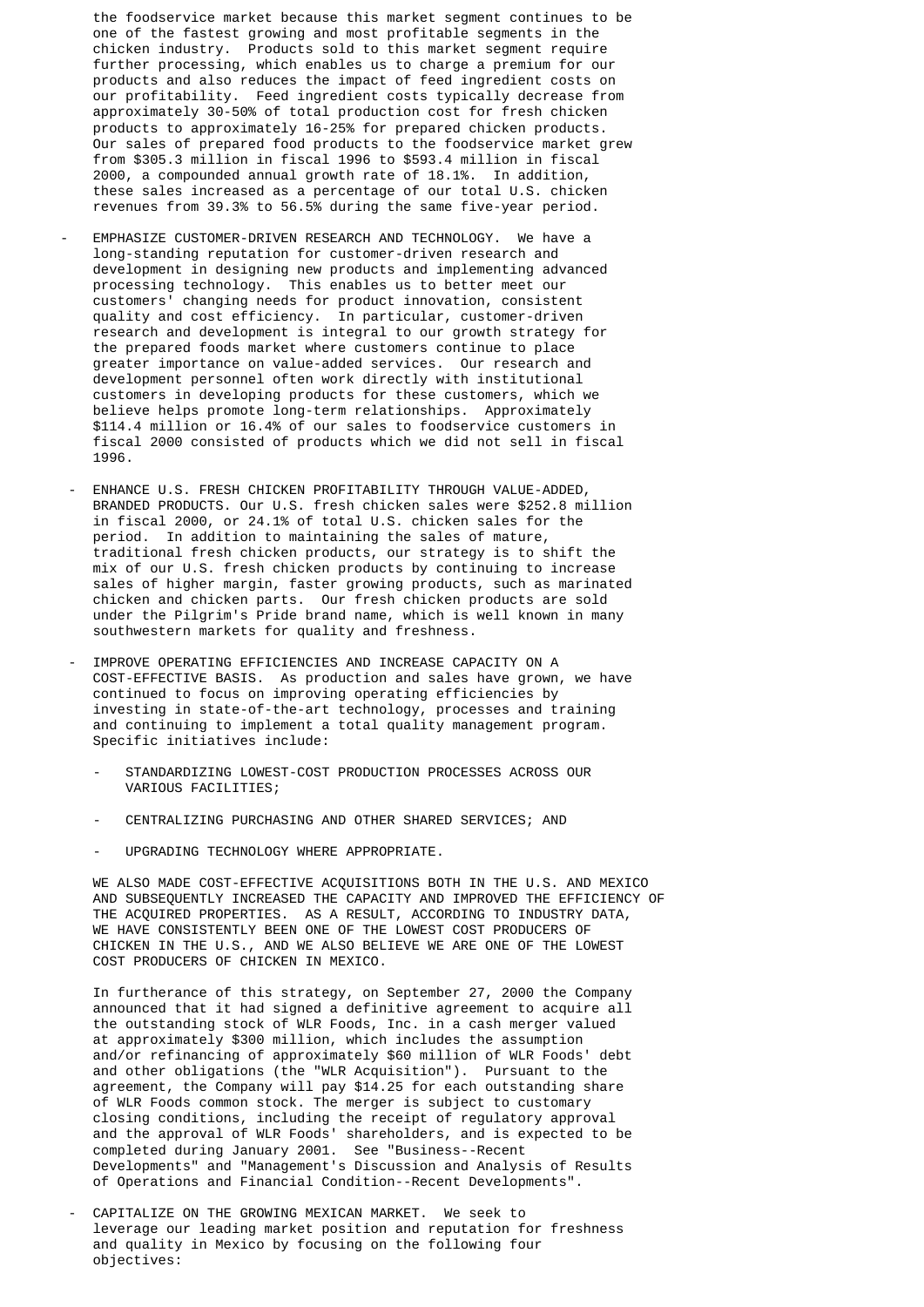- TO BE ONE OF THE MOST COST-EFFICIENT PRODUCERS AND PROCESSORS OF CHICKEN IN MEXICO BY APPLYING TECHNOLOGY AND EXPERTISE UTILIZED IN THE U.S.;
- TO CONTINUALLY INCREASE OUR DISTRIBUTION OF HIGHER MARGIN. MORE VALUE-ADDED PRODUCTS TO NATIONAL RETAIL STORES AND RESTAURANTS;
- TO CONTINUE TO BUILD AND EMPHASIZE BRAND AWARENESS AND CAPITALIZE ON THE MEXICAN CONSUMERS' PREFERENCE FOR BRANDED PRODUCTS AND THEIR INSISTENCE ON FRESHNESS AND QUALITY; AND
- TO ENSURE THAT, AS MEXICAN TARIFFS ON IMPORTED CHICKEN ARE ELIMINATED BY 2003, A SIGNIFICANT PORTION OF THE CHICKEN IMPORTED FROM THE U.S. WILL BE DISTRIBUTED THROUGH OUR EXISTING AND PLANNED DISTRIBUTION FACILITIES. THE LOCATION OF OUR U.S. OPERATIONS IN THE SOUTHWEST GIVES US A STRATEGIC ADVANTAGE TO CAPITALIZE ON ANY EXPORTS OF U.S. CHICKEN TO MEXICO.

OUR CHICKEN PRODUCTS CONSIST PRIMARILY OF:

 (1) PREPARED FOODS, WHICH ARE FOODS SUCH AS PORTION-CONTROLLED BREAST FILLETS, TENDERLOINS AND STRIPS, FORMED NUGGETS AND PATTIES AND BONE-IN CHICKEN PARTS. PREPARED FOODS ARE SOLD FROZEN AND MAY BE EITHER FULLY COOKED, PARTIALLY COOKED OR RAW, BREADED OR NON-BREADED, PRE-MARINATED OR NON-MARINATED.

 (2) FRESH CHICKEN, WHICH IS REFRIGERATED (NON-FROZEN) WHOLE OR CUT-UP CHICKEN SOLD TO THE FOODSERVICE INDUSTRY EITHER PRE-MARINATED OR NON-MARINATED. FRESH CHICKEN ALSO INCLUDES PREPACKAGED CHICKEN, WHICH INCLUDES VARIOUS COMBINATIONS OF FRESHLY REFRIGERATED, WHOLE CHICKENS AND CHICKEN PARTS IN TRAYS, BAGS OR OTHER CONSUMER PACKS LABELED AND PRICED READY FOR THE RETAIL GROCER'S FRESH MEAT COUNTER.

 (3) EXPORT AND OTHER PRODUCTS, WHICH ARE PARTS AND WHOLE CHICKEN, EITHER REFRIGERATED OR FROZEN FOR U.S. EXPORT OR DOMESTIC USE.

 (4) OUR MEXICO PRODUCTS PRIMARILY CONSIST OF VALUE-ADDED PRODUCTS SUCH AS EVISCERATED CHICKEN AND CHICKEN PARTS AND BASIC PRODUCTS SUCH AS NEW YORK DRESSED (WHOLE CHICKEN WITH ONLY FEATHERS AND BLOOD REMOVED) AND LIVE BIRDS.

OUR CHICKEN PRODUCTS ARE PRIMARILY SOLD TO:

 (1) FOODSERVICE CUSTOMERS, WHICH ARE CUSTOMERS SUCH AS CHAIN RESTAURANTS, FROZEN ENTREE PRODUCERS, INSTITUTIONS AND DISTRIBUTORS. WE SELL TO OUR FOODSERVICE CUSTOMERS PRODUCTS RANGING FROM PORTION-CONTROLLED REFRIGERATED CHICKEN PARTS TO FULLY-COOKED AND FROZEN, BREADED OR NON-BREADED CHICKEN PARTS OR FORMED PRODUCTS.

 (2) RETAIL CUSTOMERS, WHICH ARE CUSTOMERS SUCH AS GROCERY STORE CHAINS, RETAIL DISTRIBUTORS AND WHOLESALE CLUBS. WE SELL TO OUR RETAIL CUSTOMERS BRANDED, PRE-PACKAGED CUT-UP AND WHOLE CHICKEN, AND FRESH REFRIGERATED WHOLE CHICKENS AND CHICKEN PARTS IN TRAYS, BAGS OR OTHER CONSUMER PACKS.

 THE FOLLOWING TABLE SETS FORTH, FOR THE PERIODS SINCE FISCAL 1996, NET SALES ATTRIBUTABLE TO EACH OF OUR PRIMARY PRODUCT LINES AND THE MARKETS SERVED WITH THOSE PRODUCTS. WE BASED THE TABLE ON OUR INTERNAL SALES REPORTS AND THEIR CLASSIFICATION OF PRODUCT TYPES AND CUSTOMERS.

#### FISCAL YEAR ENDED

|                              | Sept. 30,<br>2000 | Oct. 2,<br>1999 | Sept. 26,<br>1998     | Sept. 27,<br>1997 | Sept. 28,<br>1996                           |
|------------------------------|-------------------|-----------------|-----------------------|-------------------|---------------------------------------------|
|                              | (52 WEEKS)        |                 | (IN THOUSANDS)        |                   | (53 WEEKS) (52 WEEKS) (52 WEEKS) (52 WEEKS) |
| U.S. Chicken Sales:          |                   |                 |                       |                   |                                             |
| Prepared Foods:              |                   |                 |                       |                   |                                             |
| Foodservice                  | \$593,354         |                 | $$530,340$ \$ 420,396 | \$348,961         | \$305, 250                                  |
| Retail                       | 48,059            | 28,254          | 46,400                | 42,289            | 43,442                                      |
| Total Prepared Foods 641,413 |                   | 558,594         | 466,796               | 391,250           | 348,692                                     |
| Fresh Chicken:               |                   |                 |                       |                   |                                             |
| Foodservice                  | 103,803           | 125,395         | 145, 297              | 174,103           | 145,377                                     |
| Retail                       | 148,977           | 161,180         | 162, 283              | 153,554           | 141,876                                     |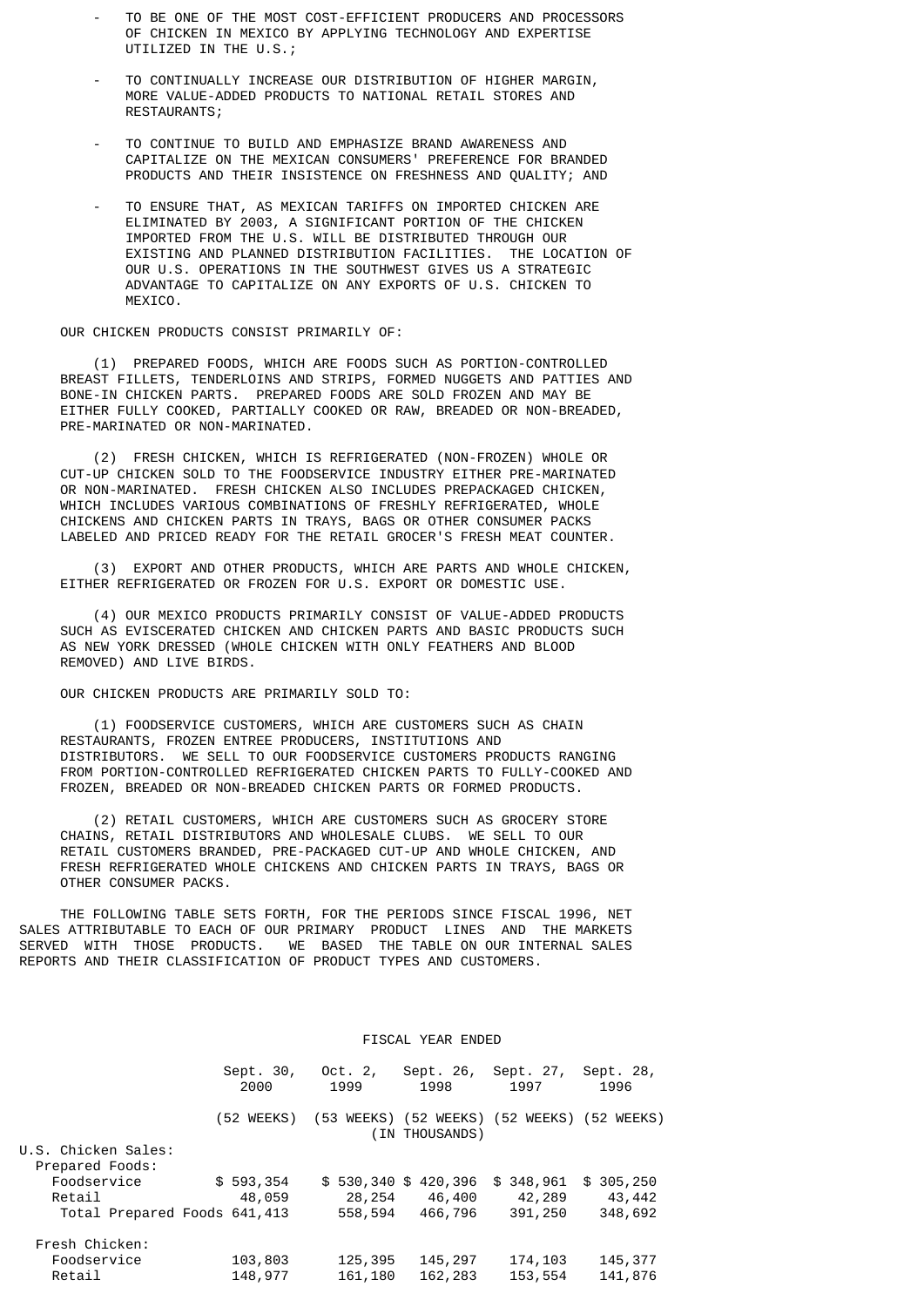| Total Fresh<br>Chicken                    | 252,780     | 286,575                            | 307,580  | 327,657                                         | 287,253              |
|-------------------------------------------|-------------|------------------------------------|----------|-------------------------------------------------|----------------------|
| Export and Other<br>Total U.S.            | 156, 194    | 118,327                            | 139,976  | 142,030                                         | 140,614              |
| Chicken                                   | 1,050,387   | 963,496                            | 914, 352 | 860,937                                         | 776,559              |
| Mexico<br>Total Chicken Sales 1, 357, 749 | 307,362     | 254,500<br>1, 217, 996 1, 192, 439 | 278,087  | 274,997<br>1, 135, 934                          | 228,129<br>1,004,688 |
| Sales of Other<br>U.S.<br>Products        | 141,690     | 139,407                            | 139, 106 | 141,715                                         | 134,622              |
| Total Net Sales                           | \$1,499,439 |                                    |          | \$1,357,403 \$1,331,545 \$1,277,649 \$1,139,310 |                      |

# UNITED STATES

 The following table sets forth, since fiscal 1996, the percentage of our net U.S. chicken sales attributable to each of our primary product lines and the markets serviced with those products. We based the table and related discussion on our internal sales reports and their classification of product types and customers.

### FISCAL YEAR ENDED

|                                        | Sept. 30,<br>2000 | Oct. 2,<br>1999 | 1998   | Sept. 26, Sept. 27<br>1997 | Sept. 28,<br>1996 |
|----------------------------------------|-------------------|-----------------|--------|----------------------------|-------------------|
| U.S. Chicken Sales:                    |                   |                 |        |                            |                   |
| Prepared Foods:<br>Foodservice         | 56.5 %            | 55.1%           | 46.0%  | 40.5 %                     | 39.3 %            |
| Retail                                 | 4.6               | 2.9             | 5.1    | 4.9                        | 5.6               |
| Total Prepared Foods                   | 61.1              | 58.0            | 51.1   | 45.4                       | 44.9              |
| Fresh Chicken:                         |                   |                 |        |                            |                   |
| Foodservice                            | 9.9               | 13.0            | 15.9   | 20.2                       | 18.7              |
| Retail                                 | 14.2              | 16.7            | 17.7   | 17.9                       | 18.3              |
| Total Fresh Chicken                    | 24.1              | 29.7            | 33.6   | 38.1                       | 37.0              |
| Export and Other<br>Total U.S. Chicken | 14.8              | 12.3            | 15.3   | 16.5                       | 18.1              |
| Sales Mix                              | 100.0%            | 100.0<br>%      | 100.0% | 100.0%                     | 100.0%            |

### PRODUCT TYPES

 U.S. PREPARED FOODS OVERVIEW. During fiscal 2000, \$641.4 million of our net U.S. chicken sales were in prepared food products to foodservice and retail, as compared to \$348.7 million in fiscal 1996. These numbers reflect the strategic focus for our growth. The market for prepared food products has experienced, and we believe that this market will continue to experience, greater growth and higher margins than fresh chicken products. Also, the production and sale in the U.S. of prepared food products reduce the impact of the costs of feed ingredients on our profitability. Feed ingredient purchases are the single largest component of our cost of goods sold, representing approximately 26.6% of our U.S. cost of goods sold in fiscal 2000. The production of feed ingredients is positively or negatively affected primarily by weather patterns throughout the world, the global level of supply inventories and the agricultural policies of the United States and foreign governments. As further processing is performed, feed ingredient costs become a decreasing percentage of a product's total production cost, thereby reducing their impact on our profitability.

 We establish prices for our prepared food products based primarily upon perceived value to the customer, production costs and prices of competing products. The majority of these products are sold pursuant to agreements with varying terms that either set a fixed price for the products or set a price according to formulas based on an underlying commodity market, subject in many cases to minimum and maximum prices. Most fixed price contracts are set for one year terms and are negotiated in the October to December time frame.

 U.S. FRESH CHICKEN OVERVIEW. Our fresh chicken business is an important component of our sales and were \$252.8 million in fiscal 2000, or 24.1% of total U.S. chicken sales for the period. In addition to maintaining sales of mature, traditional fresh chicken products, our strategy is to shift the mix of our U.S. fresh chicken products by continuing to increase sales of higher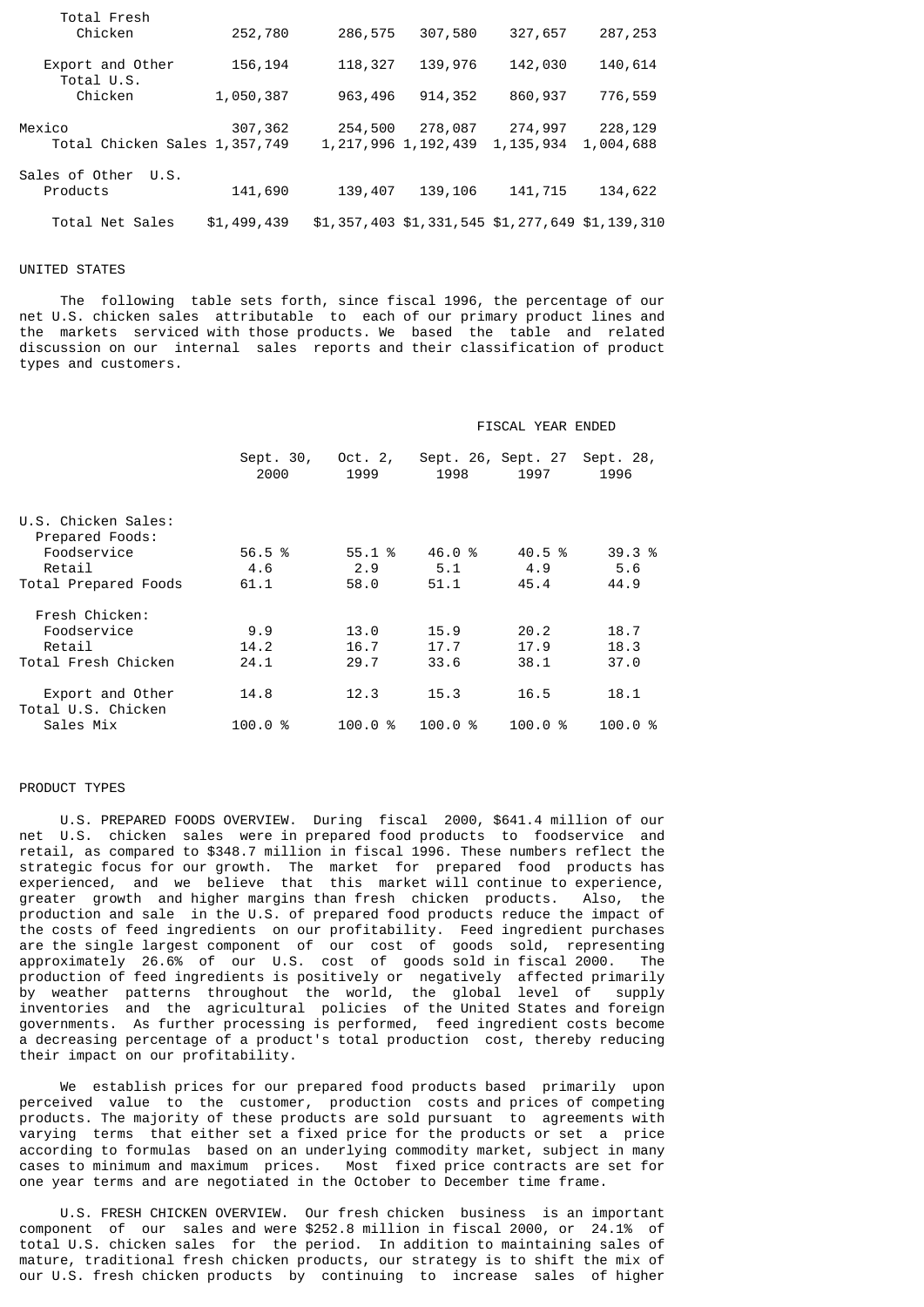margin, faster growing products, such as marinated chicken and chicken parts.

 Most fresh chicken products are sold to established customers based upon certain weekly or monthly market prices reported by the United States Department of Agriculture ("USDA") and other public price reporting services, plus a markup, which is dependent upon the customer's location, volume, product specifications and other factors. We believe our practices with respect to sales of fresh chicken are generally consistent with those of our competitors. Prices of these products are negotiated daily or weekly and are generally related to market prices quoted by the USDA or other public reporting services.

 EXPORT AND OTHER OVERVIEW. Our export and other products consist of whole chickens and chicken parts sold primarily in bulk, non-branded form either refrigerated to distributors in the U.S. or frozen for distribution to export markets. In fiscal 2000, approximately \$40.4 million of these sales were attributable to exports of U.S. chicken. These exports and other products have historically been characterized by lower prices and greater price volatility than our more value-added product lines.

#### MARKETS

 U.S. FOODSERVICE. The majority of our U.S. chicken sales are derived from products sold to the foodservice market. This market principally consists of chain restaurants, frozen entree producers, institutions and distributors located throughout the continental United States. We are the largest supplier of chicken to Wendy's (TM), Jack-in-the-Box (TM) and Stouffer's (TM) frozen entree operation. We are also a significant supplier to KFC (TM) and Taco Bell (TM), and in 1998 began selling chicken to Burger King (TM). We supply chicken products ranging from portion-controlled refrigerated chicken parts to fully cooked and frozen, breaded or non-breaded chicken parts or formed products.

 We believe Pilgrim's Pride is well-positioned to be the primary or secondary supplier to many national and international chain restaurants that<br>require multiple suppliers of chicken products. Additionally, we are well require multiple suppliers of chicken products. suited to be the sole supplier for many regional chain restaurants. These regional chain restaurants often offer better margin opportunities and a growing base of business.

 We believe we have significant competitive strengths in terms of product capability, production capacity, research and development expertise, and distribution and marketing experience relative to smaller and to non-vertically integrated producers. As a result of these competitive strengths, our sales to the foodservice market from fiscal 1996 through fiscal 2000 grew at a compounded annual growth rate of 11.5% and represented 58.5% of the U.S. net sales in fiscal 2000. Based on industry data, we estimate that total industry dollar sales to the foodservice market grew at a compounded annual growth rate of 2.9% during the five calendar year period from 1995 to 1999. According to the FOOD INSTITUTE REPORT, food expenditures on "food-away-from-home" are estimated to increase by a 4.8% compounded annual growth rate from 1999 through 2010 as a result of the growth of quick service restaurants and the continuing trend of consumers spending money on food-away-from-home rather than "food-athome". Food-away-from-home is projected by the FOOD INSTITUTE REPORT to account for 53% of total food expenditures by 2010, as compared with 45% in 1998.

 FOODSERVICE--PREPARED FOODS. The majority of our sales to the foodservice market consist of prepared food products. Prepared food sales to the foodservice market were \$593.4 million in fiscal 2000 compared to \$305.3 million in fiscal 1996, a compounded annual growth rate of approximately 18.1%. We attribute this growth in sales of prepared foods to the foodservice market to a number of factors:

 FIRST, there has been significant growth in the number of foodservice operators offering chicken on their menus and the number of chicken items offered.

 SECOND, foodservice operators are increasingly purchasing prepared chicken products, which allow them to reduce labor costs while providing greater product consistency, quality and variety across all restaurant locations.

 THIRD, there is a strong need among larger foodservice companies for an alternative or additional supplier to our principal competitor in the prepared foods market. A viable alternative supplier must be able to ensure supply, demonstrate innovation and new product development and provide competitive pricing. We have been successful in our objective of becoming the alternative supplier of choice by being the primary or secondary prepared chicken supplier to many large foodservice companies because: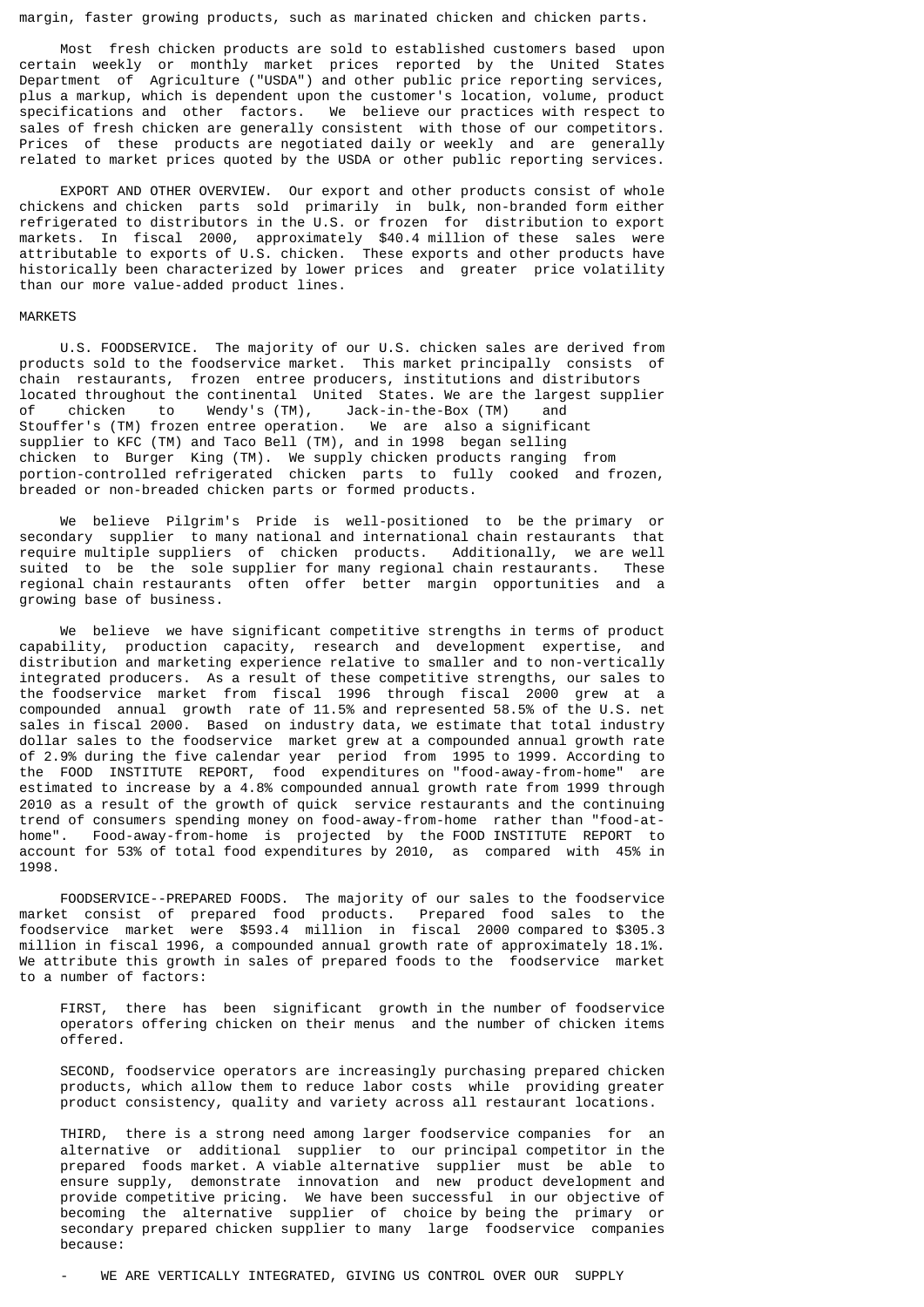OF CHICKEN AND CHICKEN PARTS;

- OUR FURTHER PROCESSING FACILITIES ARE PARTICULARLY WELL SUITED TO THE HIGH VOLUME PRODUCTION RUNS NECESSARY TO MEET THE CAPACITY AND QUALITY REQUIREMENTS OF THE U.S. FOODSERVICE MARKET; AND
- WE HAVE ESTABLISHED A REPUTATION FOR DEPENDABLE QUALITY, HIGHLY RESPONSIVE SERVICE AND EXCELLENT TECHNICAL SUPPORT.

 FOURTH, as a result of the experience and reputation developed with larger customers, we have increasingly become the principal supplier to mid-sized foodservice organizations.

 FIFTH, our in-house product development group follows a customer-driven research and development focus designed to develop new products to meet customers' changing needs. Our research and development personnel often work directly with institutional customers in developing products for these customers. Approximately \$114.4 million or 16.4% of our sales to foodservice customers in fiscal 2000 consisted of new products which were not sold by us in fiscal 1996.

 SIXTH, we are a leader in utilizing advanced processing technology, which enables us to better meet our customers' needs for product innovation, consistent quality and cost efficiency.

 FOODSERVICE--FRESH CHICKEN. We produce and market fresh, refrigerated chicken for sale to U.S. quick-service restaurant chains, delicatessens and other customers. These chickens have the giblets removed, are usually of specific weight ranges, and are usually pre-cut to customer specifications. They are often marinated to enhance value and product differentiation. By growing and processing to customers' specifications, we are able to assist quick-service restaurant chains in controlling costs and maintaining quality and size consistency of chicken pieces sold to the consumer.

 U.S. RETAIL. The U.S. retail market consists primarily of grocery store chains and retail distributors. We concentrate our efforts in this market on sales of branded, prepackaged cut-up and whole chicken to grocery chains and retail distributors in the midwestern, southwestern and western regions of the United States. This regional marketing focus enables us to develop consumer brand franchises and capitalize on proximity to the trade customer in terms of lower transportation costs, more timely, responsive service, and enhanced product freshness. For a number of years, we have invested in both trade and retail marketing designed to establish high levels of brand name awareness and consumer preferences within these markets.

 We utilize numerous marketing techniques, including advertising, to develop and strengthen trade and consumer awareness and increase brand loyalty for consumer products marketed under the "Pilgrim's Pride" brand. Our founder, Lonnie "Bo" Pilgrim, is the featured spokesman in our television, radio and print advertising, and a trademark cameo of a person in a Pilgrim's hat serves as the logo on all of our primary branded products. As a result of this marketing strategy, Pilgrim's Pride is a well-known brand name in several southwestern markets, including in Dallas/Fort Worth, Houston and San Antonio, Texas; Oklahoma City, Oklahoma; Denver, Colorado; Phoenix, Arizona; and Los Angeles and San Diego, California. We believe our efforts to achieve and maintain brand awareness and loyalty help to provide more secure distribution for our products. We also believe our efforts at brand awareness generate greater price premiums than would otherwise be the case in certain southwestern markets. We also maintain an active program to identify consumer preferences. The program primarily consists of testing new product ideas, packaging designs and methods through taste panels and focus groups located in key geographic markets.

 RETAIL--PREPARED FOODS. We market consumer carton and bagged products to major grocery stores and wholesale club chains throughout the U.S., Mexico and Puerto Rico. Being a leader in this market channel is an important part of our overall marketing strategy and we believe our growth in this segment will continue to increase as the consumer demands more convenient chicken offerings.

 RETAIL--FRESH CHICKEN. Our prepackaged retail products include various combinations of freshly refrigerated, whole chickens and chicken parts in trays, bags or other consumer packs labeled and priced ready for the retail grocer's fresh meat counter. We believe the retail, prepackaged fresh chicken business will continue to be a large and relatively stable market, providing opportunities for product differentiation and regional brand loyalty.

 EXPORT AND OTHER CHICKEN. Our export and other products consist of whole chickens and chicken parts sold primarily in bulk, non-branded form either refrigerated to distributors in the U.S. or frozen for distribution to export markets. In recent years, we have de-emphasized our marketing of bulk-packaged chicken in the U.S. in favor of more value-added products and export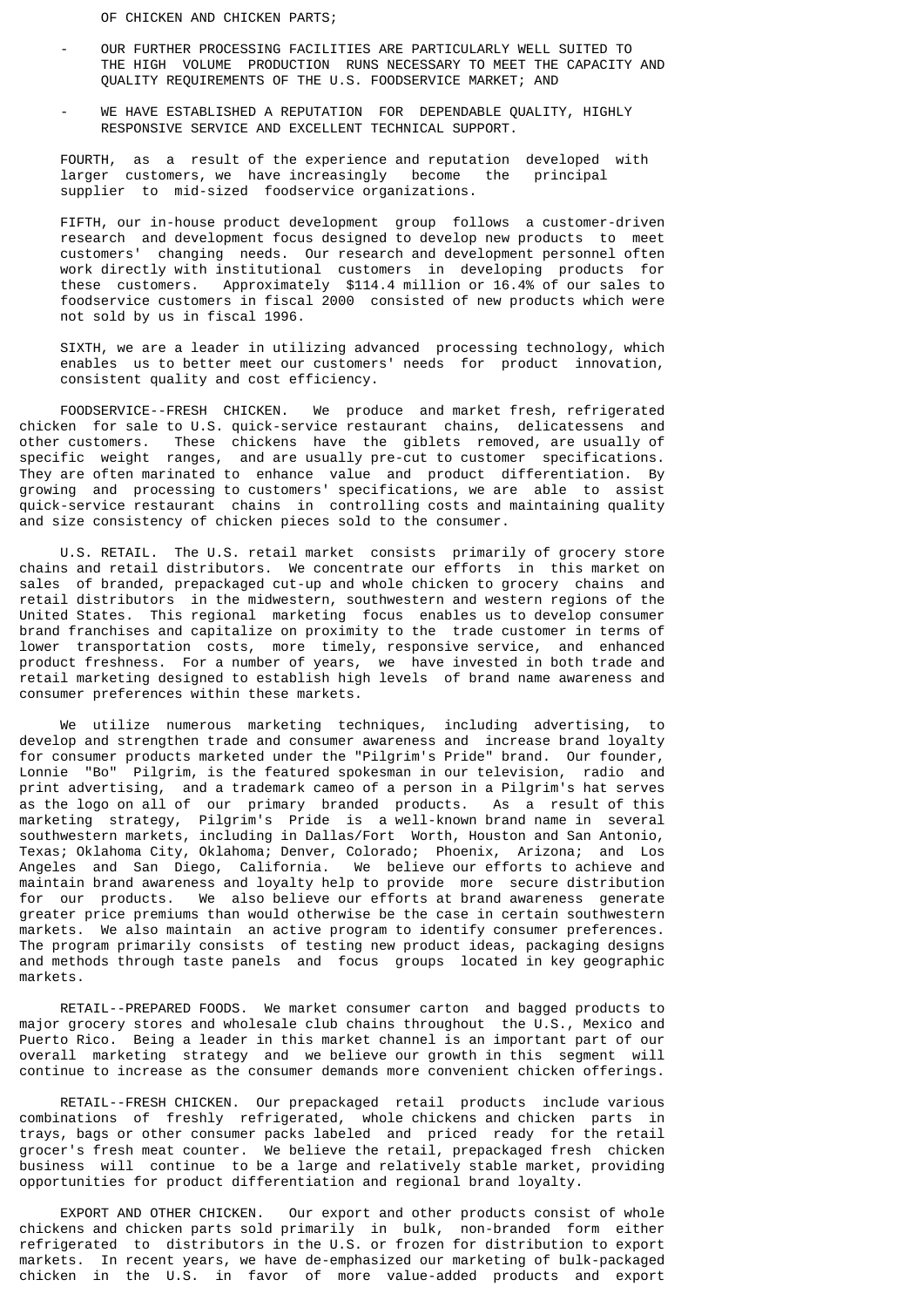opportunities. In the U.S., prices of these products are negotiated daily or weekly and are generally related to market prices quoted by the USDA or other public price reporting services. We also sell U.S.-produced chicken products for export to Canada, Mexico, Eastern Europe, the Far East and other world markets. Due to U.S. consumers' preference for a chicken's white meat, the U.S. chicken industry has traditionally targeted international markets to generate sales for a chicken's dark meat. We have also begun selling prepared food products for export to the international divisions of our U.S. chain restaurant customers. We believe that U.S. chicken exports will continue to grow as worldwide demand for high-grade, low-cost protein sources increases. We also believe that worldwide demand for higher margin prepared food products will increase over the next five years. Accordingly, we believe we are well positioned to capitalize on such growth.

 OTHER U.S. PRODUCTS. We market fresh eggs under the Pilgrim's Pride brand name as well as private labels in various sizes of cartons and flats to U.S. retail grocery and institutional foodservice customers located primarily in Texas. We have a housing capacity for approximately 2.3 million commercial egg laying hens which can produce approximately 42 million dozen eggs annually. U.S. egg prices are determined weekly based upon reported market prices. The U.S. egg industry has been consolidating over the last few years, with the 25 largest producers accounting for more than 54% of the total number of egg laying hens in service during 1999. We compete with other U.S. egg producers primarily on the basis of product quality, reliability, price and customer service. According to an industry publication, Pilgrim's Pride is the thirtyseventh largest producer of eggs in the United States.

 In 1997, we introduced a high-nutrient egg called EggsPlus (TM). This egg contains high levels of Omega-3 and Omega-6 fatty acids along with Vitamin E, making it a heart-friendly product. EggsPlus (TM) comes from hens fed a unique diet of natural grains and flax-seed rich in Essential Fatty Acids. They are also fed a patented blend of natural antioxidants to help increase the nutritional quality of EggsPlus (TM). This allows the hens to produce fresh eggs containing six times more Vitamin E than ordinary eggs. Our marketing of EggsPlus (TM) has received national recognition for our progress in being an innovator in the "functional foods" category. EggsPlus (TM) are sold in the southwest markets of Dallas, Houston, Oklahoma City and New Orleans as well as in Arizona and California.

 We also convert chicken by-products into protein products primarily for sale to manufacturers of pet foods. In addition, we produce and sell livestock feeds at our feed mills in Pittsburg and Mt. Pleasant, Texas and at our farm supply store in Pittsburg, Texas to dairy farmers and livestock producers in northeastern Texas.

 TOTAL QUALITY MANAGEMENT AND PRODUCTIVITY IMPROVEMENTS. Beginning in 1991, we implemented a total quality management program to increase the emphasis by all of our employees on maintaining the highest quality products and lowest cost production. The successful implementation of these initiatives for a company of our size and with the number of employees we have usually takes several years. As this new management culture has become more entrenched within Pilgrim's Pride, we have begun to experience significant gains resulting from these efforts. For example, cross-geographical business process teams have been formed and are producing significant gains in performance characteristics. The gains range from waste reductions to process yield improvements resulting in an estimated annualized cost savings in excess of \$17.0 million. Additionally, in fiscal 2000, centralizing purchasing and combining our purchasing power across company locations has successfully reduced the cost of procured materials by more than an estimated \$4.0 million. We have also employed new technology to consolidate administrative support activities such as accounts payable processing, treasury management and accounts receivable management. This consolidation has reduced the transaction costs of providing these services.

#### MEXICO

#### BACKGROUND

 The Mexican market represented approximately 20.5% of our net sales in fiscal 2000. We entered the Mexican market in 1979 by seasonally selling eggs to the Mexican government. Recognizing favorable long-term demographic trends and improving economic conditions in Mexico, we began exploring opportunities to produce and market chicken in Mexico. In fiscal 1988, we acquired four vertically integrated chicken production operations in Mexico for approximately \$15.1 million. From fiscal 1988 through fiscal 2000, we made acquisitions and capital expenditures in Mexico totaling \$211.1 million to expand and improve these operations. As a result of these expenditures, we have increased weekly production in our Mexican operations by over 400% since our original investment in fiscal 1988. We are now the second largest producer of chicken in Mexico. We believe our facilities are among the most technologically advanced in Mexico and that we are one of the lowest cost producers of chicken in Mexico.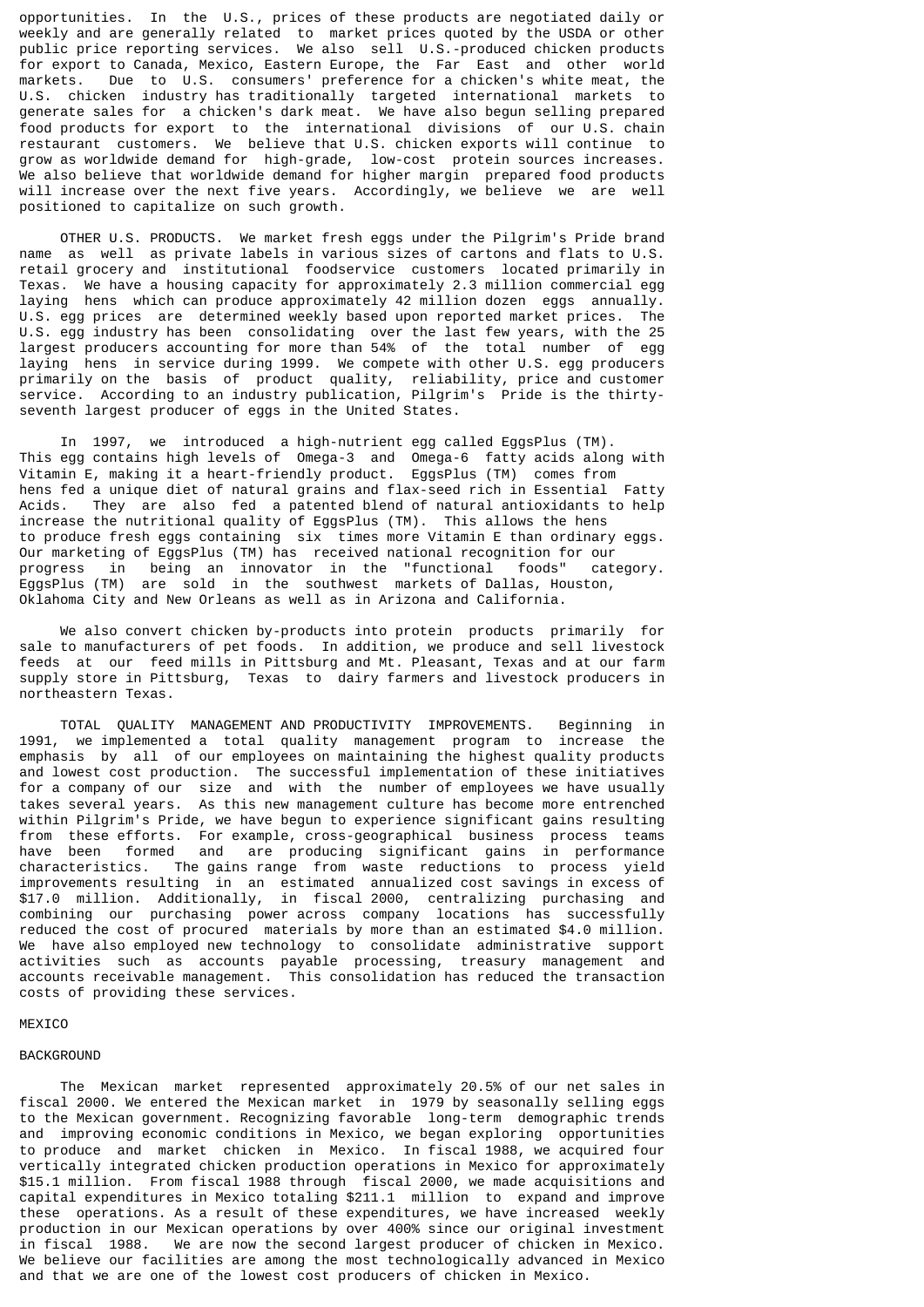#### PRODUCT TYPES

 While the market for chicken products in Mexico is less developed than in the United States, with sales attributed to fewer, more basic products, the market for value-added products is increasing. Our strategy is to lead this trend. The products currently sold by us in Mexico consist primarily of valueadded products such as eviscerated chicken and chicken parts and basic products such as New York dressed (whole chickens with only feathers and blood removed) and live birds. We have increased our sales of value-added products, primarily through national retail chains and restaurants, and it is our business strategy to continue to do so. In addition, we remain opportunistic, utilizing our low cost production to enter markets where profitable opportunities exist. For example, we have increased our sales of live birds since 1994, as many smaller producers exited this segment of the business as a result of the recession in Mexico in 1995 and 1996.

#### MARKETS

 We sell our Mexico chicken products primarily to large wholesalers and retailers. Our customer base in Mexico covers a broad geographic area from Mexico City, the capital of Mexico with a population estimated to be over 20 million, to Saltillo, the capital of the State of Coahuila, about 500 miles north of Mexico City, and from Tampico on the Gulf of Mexico to Acapulco on the Pacific, which region includes the cities of San Luis Potosi and Queretaro, capitals of the states of the same name.

### RECENT DEVELOPMENTS

 On September 27, 2000, the Company announced that it had signed a definitive agreement to acquire all the outstanding stock of WLR Foods, Inc. in a cash merger valued at approximately \$300 million, which includes the assumption and/or refinancing of approximately \$60 million of WLR Foods' debt and other obligations. Pursuant to the agreement, the Company will pay \$14.25 for each outstanding share of WLR Foods common stock. The merger is subject to customary closing conditions, including the receipt of regulatory approval and the approval of WLR Foods' shareholders, and is expected to be completed during January 2001. The Company intends to finance the transaction with existing cash and borrowings under its existing financing facilities.

 WLR Foods is an integrated provider of turkey and chicken products marketed primarily under the Wampler Foods brand. It is nationally ranked as the fourth largest turkey company and the seventh largest poultry food processor by sales volume. WLR Foods employs approximately 7,000 employees. It has seven poultry processing facilities, one further processing facility, two grow-out facilities and a sales and marketing office and corporate office, located in Virginia, North Carolina, West Virginia and Pennsylvania. WLR Foods markets branded and private label poultry products to retailers, fast food operators, food service and institutional customers throughout the United States with an emphasis on the East Coast. Export sales currently represent approximately 11% of sales. Pilgrim's Pride does not presently own any turkeyrelated facilities or operate in the turkey business and intends to evaluate the turkey business and its options with respect thereto.

### COMPETITION

 The chicken industry is highly competitive and some of our competitors have greater financial and marketing resources than we do. In the United States and Mexico, we compete principally with other vertically integrated chicken companies.

 In general, the competitive factors in the U.S. chicken industry include price, product quality, product development, brand identification, breadth of product line and customer service. Competitive factors vary by major market. In the foodservice market, competition is based on consistent quality, product development, service and price. In the U.S. retail market, we believe that product quality, brand awareness and customer service are the primary bases of competition. There is some competition with non-vertically integrated further processors in the U.S. prepared food business. We believe we have significant, long-term cost and quality advantages over non-vertically integrated further processors.

 In Mexico, where product differentiation has traditionally been limited, product quality and price have been the most critical competitive factors. The North American Free Trade Agreement, which went into effect on January 1, 1994, requires annual reductions in tariffs for chicken and chicken products in order to eliminate those tariffs by January 1, 2003. As those tariffs are reduced, increased competition from chicken imported into Mexico from the U.S. may have a material adverse effect on the Mexican chicken industry in general, or on our Mexican operations in particular.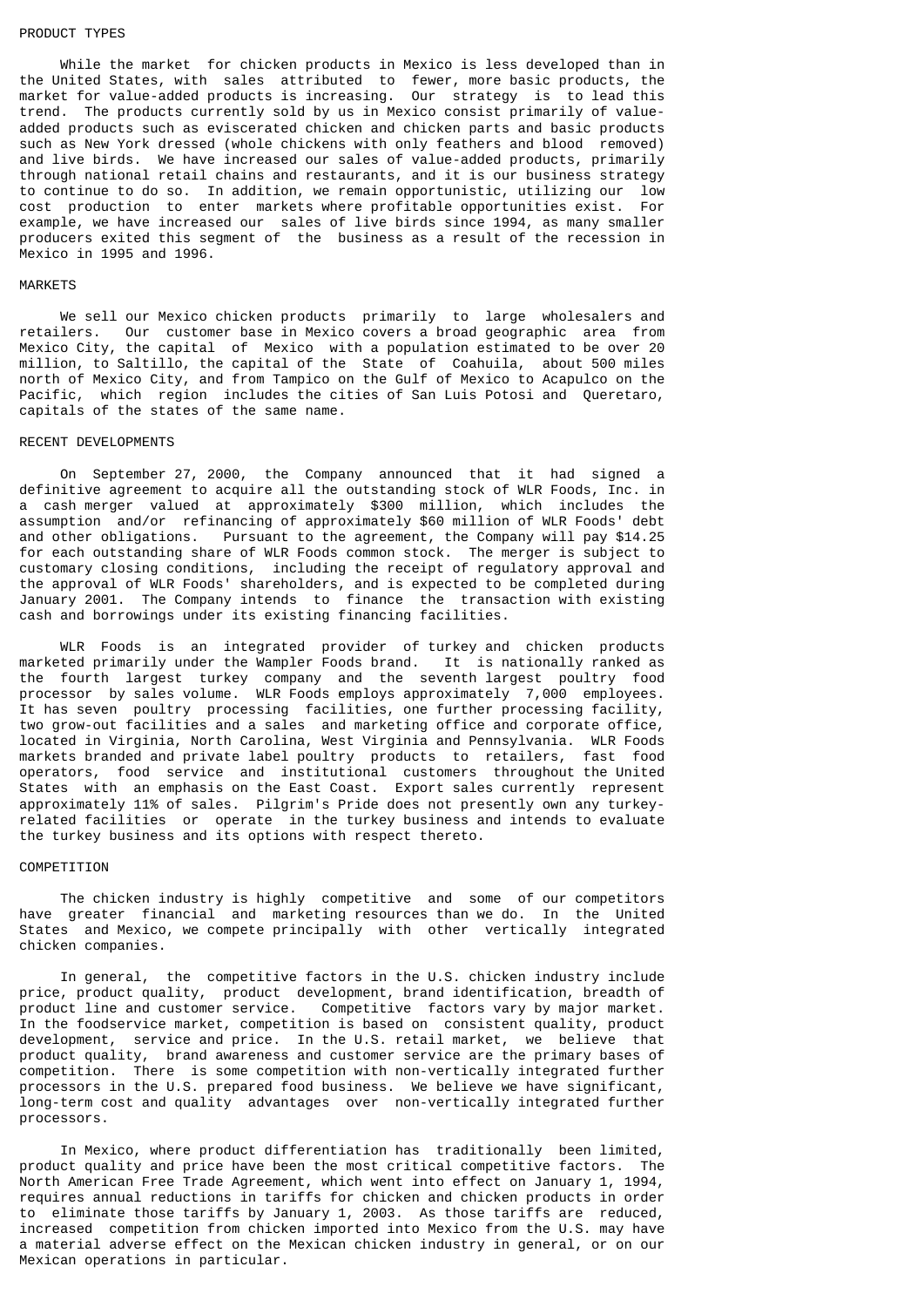While the extent of the impact of the elimination of tariffs is uncertain, we believe we are uniquely positioned to benefit from this elimination for two reasons. First, we have an extensive distribution network in Mexico which distributes products to 19 of the 32 Mexican states, encompassing approximately 74% of the total population of Mexico. We believe this distribution network will be an important asset in distributing our own U.S.-produced chicken. Second, we have the largest U.S. production and distribution capacities near the Mexican border, which will provide us with cost advantages in exporting U.S. chicken into Mexico. These facilities include our processing facilities in Mt. Pleasant, Pittsburg, Lufkin, Nacogdoches, Dallas and Waco, Texas, and distribution facilities in San Antonio and El Paso, Texas and Phoenix, Arizona.

# OTHER ACTIVITIES

 We have regional distribution centers located in Arlington, El Paso, Mt. Pleasant and San Antonio, Texas; Phoenix, Arizona; and Oklahoma City, Oklahoma. These facilities distribute our own poultry products along with certain poultry and non-poultry products purchased from third parties to independent grocers and quick service restaurants. Our non-poultry distribution business is conducted as an accommodation to our customers and to achieve greater economies of scale in distribution logistics. The store-door delivery capabilities for our own poultry products provide a strategic service advantage in selling to quick service, national chain restaurants.

#### REGULATION

 The chicken industry is subject to government regulation, particularly in the health and environmental areas, including provisions relating to the discharge of materials into the environment, by the Centers for Disease Control, the USDA, the Food and Drug Administration ("FDA") and the Environmental Protection Agency in the United States and by similar governmental agencies in Mexico. Our chicken processing facilities in the U.S. are subject to on-site examination, inspection and regulation by the USDA. The FDA inspects the production of our feed mills in the U.S. Our Mexican food processing facilities and feed mills are subject to on-site examination, inspection and regulation by a Mexican governmental agency, which performs functions similar to those performed by the USDA and FDA. Since commencement of operations by our predecessor in 1946, compliance with applicable regulations has not had a material adverse effect upon our earnings or competitive position and such compliance is not anticipated to have a materially adverse effect in the future. We believe that we are in substantial compliance with all applicable laws and regulations relating to the operations of our facilities.

 We anticipate increased regulation by the USDA concerning food safety, by the FDA concerning the use of medications in feed and by the Texas Natural Resources and Conservation Commission, the Arkansas State Veterinarian Office and the EPA concerning the disposal of chicken by-products and wastewater discharges. Although we do not anticipate any regulations having a material adverse effect upon us, we can give no assurance that such regulations will not have such a material adverse effect.

 On February 9, 2000, the U.S. Department of Labor ("DOL") began a nationwide audit of wage and hour practices in the chicken industry. The DOL has audited 51 chicken plants, three of which are owned by the Company. The DOL audit is examining pay practices relating to both processing plant and catching crew employees and includes practices which are the subject of Anderson v. Pilgrim's Pride discussed in Item 3. Legal Proceedings. The Company expects to have a closing conference with the DOL before April of 2001.

### EMPLOYEES AND LABOR RELATIONS

 As of November 17, 2000 we employed approximately 11,300 persons in the U.S. and 4,100 persons in Mexico. Approximately 2,000 employees at our Lufkin and Nacogdoches, Texas facilities are members of collective bargaining units represented by the United Food and Commercial Workers Union. None of our other U.S. employees have union representation. Collective bargaining agreements with the United Food and Commercial Workers Union expire on August 10, 2001 with respect to our Lufkin employees and on October 6, 2001 with respect to our Nacogdoches employees. We believe that the terms of each of these agreements are no more favorable than those provided to our non-union U.S. employees. In Mexico, most of our hourly employees are covered by collective bargaining agreements, as most employees in Mexico are. We have not experienced any work stoppage since a two-day work stoppage at our Lufkin, Texas facility in May 1993, and we believe our relations with our employees are satisfactory.

#### FORWARD-LOOKING STATEMENTS

 The Private Securities Litigation Reform Act of 1995 provides a safe harbor for forward-looking statements made by (or on behalf of) the Company. Except for historical information contained herein, the statements included in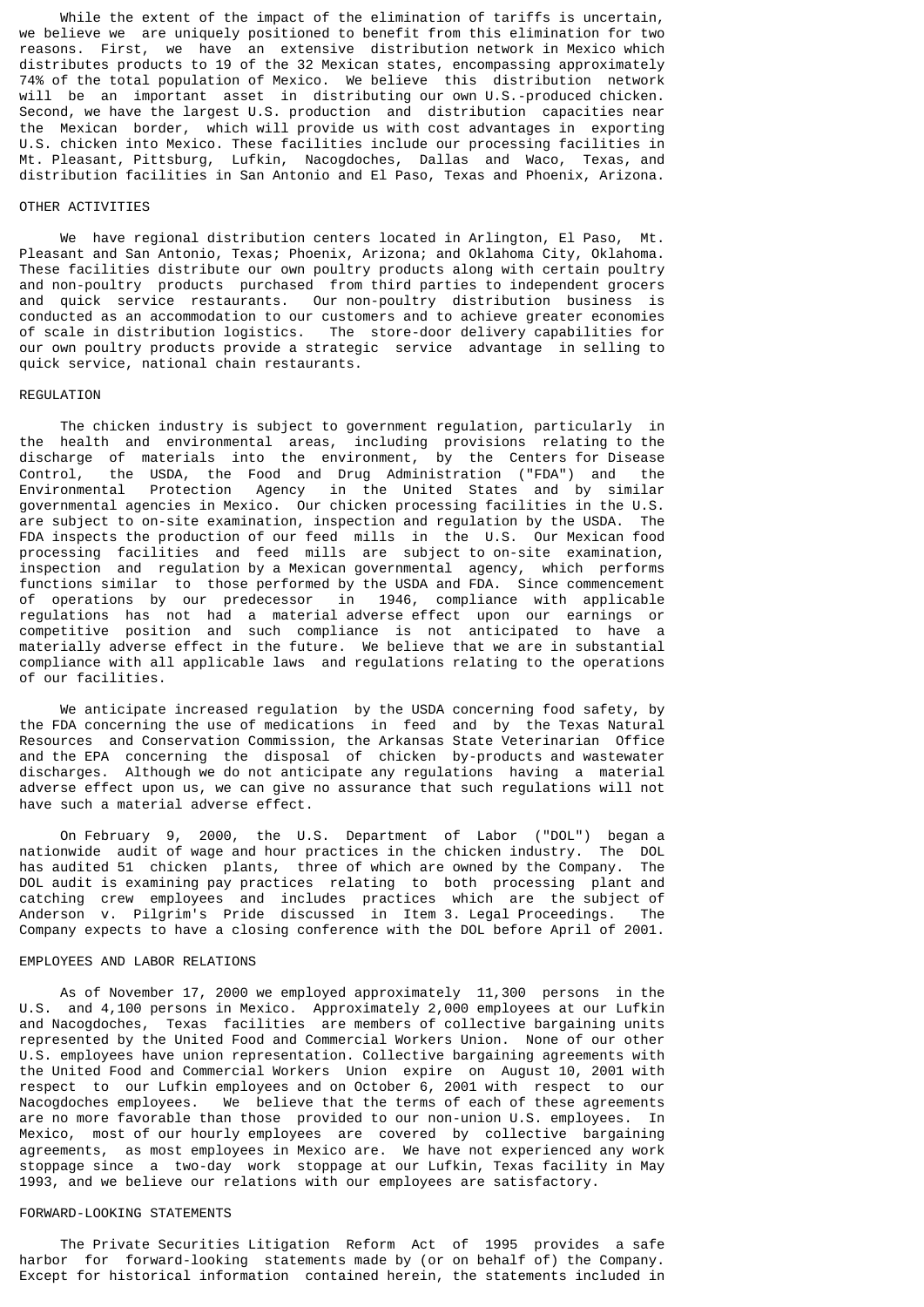Management's Discussion and Analysis of Results of Operations and Financial Condition, the Business Section and elsewhere in this Form 10-K are forwardlooking statements that are dependent upon a number of risks and uncertainties that could cause actual results to differ materially from those in the forwardlooking statement. These risks and uncertainties include changes in commodity prices of feed ingredients and chicken, the Company's indebtedness, risks associated with the Company's foreign operations, including currency exchange rate fluctuations, trade barriers, exchange controls, expropriation and changes in laws and practices, the impact of current and future laws and regulations, the impact of uncertainties of litigation as well as other risks described in the Company's filings with the Securities and Exchange Commission ("SEC"). The Company does not intend to provide updated information about the matters referred to in these forward looking statements, other than in the context of Management's Discussion and Analysis of Results of Operations and Financial Condition and other disclosures in the Company's SEC filings.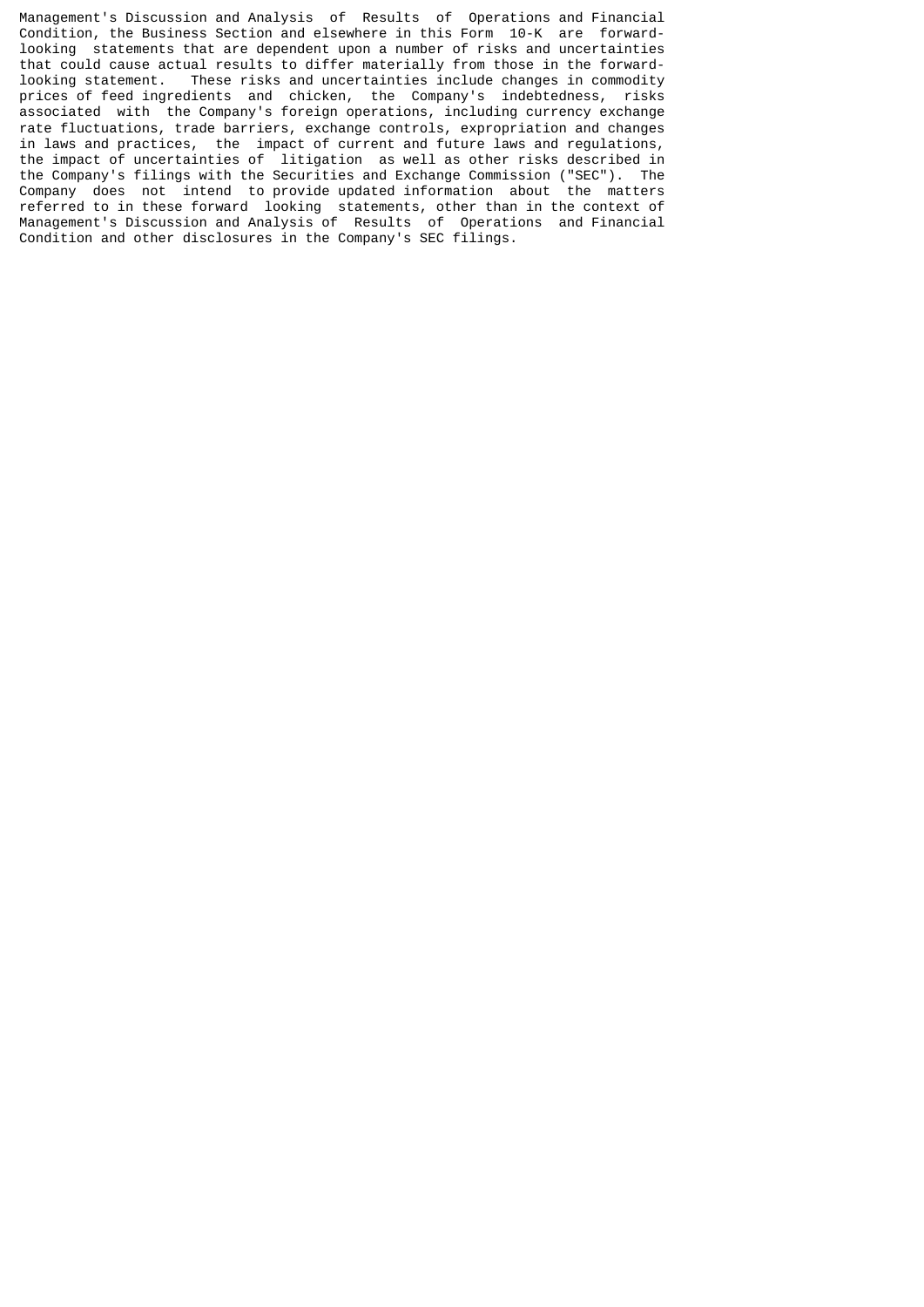# DIRECTORS AND EXECUTIVE OFFICERS

 Set forth below is certain information relating to our current directors and executive officers:

| <b>NAME</b>                                      | AGE POSITION(S)                                                                                                                               |
|--------------------------------------------------|-----------------------------------------------------------------------------------------------------------------------------------------------|
| Lonnie "Bo" Pilgrim (1) 72 Chairman of the Board |                                                                                                                                               |
| Clifford E. Butler                               | 58 Vice Chairman of the Board                                                                                                                 |
| David Van Hoose                                  | 59 Chief Executive Officer<br>President<br>Chief Operating Officer<br>Director<br>(Principal Executive Officer)                               |
| Richard A. Cogdill                               | 40 Executive Vice President<br>Chief Financial Officer<br>Secretary and Treasurer<br>Director<br>(Principal Financial and Accounting Officer) |
| O.B. Goolsby, Jr.                                | 53 Executive Vice President<br>Prepared Foods Complexes                                                                                       |
| Robert L. Hendrix                                | 64 Executive Vice President<br>Growout and Processing                                                                                         |
| Alejandro M. Mann                                | 40 Executive Vice President<br>Mexico Operations                                                                                              |
| Michael J. Murray                                | 42 Executive Vice President<br>Sales and Marketing and Distribution                                                                           |
| Ray Gameson                                      | 52 Senior Vice President<br>Human Resources                                                                                                   |
| David Hand                                       | 43 Senior Vice President<br>Sales and Marketing<br>Retail and Fresh Products                                                                  |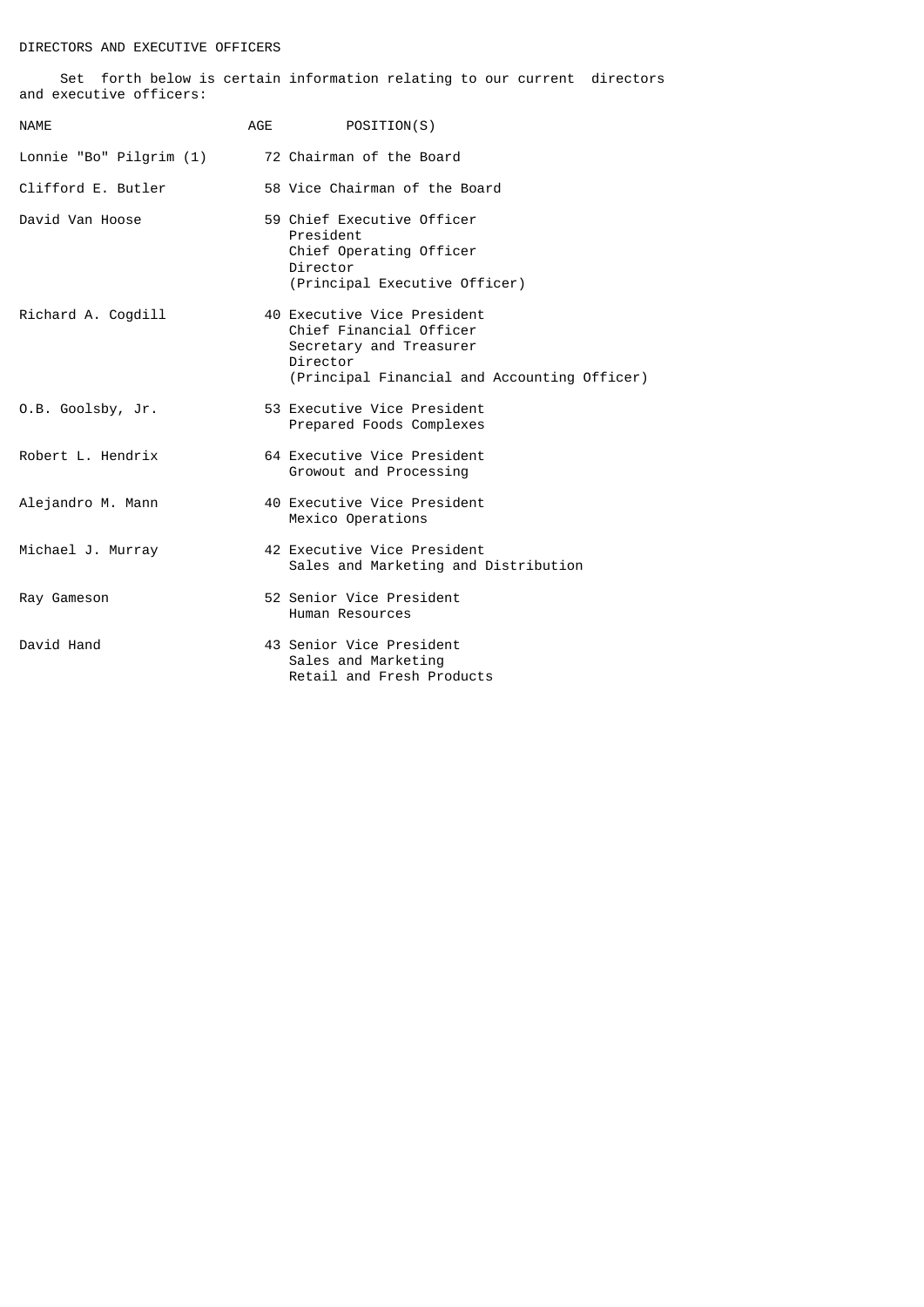| Michael D. Martin                         | 46 Senior Vice President<br>Complex Manager<br>DeQueen and Nashville<br>Arkansas Complex      |
|-------------------------------------------|-----------------------------------------------------------------------------------------------|
| James J. Miner, Ph.D.                     | 72 Senior Vice President<br>Technical Services                                                |
| Robert N. Palm                            | 57 Senior Vice President<br>Complex Manager<br>Lufkin/Nacogdoches and Center<br>Texas Complex |
| Lonnie Ken Pilgrim (1)                    | 42 Senior Vice President<br>Director of Transportation<br>Director                            |
| Charles L. Black (1) (2)                  | 71 Director                                                                                   |
| S. Key Coker (2)                          | 43 Director                                                                                   |
| Vance C. Miller (1) (2)                   | 66 Director                                                                                   |
| James G. Vetter, Jr. (1) (2) 66 Director  |                                                                                               |
| Donald L. Wass, Ph.D. (1) (2) 68 Director |                                                                                               |

(1) MEMBER OF THE COMPENSATION COMMITTEE (2) MEMBER OF THE AUDIT COMMITTEE

 LONNIE "BO" PILGRIM has served as Chairman of the Board since the organization of Pilgrim's Pride in July 1968. He was previously Chief Executive Officer from July 1968 to June 1998. Prior to the incorporation of Pilgrim's Pride, Mr. Pilgrim was a partner in its predecessor partnership business founded in 1946.

 CLIFFORD E. BUTLER serves as Vice Chairman of the Board. He joined us as Controller and Director in 1969, was named Senior Vice President of Finance in 1973, became Chief Financial Officer and Vice Chairman of the Board in July 1983, became Executive President in January 1997 and served in such capacity through July 1998. He continues to serve as Vice Chairman of the Board.

 DAVID VAN HOOSE serves as Chief Executive Officer, President and Chief Operating Officer, (Principal Executive Officer) of Pilgrim's Pride. He became a Director in July 1998. He was named Chief Executive Officer and Chief Operating Officer in June 1998 and President in July 1998. He was previously President of Mexico Operations from April 1993 to June 1998 and Senior Vice President, Director General, Mexico Operations from August 1990 to April 1993. Mr. Van Hoose was employed by us in September 1988 as Senior Vice President, Texas Processing. Prior to that, Mr. Van Hoose was employed by Cargill, Inc. as General Manager of one of its chicken operations.

 RICHARD A. COGDILL has served as Executive Vice President, Chief Financial Officer, Secretary and Treasurer, (Principal Financial and Accounting Officer) since January 1997. He became a Director in September 1998. Previously he served as Senior Vice President, Corporate Controller, from August 1992 through December 1996 and as Vice President, Corporate Controller from October 1991 through August 1992. Prior to October 1991, he was a Senior Manager with Ernst & Young LLP. He is a Certified Public Accountant.

 O.B. GOOLSBY, JR. has served as Executive Vice President, Prepared Foods Operations since June 1998. He was previously Senior Vice President, Prepared Foods Operations from August 1992 to June 1998 and Vice President, Prepared Foods Complexes from April 1986 to August 1992. He was previously employed by us from November 1969 to January 1981.

 ROBERT L. HENDRIX has been Executive Vice President, Grow-Out and Processing, of Pilgrim's Pride since March 1994. He was a Director from March 1994 to September 1998. Prior to that he served as Senior Vice President, NETEX Processing from August 1992 to March 1994 and as President and Chief of Complex Operations from September 1988 to March 1992. He was on leave from the Company from March 1992 to August 1992. From July 1983 to March 1992 he served as a Director. He was President and Chief Operating Officer of Pilgrim's Pride from July 1983 to September 1988. He joined us as Senior Vice President in September 1981 when Pilgrim's Pride acquired Mountaire Corporation of DeQueen, Arkansas, and, prior thereto, he was Vice President of Mountaire Corporation.

 ALEJANDRO M. MANN has served as Executive Vice President, Mexico Operations since October 1, 2000. Previously, he was Vice-President of Finance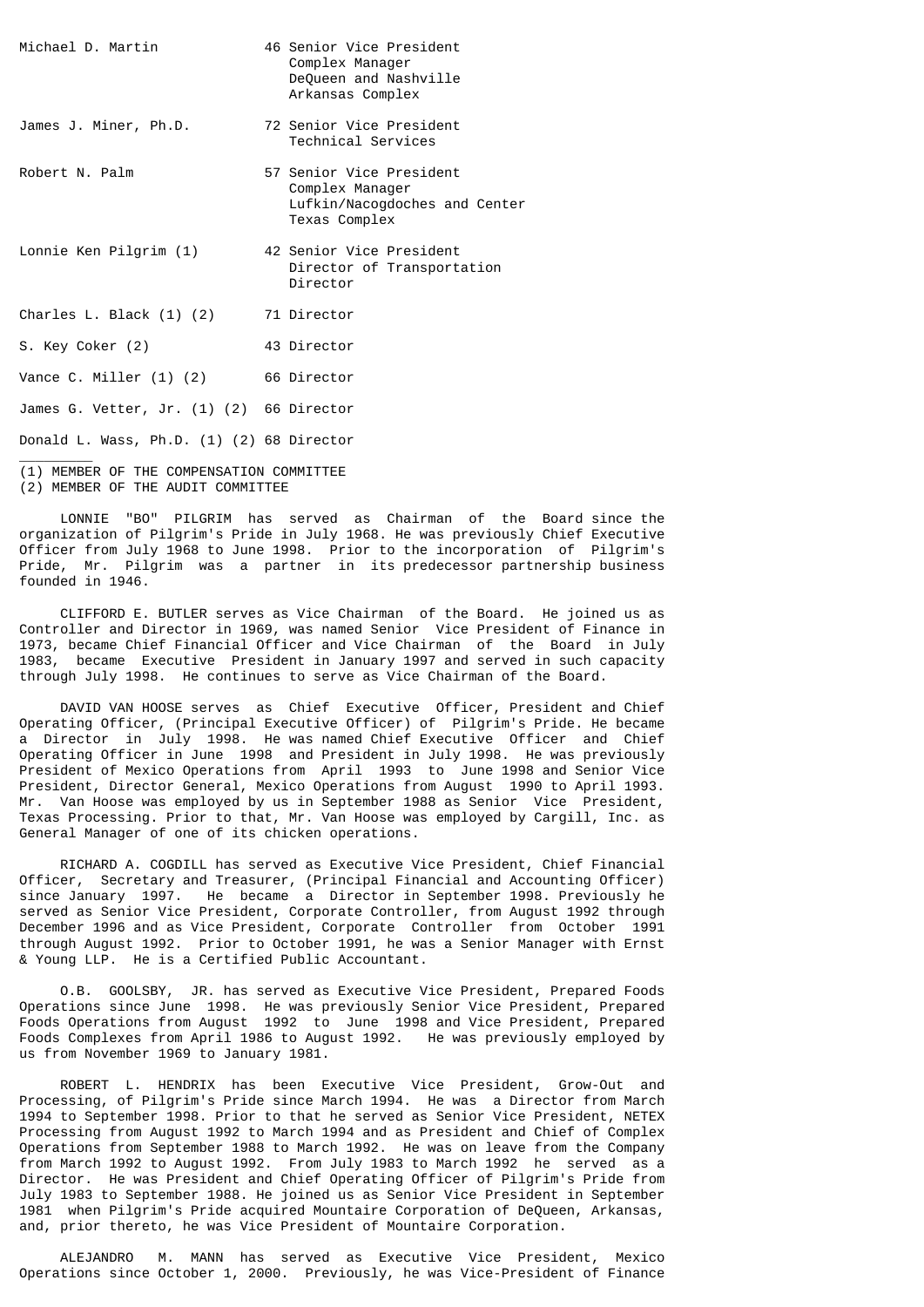and Processing Plants, Mexico Operations from January 2000 to September 2000. He was employed as Director of Finance, Mexico Operations from August 1995 to December 1999 and from November 1993 to July 1995 as Director of Internal Audit for the U.S. and Mexico Operations at the corporate headquarters. From August 1989 to October 1993, he was employed by Central Soya Inc.

 MICHAEL J. MURRAY has been Executive Vice President, Sales and Marketing and Distribution since June 1998. He previously served as Senior Vice President, Sales and Marketing, Prepared Foods from October 1994 to June 1998 and as Vice President of Sales and Marketing, Foodservice from August 1993 to October 1994. From 1990 to July 1993, he was employed by Cargill, Inc. Prior to that, from March 1987 to 1990 he was employed by us as a Vice President for sales and marketing and prior thereto, he was employed by Tyson Foods, Inc.

 RAY GAMESON has been Senior Vice President, Human Resources since October 1994. He previously served as Vice President of Human Resources beginning in August 1993. From December 1991 to July 1993, he was employed by Townsends, Inc. and served as Complex Human Resource, Manager. Prior to that, he was employed by us as Complex Human Resource, Manager, at our Mt. Pleasant, Texas location.

 DAVID HAND has served as Senior Vice President of Sales and Marketing, Retail and Fresh Products since January 1998. Previously, he was Vice President of Commodity and Export Sales from November 1996 to June 1998. Prior to that he was Director of Commodity and Export Sales from October 1992 to November 1996. He joined Pilgrim's Pride in June 1990 and was Export Sales Manager from June 1990 to October 1992. Prior to that he was President of Plantation Marketing and was with ConAgra from 1979 to 1986.

 MICHAEL D. MARTIN has been Senior Vice President, Complex Manager, DeQueen, Arkansas Complex since April 1993. He previously served as Plant Manager at our Lufkin, Texas operations and Vice President, Processing, at our Mt. Pleasant, Texas, operations up to April 1993. He has served in various other operating management positions in the Arkansas Complex since September 1981. Prior to that, he was employed by Mountaire Corporation of DeQueen, Arkansas, until it was acquired by the Company in September 1981.

 JAMES J. MINER, PH.D., has been Senior Vice President, Technical Services, since April 1994. He has been employed by Pilgrim's Pride and its predecessor partnership since 1966 and served as Senior Vice President responsible for live production and feed nutrition from 1968 to April 1994. He was a Director from the incorporation of the Company in 1968 through September 1998.

 ROBERT N. PALM has been Senior Vice President, Complex Manager, Lufkin, Nacogdoches and Center, Texas Complex since June 1985 and was previously employed in various operating management positions by Plus-Tex Poultry, Inc., a Lufkin, Texas based company acquired by Pilgrim's Pride in June 1985.

 LONNIE KEN PILGRIM has been employed by the Company since 1977 and has been Senior Vice President, Transportation since August 1997. Prior to that he served as the Vice President, Director of Transportation. He has been a member of the Board of Directors since March 1985. He is a son of Lonnie "Bo" Pilgrim.

 CHARLES L. BLACK was Senior Vice President, Branch President of NationsBank, Mt. Pleasant, Texas, from December 1981 to his retirement in February 1995. He previously was a Director of Pilgrim's Pride from 1968 to August 1992 and has served as a Director since his re-election in February 1995.

 S. KEY COKER, is Senior Vice President of Compass Bank, a \$20 billion dollar bank with offices throughout the southern United States. He currently manages the Corporate Banking Division for the Dallas Region. He is a career banker with 21 years of experience in banking. He was elected a director of the Company in September 2000.

 VANCE C. MILLER was elected a Director in September 1986. Mr. Miller has been Chairman of Vance C. Miller Interests, a real estate development company formed in 1977 and has served as the Chairman of the Board and Chief Executive Officer of Henry S. Miller Cos., a Dallas, Texas real estate services firm, since 1991. Mr. Miller also serves as a Director of Resurgence Properties, T<sub>nc</sub>

 JAMES G. VETTER, JR. has practiced law in Dallas, Texas since 1966. He is a shareholder of the Dallas law firm of Godwin, White & Gruber, P.C., (formerly Godwin & Carlton, P.C.) and has served as general counsel and a Director since 1981. Mr. Vetter is a Board Certified-Tax Law Specialist and serves as a lecturer and author in tax matters.

 DONALD L. WASS, Ph.D., was elected a Director of the Company in May 1987. He has been President of the William Oncken Company of Texas, a time management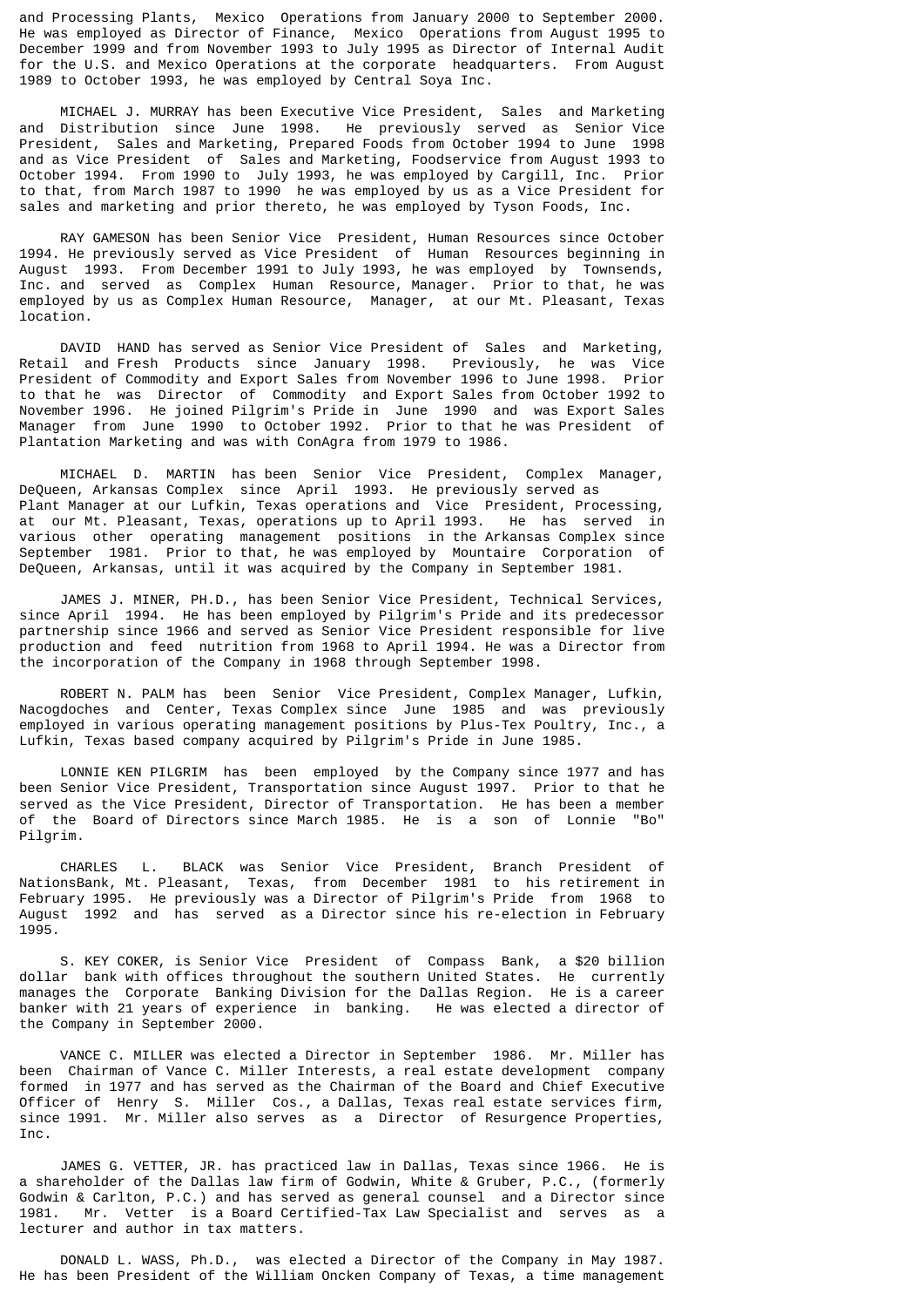consulting company, since 1970.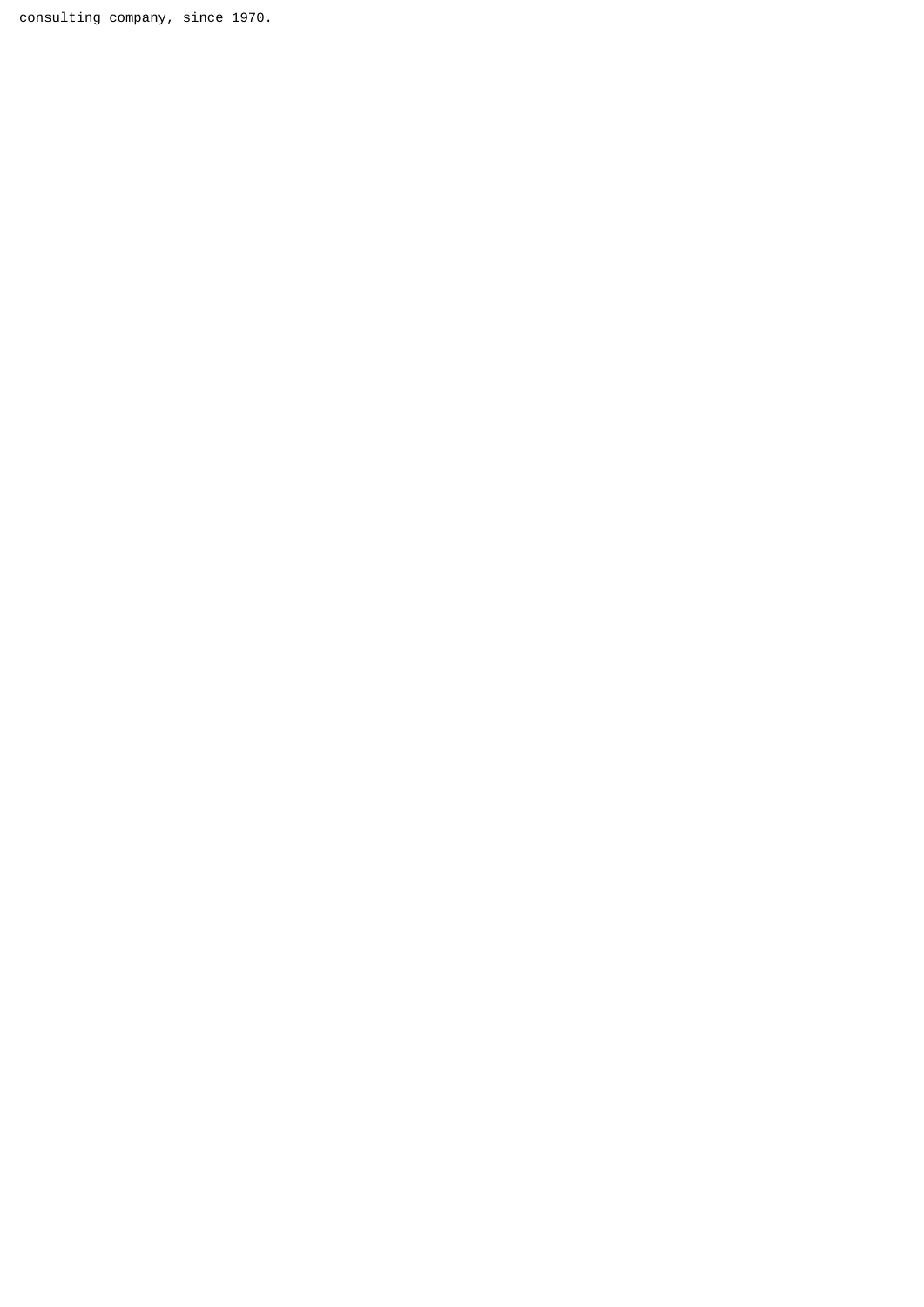#### ITEM 2. PROPERTIES

### BREEDING AND HATCHING

We supply all of our chicks in the U.S. by producing our own hatching eggs from domestic breeder flocks in the U.S. These flocks are owned by us, and approximately 18.0% of them are maintained on 41 company-owned breeder farms. In the U.S., we currently own or contract for approximately 10.8 million square feet of breeder housing on approximately 282 breeder farms. In Mexico, all of our breeder flocks are maintained on company-owned farms totaling approximately 3.3 million square feet.

 We own eight hatcheries in the United States. These hatcheries are located in Nacogdoches, Center and Pittsburg, Texas, and DeQueen and Nashville, Arkansas, where eggs are incubated and hatched in a process requiring 21 days. Once hatched, the day-old chicks are inspected and vaccinated against common poultry diseases and transported by our vehicles to grow-out farms. Our eight hatcheries in the U.S. have an aggregate production capacity of approximately 10.6 million chicks per week. In Mexico, we own seven hatcheries, which have an aggregate production capacity of approximately 3.5 million chicks per week.

#### GROW-OUT

 We place our U.S. grown chicks on contract grow-out farms located in Texas, Arkansas and Oklahoma, some of which are owned by our affiliates. These contract grow-out farms contain approximately 4,400 chicken houses with approximately 58.4 million square feet of growing facilities. Additionally, we own and operate grow-out farms containing approximately 390 chicken houses with approximately 4.4 million square feet of growing facilities in the U.S., which account for approximately 7.1% of our total annual U.S. chicken capacity. On the contracted grow-out farms, the farmers provide the facilities, utilities and labor; we supply the chicks, the feed and all veterinary and technical services. Contract grow-out farmers are paid based on live weight under an incentive arrangement. In Mexico, we place our grown chicks on contract growout farms containing approximately 884 chicken houses with approximately 11.9 million square feet of growing facilities. Additionally, we own and operate grow-out farms containing approximately 507 chicken houses with approximately 7.7 million square feet of growing facilities in Mexico, which account for approximately 39.3% of our total annual Mexican chicken capacity. Arrangements with independent farmers in Mexico are similar to our arrangements with contractors in the United States.

## FEED MILLS

 An important factor in the production of chicken is the rate at which feed is converted into body weight. The quality and composition of the feed is critical to the conversion rate. Accordingly, we formulate and produce our own feed. We purchase feed ingredients on the open market. The primary feed ingredients include corn, milo and soybean meal, which historically have been the largest components of our total production costs. In the U.S., we operate seven feed mills located in Nacogdoches, Mt. Pleasant, Tenaha and Pittsburg, Texas and Nashville and Hope, Arkansas. In the U.S., we currently have annual feed requirements of approximately 2.3 million tons and the capacity to produce approximately 3.6 million tons. We own four feed mills in Mexico, which produce all of the requirements of our Mexico operations. Mexico's annual feed requirements are approximately 0.7 million tons with a capacity to produce approximately 1.0 million tons. In fiscal 2000, approximately 68% of the feed ingredients used by us in Mexico were imported from the United States, but this percentage fluctuates based on the availability and cost of local feed ingredient supplies.

### PROCESSING

 Once the chickens reach processing weight, they are transported in our trucks to our processing plants. These plants utilize modern, highly automated equipment to process and package the chickens. We periodically review possible application of new processing technologies in order to enhance productivity and reduce costs. Our six U.S. processing plants, two of which are located in Mt. Pleasant, Texas, and the remainder of which are located in Dallas, Nacogdoches and Lufkin, Texas, and DeQueen, Arkansas, have the capacity, under present USDA inspection procedures, to slaughter approximately 8.5 million head of chicken per week, assuming a five-day work week. Our three processing plants located in Mexico have the capacity to slaughter approximately 3.3 million head of chicken per week, assuming a six-day work week, which is typical in Mexico.

### PREPARED FOODS PLANT

 Our prepared foods plant in Mt. Pleasant, Texas was constructed in 1986 and has been expanded significantly since that time. This facility has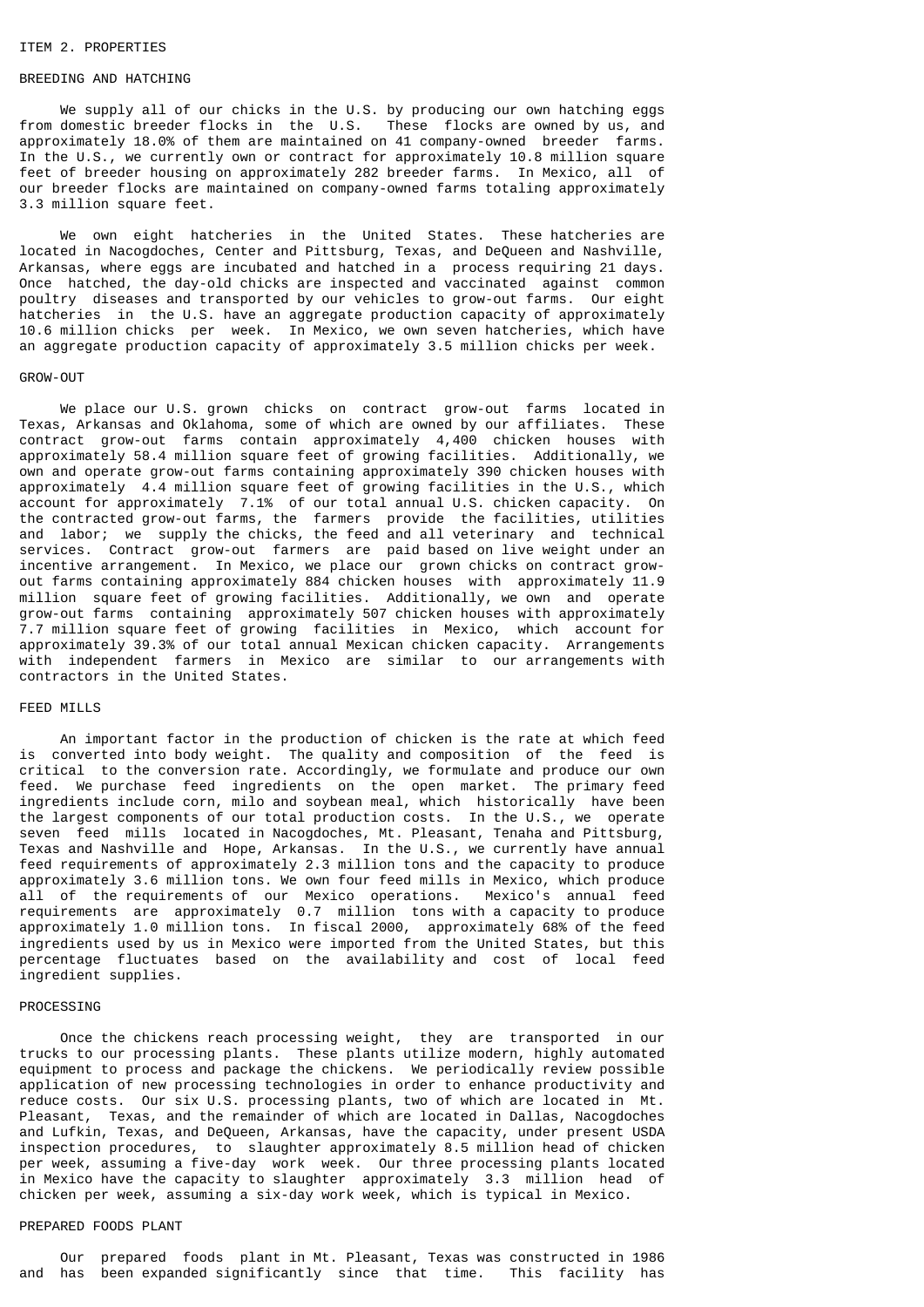deboning lines, marination systems, batter/breading systems, fryers, ovens, both mechanical and cryogenic freezers, a variety of packaging systems and cold storage. This plant is currently operating at the equivalent of two shifts a day for six days a week. If necessary, we could add additional shifts during the seventh day of the week. We constructed a new prepared foods facility at our Dallas, Texas location during fiscal 1998. The Dallas, Texas facility is functionally equivalent to the Mt. Pleasant, Texas facility. We acquired a prepared foods plant in Waco, Texas from Plantation Foods, Inc. during fiscal 1999. The Waco, Texas facility has undergone two significant expansions since acquisition and is functionally equivalent to the Mt. Pleasant and Dallas, Texas facilities.

### EGG PRODUCTION

 We produce table eggs at three farms near Pittsburg, Texas. One farm is owned by us, while two farms are operated under contract by an entity owned by our major stockholder. The eggs are cleaned, sized, graded and packaged for shipment at processing facilities located on the egg farms. The farms have a housing capacity for approximately 2.3 million producing hens and are currently housing approximately 1.9 million hens.

### OTHER FACILITIES AND INFORMATION

 We operate a rendering plant located in Mt. Pleasant, Texas. The rendering plant currently processes by-products from approximately 8.9 million chickens weekly into protein products. These products are used in the manufacture of chicken and livestock feed and pet foods. We operate a commercial feed mill in Mt. Pleasant, Texas which produces various bulk and sacked livestock feed, which are sold to area dairies, ranches and farms. We also operate a feed supply store in Pittsburg, Texas, from which we sell various bulk and sacked livestock feed products, a majority of which is produced in our Mt. Pleasant, Texas commercial feed mill. We own an office building in Pittsburg, Texas, which houses our executive offices, and an office building in Mexico City, which houses our Mexican marketing offices.

 Substantially all of our U.S. property, plant and equipment is pledged as collateral on our secured debt.

#### ITEM 3. LEGAL PROCEEDINGS

 On March 23, 1999, the Company is a plaintiff in two antitrust lawsuits in U.S. District Court in Washington, D.C. alleging a world-wide conspiracy to control production capacity and raise prices of common vitamins such as A, B-4, C and E. The suit alleged that, Roche Holding, Ltd. Affiliates Hoffmann-LaRoche Inc., Roche Vitamins Inc. and F. Hoffman-LaRoche, Ltd.; Rhone-Poulenc SA; BASF AG and the German chemical company's U.S. unit, BASF Corp.; Eisai Co.; Takeda Chemical Industries Ltd.; and Merck KgaA conspired to control production of vitamins A, C and E. In a separate suit, the Company contended that Chinook Group Ltd., DuCoa LP, DCV Inc. and various individuals tried to monopolize the vitamin B-4 market. On November 3, 1999, a settlement, which was entered into as part of a class action lawsuit, to which the Company was a member was agreed to among the defendants and the class, which would provide for a recovery of between 18-20% of vitamins purchased from the defendants from 1990 through 1998. On March 28, 2000, the judge presiding over the case accepted the negotiated settlement between the parties; however, appeals from various sources are in process. The Company has filed documentation showing that vitamin purchases made during the recovery period totaled approximately \$14.9 million. Based on information the Company has received to date, it is anticipated that the majority of the recovery will occur upon resolution of the appeals process, which is expected before the end of fiscal 2001.

In January of 1998, seventeen current and/or former employees of the Company filed the case of "Octavius Anderson, et al. v. Pilgrim's Pride Corporation" in the United States District Court for the Eastern District of Texas, Lufkin Division, claiming the Company violated requirements of the Fair Labor<br>Standards Act. The suit alleges the Company failed to pay employees for all The suit alleges the Company failed to pay employees for all hours worked. The suit generally alleges that (i) employees should be paid for time spent to put on, take off, and clean certain personal gear at the beginning and end of their shifts and breaks and (ii) the use of a master time card or production "line" time fails to pay employees for all time actually worked. Plaintiffs seek to recover unpaid wages plus liquidated damages and legal fees. Approximately 1,700 consents to join as plaintiffs have been filed with the court by current and/or former employees. It is anticipated that a trial date will be set in February of 2001. The Company believes it has substantial defenses to the claims made and intends to vigorously defend the case. However, neither the likelihood of an unfavorable outcome nor the amount of ultimate liability, if any, with respect to this case can be determined at this time. The Company does not expect these matters, individually or collectively, to have a material impact on its financial position or liquidity. Substantially similar suits have been filed against four other integrated chicken companies, including WLR Foods.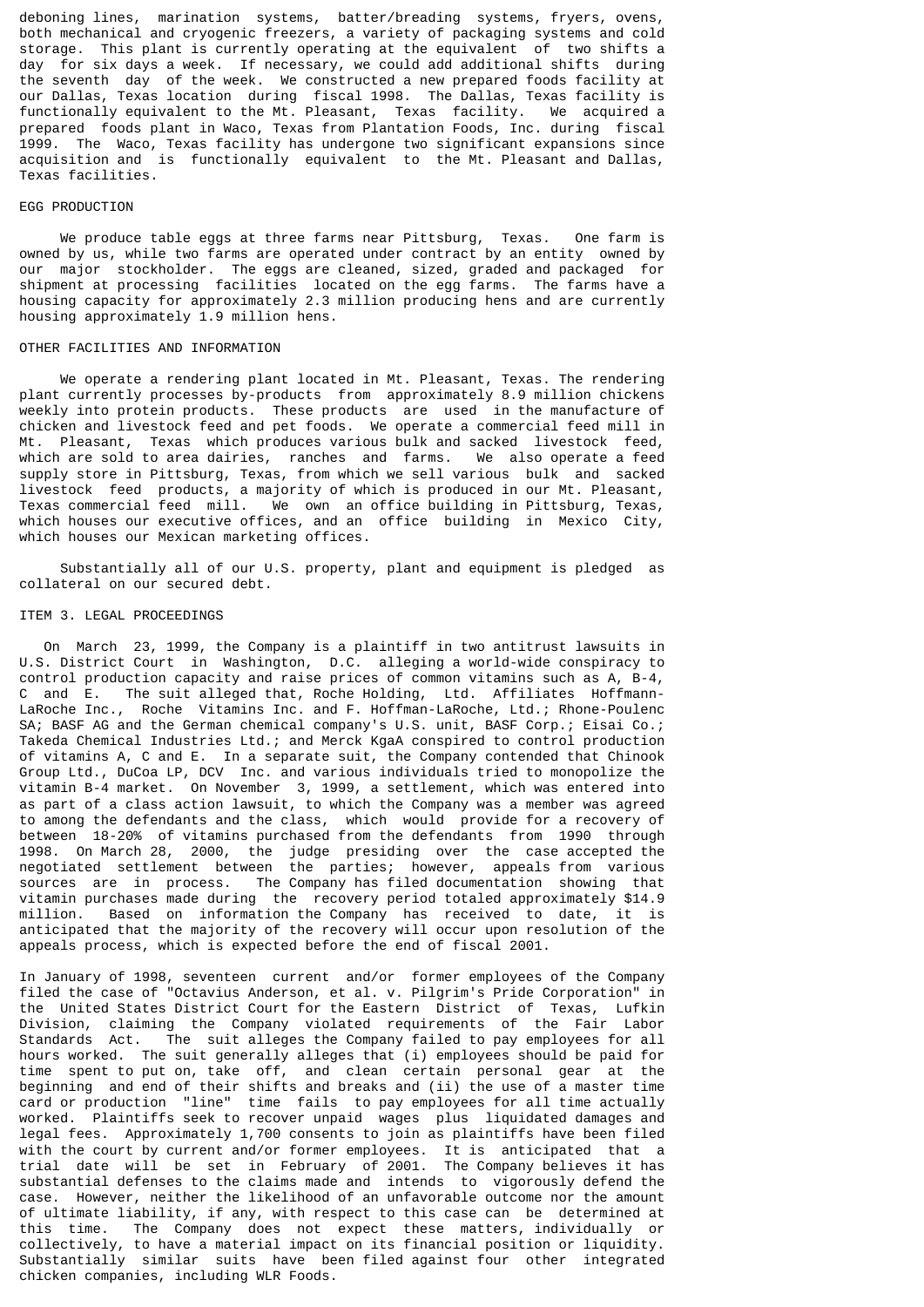THE COMPANY IS SUBJECT TO VARIOUS OTHER LEGAL PROCEEDINGS AND CLAIMS, WHICH ARISE IN THE ORDINARY COURSE OF ITS BUSINESS. IN THE OPINION OF MANAGEMENT, THE AMOUNT OF ULTIMATE LIABILITY WITH RESPECT TO THESE ACTIONS WILL NOT MATERIALLY AFFECT THE FINANCIAL POSITION OR RESULTS OF OPERATIONS OF THE COMPANY.

ITEM 4. SUBMISSION OF MATTERS TO A VOTE OF SECURITY HOLDERS

Not Applicable

#### PART **TT**

ITEM 5. MARKET FOR THE REGISTRANT'S COMMON STOCK AND RELATED SECURITY HOLDER MATTERS

 QUARTERLY STOCK PRICES AND DIVIDENDS High and low sales prices of and dividends on the Company's Class B and Class A common stock for the periods indicated (as adjusted for the June 30, 1999 stock dividend referred to in Note F of the Consolidated Financial Statements) were:

|                      |      | Prices                       |                  |      | Prices               |     |                 |       |     |                  |
|----------------------|------|------------------------------|------------------|------|----------------------|-----|-----------------|-------|-----|------------------|
|                      |      | 2000                         |                  |      | 1999                 |     |                 |       |     | <b>DIVIDENDS</b> |
| <b>OUARTER</b>       | HIGH |                              | LOW              | HIGH |                      | LOW |                 | 2000  |     | 1999             |
| Class B Common Stock |      |                              |                  |      |                      |     |                 |       |     |                  |
| First                | \$9  |                              | $$6 \t1/4$       |      | \$16 11/16 \$11 5/16 |     |                 | \$.01 |     | \$.01            |
| Second               |      | 89/16                        | $6 \frac{1}{4}$  |      | 15, 7/8              |     | $10\,9/16$      | .01   |     | .01              |
| Third                |      | $8\,5/16$                    | $6 \frac{3}{4}$  | 20   |                      |     | 97/8            |       | .01 | .01              |
| Fourth               |      | $7\;13/16$                   | $6\,5/8$         |      | $16\,5/16$           |     | $6 \frac{1}{4}$ |       | .01 | .01              |
| Class A Common Stock |      |                              |                  |      |                      |     |                 |       |     |                  |
| First                |      |                              | $4\,5/8$         | N/A  |                      | N/A |                 |       | .01 | N/A              |
| Second               |      | $6\frac{5}{8}$               | $4 \frac{1}{2}$  | N/A  |                      | N/A |                 | .01   |     | N/A              |
| Third                |      | $6 \frac{1}{8}$              | $4 \frac{1}{16}$ | N/A  |                      | N/A |                 |       | .01 | N/A              |
| Fourth $(1)$         |      | \$5 11/16 \$4 13/16 \$14 3/4 |                  |      |                      |     | \$45/8          | \$.01 |     | \$.01            |

 (1) ON JULY 2, 1999, THE COMPANY'S BOARD OF DIRECTORS DECLARED A DIVIDEND OF ONE SHARE OF THE COMPANY'S CLASS A COMMON STOCK FOR EVERY TWO SHARES OF THE COMPANY'S CLASS B COMMON STOCK. THE ADDITIONAL SHARES WERE ISSUED ON JULY 30, 1999. THE PRICES LISTED ABOVE ARE ADJUSTED TO REFLECT SUCH DIVIDEND. PLEASE REFER TO NOTE F OF THE CONSOLIDATED FINANCIAL STATEMENTS FOR MORE INFORMATION REGARDING THE STOCK DIVIDEND.

THE COMPANY'S CLASS B COMMON STOCK (TICKER SYMBOL "CHX") AND CLASS A COMMON STOCK (TICKER SYMBOL "CHX.A") ARE TRADED ON THE NEW YORK STOCK EXCHANGE. THE COMPANY ESTIMATES THERE WERE APPROXIMATELY 15,400 AND 14,500 HOLDERS (INCLUDING INDIVIDUAL PARTICIPANTS IN SECURITY POSITION LISTINGS) OF THE COMPANY'S CLASS B AND CLASS A COMMON STOCK, RESPECTIVELY, AS OF NOVEMBER 14, 2000. SEE NOTE F--COMMON STOCK, OF THE NOTES TO CONSOLIDATED FINANCIAL STATEMENTS FOR ADDITIONAL DISCUSSION OF THE COMPANY'S COMMON STOCK.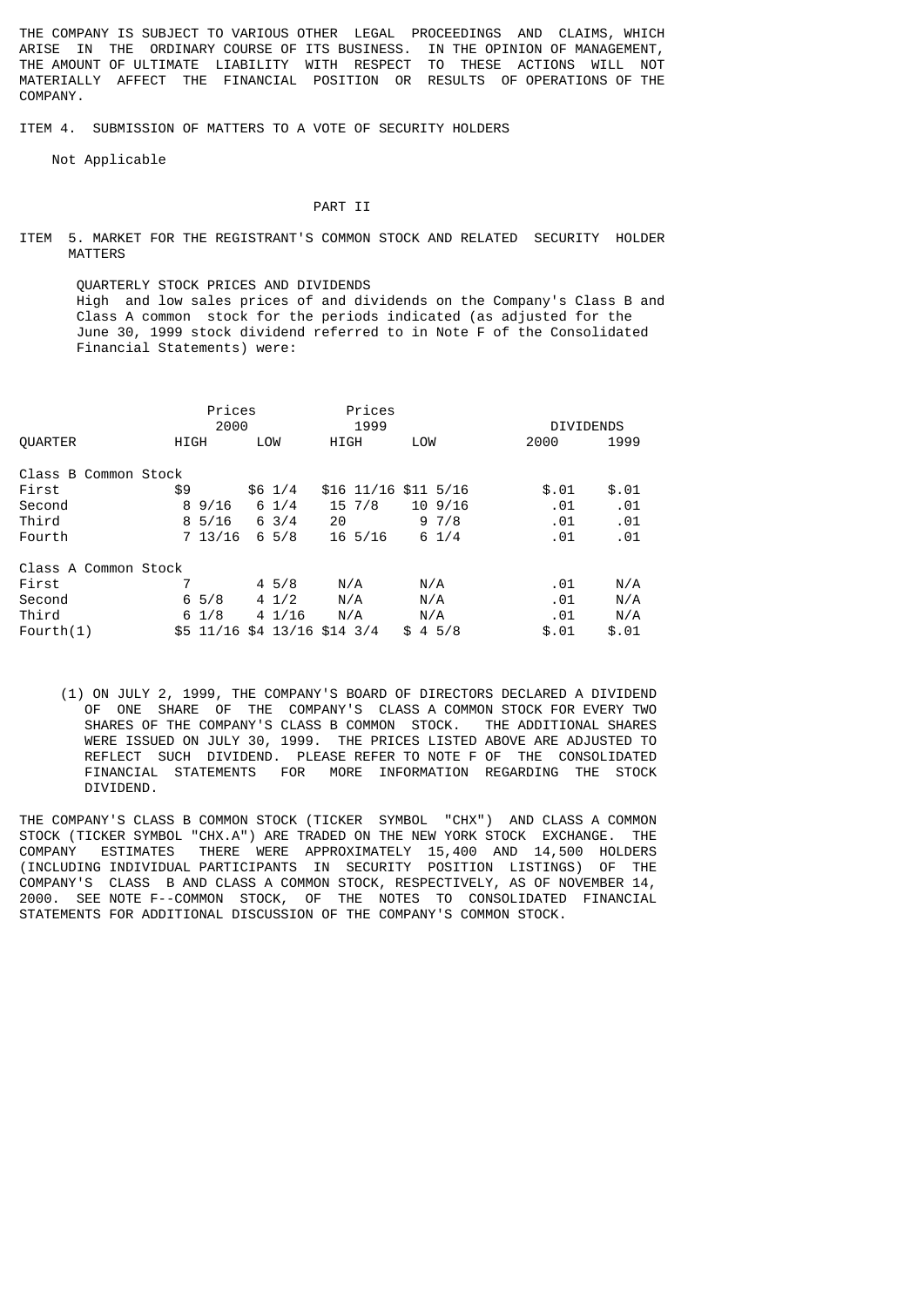ITEM 6. SELECTED FINANCIAL DATA

Selected Financial Data Pilgrim's Pride Corporation

| (IN THOUSANDS, EXCEPT PER SHARE DATA)                   |           |                         |                                                                                                                                                                                                                                                                                                                                                                                                                                                                            | TEN YEARS ENDED SEPTEMBER 30, 2000                               |                     |
|---------------------------------------------------------|-----------|-------------------------|----------------------------------------------------------------------------------------------------------------------------------------------------------------------------------------------------------------------------------------------------------------------------------------------------------------------------------------------------------------------------------------------------------------------------------------------------------------------------|------------------------------------------------------------------|---------------------|
|                                                         | 2000      | 1999(a)                 | 1998                                                                                                                                                                                                                                                                                                                                                                                                                                                                       | 1997                                                             | 1996                |
|                                                         |           |                         |                                                                                                                                                                                                                                                                                                                                                                                                                                                                            |                                                                  |                     |
| Income Statement Data:                                  |           |                         |                                                                                                                                                                                                                                                                                                                                                                                                                                                                            |                                                                  |                     |
|                                                         |           |                         |                                                                                                                                                                                                                                                                                                                                                                                                                                                                            | $$1,499,439$ $$1,357,403$ $$1,331,545$ $$1,277,649$ $$1,139,310$ |                     |
| Net sales \$1,<br>Gross margin                          |           |                         |                                                                                                                                                                                                                                                                                                                                                                                                                                                                            | 165,828 185,708 136,103 114,467                                  | 70,640              |
| Operating income (loss) 80,488  109,504  77,256  63,894 |           |                         |                                                                                                                                                                                                                                                                                                                                                                                                                                                                            |                                                                  | 21,504(b)           |
| Income (loss) before<br>income taxes and                |           |                         |                                                                                                                                                                                                                                                                                                                                                                                                                                                                            |                                                                  |                     |
| extraordinary charge 62,786 90,904 56,522 43,824        |           |                         |                                                                                                                                                                                                                                                                                                                                                                                                                                                                            |                                                                  | 47                  |
| Income tax expense                                      |           |                         |                                                                                                                                                                                                                                                                                                                                                                                                                                                                            |                                                                  |                     |
| (benefit) (C)                                           |           |                         | 10,442 25,651 6,512                                                                                                                                                                                                                                                                                                                                                                                                                                                        | 2,788                                                            | 4,551               |
| Income (loss) before                                    |           |                         |                                                                                                                                                                                                                                                                                                                                                                                                                                                                            |                                                                  |                     |
| extraordinary charge<br>Extraordinary charge-           |           | 52,344 65,253           |                                                                                                                                                                                                                                                                                                                                                                                                                                                                            | 50,010 41,036                                                    | (4, 504)            |
| early repayment of                                      |           |                         |                                                                                                                                                                                                                                                                                                                                                                                                                                                                            |                                                                  |                     |
| debt, net of tax                                        |           | $\sim 100$ km s $^{-1}$ |                                                                                                                                                                                                                                                                                                                                                                                                                                                                            | $50,010$ $41,036$                                                | (2, 780)            |
| Net income (loss) 52,344 65,253                         |           |                         |                                                                                                                                                                                                                                                                                                                                                                                                                                                                            |                                                                  | (7, 284)            |
|                                                         |           |                         |                                                                                                                                                                                                                                                                                                                                                                                                                                                                            |                                                                  |                     |
| Per Common Share Data: (d)<br>Income (loss) before      |           |                         |                                                                                                                                                                                                                                                                                                                                                                                                                                                                            |                                                                  |                     |
| extraordinary charge \$1.27 \$1.58                      |           |                         | \$1.21                                                                                                                                                                                                                                                                                                                                                                                                                                                                     | \$0.99                                                           | \$ (0.11)           |
| Extraordinary charge                                    |           |                         |                                                                                                                                                                                                                                                                                                                                                                                                                                                                            |                                                                  |                     |
| early repayment of debt --                              |           | $\sim$ $-$              | $\frac{1}{2} \left( \frac{1}{2} \right) \left( \frac{1}{2} \right) \left( \frac{1}{2} \right) \left( \frac{1}{2} \right) \left( \frac{1}{2} \right) \left( \frac{1}{2} \right) \left( \frac{1}{2} \right) \left( \frac{1}{2} \right) \left( \frac{1}{2} \right) \left( \frac{1}{2} \right) \left( \frac{1}{2} \right) \left( \frac{1}{2} \right) \left( \frac{1}{2} \right) \left( \frac{1}{2} \right) \left( \frac{1}{2} \right) \left( \frac{1}{2} \right) \left( \frac$ | $\sim$ $-$                                                       | (0.07)              |
| Net income (loss) 1.27<br>Cash dividends 0.06           |           | 1.58<br>0.045           | 1.21<br>0.04                                                                                                                                                                                                                                                                                                                                                                                                                                                               | 0.99<br>0.04                                                     | (0.18)<br>0.04      |
| Book value                                              | 8.33      | 7.11                    | 5.58                                                                                                                                                                                                                                                                                                                                                                                                                                                                       | 4.41                                                             | 3.46                |
|                                                         |           |                         |                                                                                                                                                                                                                                                                                                                                                                                                                                                                            |                                                                  |                     |
| Balance Sheet Summary:                                  |           |                         |                                                                                                                                                                                                                                                                                                                                                                                                                                                                            |                                                                  |                     |
| Working capital \$124,531 \$154,242 \$147,040           |           |                         |                                                                                                                                                                                                                                                                                                                                                                                                                                                                            | \$133,542                                                        | \$88,455            |
| Total assets<br>Notes payable and                       |           |                         | 705,420 655,762 601,439                                                                                                                                                                                                                                                                                                                                                                                                                                                    | 579,124                                                          | 536,722             |
| current maturities of                                   |           |                         |                                                                                                                                                                                                                                                                                                                                                                                                                                                                            |                                                                  |                     |
| long-term debt 4,657 4,353 5,889                        |           |                         |                                                                                                                                                                                                                                                                                                                                                                                                                                                                            | 11,596                                                           | 35,850              |
| Long-term debt, less                                    |           |                         |                                                                                                                                                                                                                                                                                                                                                                                                                                                                            |                                                                  |                     |
| current maturities                                      |           | 165,037 183,753         | 199,784                                                                                                                                                                                                                                                                                                                                                                                                                                                                    | 224,743                                                          | 198,334             |
| Total stockholders'<br>equity                           | 342,559   | 294, 259                | 230,871                                                                                                                                                                                                                                                                                                                                                                                                                                                                    | 182,516                                                          | 143, 135            |
|                                                         |           |                         |                                                                                                                                                                                                                                                                                                                                                                                                                                                                            |                                                                  |                     |
| Key Indicators (as a percentage of net sales):          |           |                         |                                                                                                                                                                                                                                                                                                                                                                                                                                                                            |                                                                  |                     |
| Gross margin                                            | 11.1%     | 13.7%                   | 10.2%                                                                                                                                                                                                                                                                                                                                                                                                                                                                      | 9.0%                                                             | 6.2%                |
| Selling, general and<br>administrative                  |           |                         |                                                                                                                                                                                                                                                                                                                                                                                                                                                                            |                                                                  |                     |
| expenses                                                | 5.7%      | 5.6%                    | 4.4%                                                                                                                                                                                                                                                                                                                                                                                                                                                                       | 4.0%                                                             | 4.3%                |
| Operating income (loss)                                 | 5.4%      | 8.1%                    | 5.8%                                                                                                                                                                                                                                                                                                                                                                                                                                                                       | 5.0%                                                             | 1.9%                |
| Interest expense, net                                   | 1.2%      | 1.3%                    | 1.5%                                                                                                                                                                                                                                                                                                                                                                                                                                                                       | 1.7%                                                             | 1.9%                |
| Net income (loss)                                       | 3.5%      | 4.8%                    | 3.8%                                                                                                                                                                                                                                                                                                                                                                                                                                                                       | 3.2%                                                             | (0.6% )             |
| (In thousands, except per share data:)                  |           |                         |                                                                                                                                                                                                                                                                                                                                                                                                                                                                            | Ten years Ended September 30, 2000                               |                     |
|                                                         |           |                         |                                                                                                                                                                                                                                                                                                                                                                                                                                                                            |                                                                  |                     |
|                                                         | 1995      | 1994                    | 1993(a)                                                                                                                                                                                                                                                                                                                                                                                                                                                                    | 1992                                                             | 1991                |
| Income Statement Data:                                  |           |                         |                                                                                                                                                                                                                                                                                                                                                                                                                                                                            |                                                                  |                     |
| Net sales                                               | \$931,806 | \$922,609<br>110,827    | \$887,843<br>106,036                                                                                                                                                                                                                                                                                                                                                                                                                                                       | \$817,361<br>32,802                                              | \$786,651<br>75,567 |
| Gross margin<br>Operating income (loss)                 | 74,144    | 24,930(b) 59,698        | 56,345                                                                                                                                                                                                                                                                                                                                                                                                                                                                     | (12, 475)                                                        | 31,039              |
| Income (loss) before                                    |           |                         |                                                                                                                                                                                                                                                                                                                                                                                                                                                                            |                                                                  |                     |
| income taxes and                                        |           |                         |                                                                                                                                                                                                                                                                                                                                                                                                                                                                            |                                                                  |                     |
| extraordinary charge                                    | 2,091     | 42,448                  | 32,838                                                                                                                                                                                                                                                                                                                                                                                                                                                                     | (33, 712)                                                        | 12,235              |
| Income tax expense                                      |           |                         |                                                                                                                                                                                                                                                                                                                                                                                                                                                                            |                                                                  |                     |
| $(benefit)$ $(c)$<br>Income (loss) before               | 10,058    | 11,390                  | 10,543                                                                                                                                                                                                                                                                                                                                                                                                                                                                     | (4, 048)                                                         | (59)                |
| extraordinary charge                                    | (7, 967)  | 31,058                  | 22, 295                                                                                                                                                                                                                                                                                                                                                                                                                                                                    | (29, 664)                                                        | 12,294              |
| Extraordinary charge-                                   |           |                         |                                                                                                                                                                                                                                                                                                                                                                                                                                                                            |                                                                  |                     |
| early repayment of                                      |           |                         |                                                                                                                                                                                                                                                                                                                                                                                                                                                                            |                                                                  |                     |
| debt, net of tax<br>Net income (loss)                   | (7, 967)  | $- -$<br>31,058         | (1, 286)<br>21,009                                                                                                                                                                                                                                                                                                                                                                                                                                                         | (29, 664)                                                        | 12,294              |
|                                                         |           |                         |                                                                                                                                                                                                                                                                                                                                                                                                                                                                            |                                                                  |                     |
| Per Common Share Data: (d)                              |           |                         |                                                                                                                                                                                                                                                                                                                                                                                                                                                                            |                                                                  |                     |
| Income (loss) before                                    |           |                         |                                                                                                                                                                                                                                                                                                                                                                                                                                                                            |                                                                  |                     |
| extraordinary charge $$ (0.19)$                         |           | 0.75<br>\$              | \$0.54                                                                                                                                                                                                                                                                                                                                                                                                                                                                     | \$ (0.83)                                                        | 0.36<br>\$          |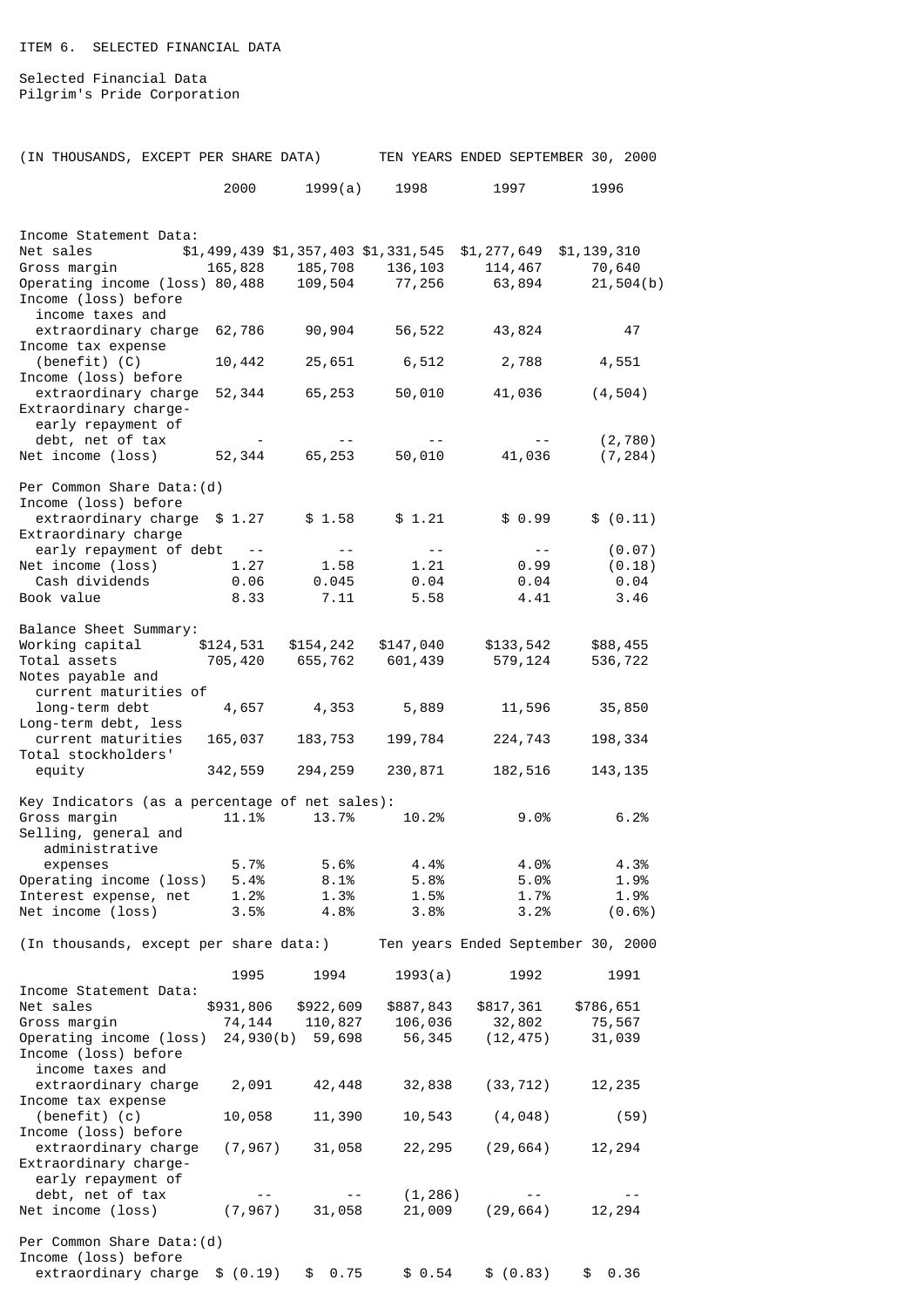| Extraordinary chrge-                           |             |            |          |           |          |
|------------------------------------------------|-------------|------------|----------|-----------|----------|
| early repayment of debt                        | $\sim$ $ -$ | $\sim$ $-$ | (0.03)   |           |          |
| Net income (loss)                              | (0.19)      | 0.75       | 0.51     | (0.83)    | 0.36     |
| Cash dividends                                 | 0.04        | 0.04       | 0.02     | 0.04      | 0.04     |
| Book value                                     | 3.67        | 3.91       | 3.20     | 2.71      | 2.72     |
| Balance Sheet Summary:                         |             |            |          |           |          |
| Working capital                                | \$88,395    | \$99,724   | \$72,688 | \$11,227  | \$44,882 |
| Total assets                                   | 497,604     | 438,683    | 422,846  | 434,566   | 428,090  |
| Notes payable and<br>current maturities of     |             |            |          |           |          |
| long-term debt                                 | 18,187      | 4,493      | 25,643   | 86,424    | 44,756   |
| Long-term debt, less                           |             |            |          |           |          |
| current maturities                             | 182,988     | 152,631    | 159,554  | 131,534   | 175,776  |
| Total stockholders'                            |             |            |          |           |          |
| equity                                         | 152,074     | 161,696    | 132,293  | 112, 112  | 112,353  |
| Key Indicators (as a percentage of net sales): |             |            |          |           |          |
| Gross margin                                   | 8.0%        | 12.0%      | 11.9%    | 4.0%      | 9.6%     |
| Selling, general and                           |             |            |          |           |          |
| administrative expenses                        | 5.3%        | 5.5%       | 5.6%     | 5.7%      | 5.7%     |
| Operating income (loss)                        | 2.7%        | 6.5%       | 6.3%     | (1.6%)    | 3.9%     |
| Interest expense, net                          | 1.9%        | 2.1%       | 2.9%     | 2.8%      | 2.5%     |
| Net income (loss)                              | (0.9%)      | 3.4%       | 2.4%     | $(3.6\%)$ | 1.6%     |

(a) Fiscal 1999 and 1993 had 53 weeks

(b) In addition to foreign exchange losses, the peso decline and the related economic recession in Mexico contributed significantly to the operating losses experienced by the Company's Mexico operations of \$8.2 million and \$17.0 million for fiscal years 1996 and 1995, respectively.

- (c) The Company does not include income or losses from its Mexico operations in its determination of taxable income for U.S. income tax purposes based upon its determination that such earnings will be indefinitely reinvested in Mexico. See "Management's Discussion and Analysis Results of Operations and Financial Condition" and Note D of the Consolidated Financial Statements of the Company.<br>(d) Historical per share amounts have be
- Historical per share amounts have been restated to give effect to a stock dividend issued on July 30, 1999. See Note F of the Consolidated Financial Statements of the Company.

ITEM 7. MANAGEMENT'S DISCUSSION AND ANALYSIS OF RESULTS OF OPERATIONS AND FINANCIAL CONDITION

# FORWARD-LOOKING STATEMENTS

 The Private Securities Litigation Reform Act of 1995 provides a safe harbor for forward-looking statements made by (or on behalf of) the Company. Except for historical information contained herein, the statements included in Management's Discussion and Analysis of Results of Operations and Financial Condition, the Business Section and elsewhere in this annual report contain forward-looking statements that are dependent upon a number of risks and uncertainties that could cause actual results to differ materially from those in the forward-looking statements. These risks and uncertainties include changes in commodity prices of feed ingredients and chicken, the Company's indebtedness, risks associated with the Company's foreign operations, including currency exchange rate fluctuations, trade barriers, exchange controls, expropriation and changes in laws and practices, the impact of current and future laws and regulations, the impact of uncertainties of litigation, as well as other risks described in the Company's SEC filings. The Company does not intend to provide updated information about the matters referred to in these forward-looking statements, other than in the context of Management's Discussion and Analysis of Results of Operations and Financial Condition contained herein and other disclosures in the Company's SEC filings.

#### GENERAL

 Profitability in the chicken industry can be materially affected by the commodity prices of chicken, chicken parts and feed ingredients. Those commodity prices are determined largely by supply and demand. As a result, the chicken industry as a whole has been characterized by cyclical earnings. These cyclical fluctuations in earnings of individual chicken companies can be mitigated somewhat by:

- Business strategy;
- Product mix;
- Sales and marketing plans; and
- Operating efficiencies.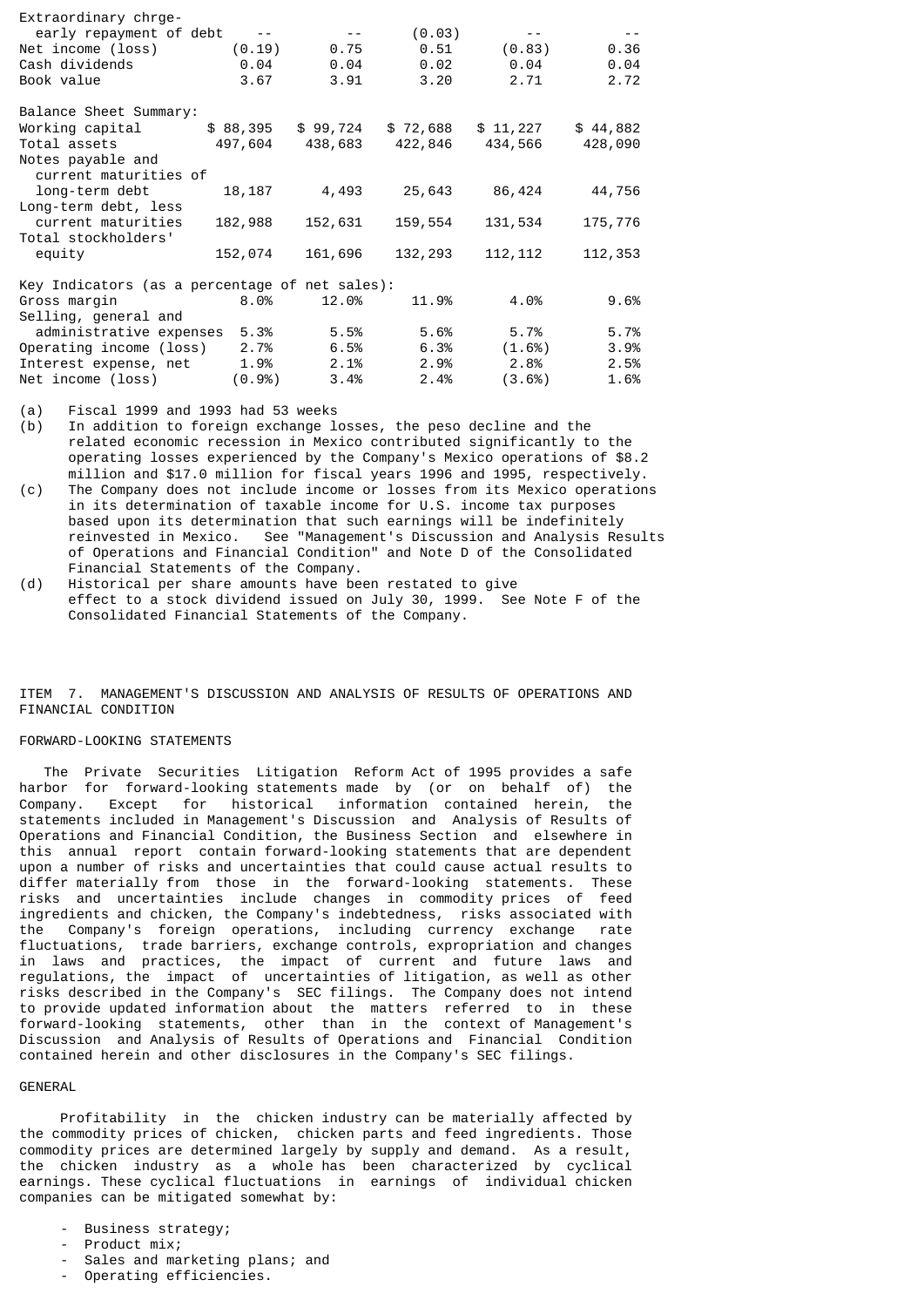In an effort to reduce price volatility and to generate higher, more consistent profit margins, we have concentrated on the production and marketing of prepared food products. Prepared food products generally have higher profit margins than our other products. Also, the production and sale in the U.S. of prepared food products reduce the impact of the costs of feed ingredients on our profitability. Feed ingredient purchases are the single largest component of our cost of goods sold, representing approximately 26.6% of our U.S. cost of goods sold in fiscal 2000. The production of feed ingredients is positively or negatively affected primarily by weather patterns throughout the world, the global level of supply inventories and the agricultural policies of the United States and foreign governments. As further processing is performed, feed ingredient costs become a decreasing percentage of a product's total production costs, thereby reducing their impact on our profitability.

The following table presents certain information regarding the Company's U.S. and Mexico operations.

|                                     |               |         | Fiscal Year Ended            |                      |
|-------------------------------------|---------------|---------|------------------------------|----------------------|
|                                     | September 30, |         | October 2,                   | September 26,        |
|                                     | 2000          |         | 1999                         | 1998                 |
|                                     | (52 weeks)    |         | (53 weeks)<br>(In thousands) | $(52 \text{ weeks})$ |
| Sales to unaffiliated<br>customers: |               |         |                              |                      |
| United States                       | \$1,192,077   |         | \$1,102,903                  | \$1,053,458          |
| Mexico                              |               | 307,362 | 254,500                      | 278,087              |
| Total sales to unaffiliated         |               |         |                              |                      |
| customers                           | \$1,499,439   |         | \$1,357,403                  | \$1,331,545          |
| Operating income:                   |               |         |                              |                      |
| United States                       | \$            | 45,928  | \$<br>88,177                 | \$<br>36,279         |
| Mexico                              |               | 34,560  | 21,327                       | 40,977               |
| Total operating income              | \$            | 80,488  | \$<br>109,504                | \$<br>77,256         |

The following table presents certain items as a percentage of net sales for the periods indicated:

|                            | 2000   | 1999   | 1998   |
|----------------------------|--------|--------|--------|
| Net sales                  | 100.0% | 100.0% | 100.0% |
| Cost of sales              | 88.9   | 86.3   | 89.8   |
| Gross profit               | 11.1   | 13.7   | 10.2   |
| Selling, general and       |        |        |        |
| administrative expense     | 5.7    | 5.6    | 4.4    |
| Operating income           | 5.4    | 8.1    | 5.8    |
| Interest expense           | 1.2    | 1.3    | 1.5    |
| Income before income taxes | 4.2    | 6.7    | 4.2    |
| Net income                 | 3.5    | 4.8    | 3.8    |

#### Results of Operations

### FISCAL 2000 COMPARED TO FISCAL 1999:

 NET SALES. Consolidated net sales were \$1.5 billion for fiscal 2000, an increase of \$142.0 million, or 10.5%, from fiscal 1999. The increase in consolidated net sales resulted from an \$86.9 million increase in U.S. chicken sales to \$1.1 billion, a \$52.9 million increase in Mexico chicken sales to \$307.4 million and a \$2.3 million increase of sales of other U.S. products to \$141.7 million. The increase in U.S. chicken sales was primarily due to an 8.6% increase in dressed pounds produced . The increase in Mexico chicken sales was primarily due to a 13.7% increase in revenue per dressed pound and to a 6.2% increase in dressed pounds produced. The \$2.3 million increase in sales of other U.S. products was primarily due to higher selling prices in the Company's Poultry By-Products division.

 COST OF SALES. Consolidated cost of sales was \$1.3 billion in fiscal 2000, an increase of \$161.9 million, or 13.8%, compared to fiscal 1999. The increase resulted primarily from a \$125.9 million increase in the cost of sales of our U.S. operations and from a \$36.0 million increase in the cost of sales in our Mexico operations.

The cost of sales increase in our U.S. operations of \$125.9 million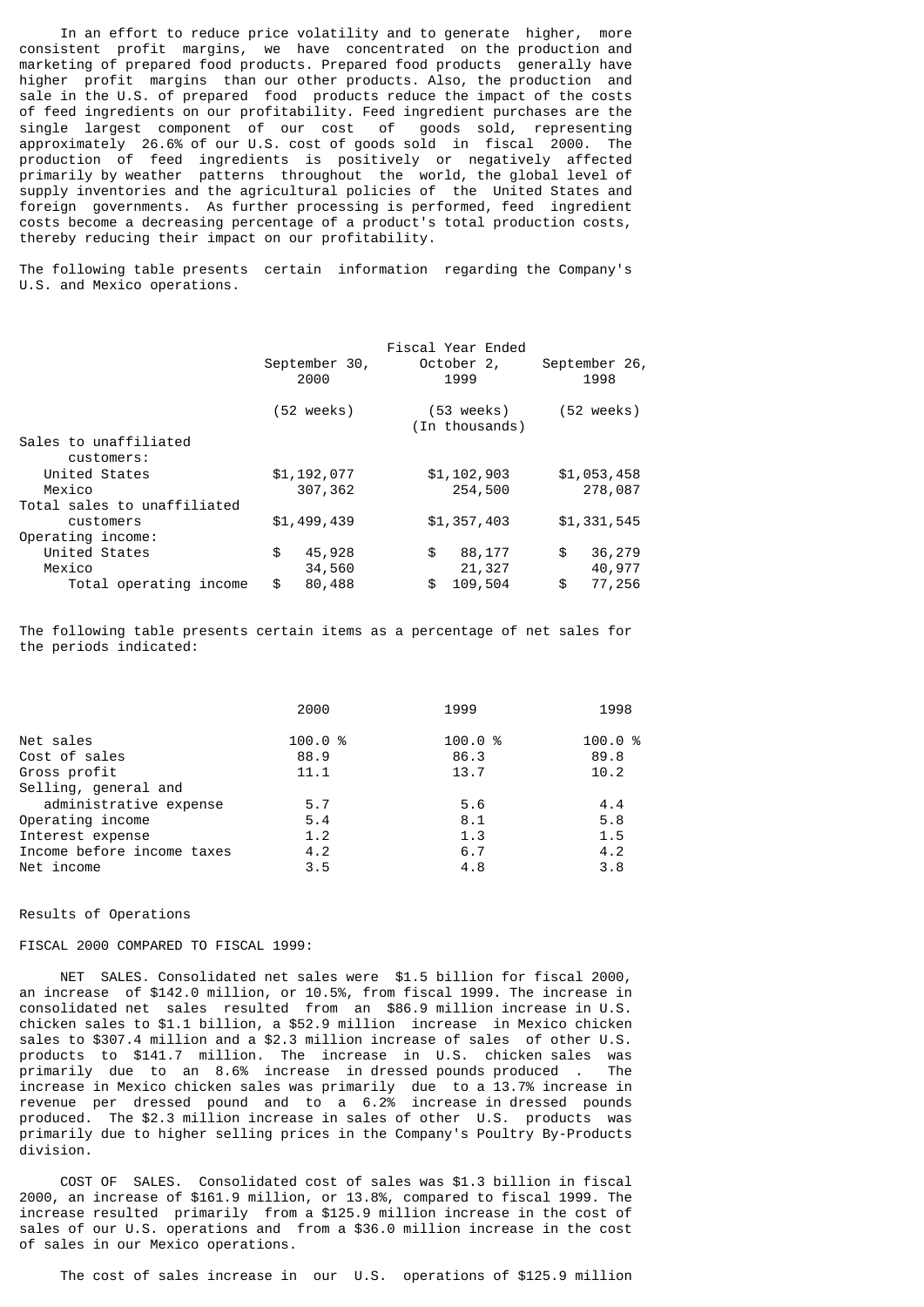was due primarily to an 8.6% increase in dressed pounds produced, a 4.0% increase in feed ingredient costs, increased production of higher-cost prepared food products, losses associated with the late January 2000 ice storm and a \$5.8 million write off of accounts receivable from AmeriServe, which filed bankruptcy on January 31, 2000. AmeriServe was a significant distributor of products to fast food and casual dining restaurant chains, several of which are customers of the Company. The \$36.0 million cost of sales increase in our Mexico operations was primarily due to a 6.2% increase in dressed pounds produced and a 9.8% increase in average costs of sales per dressed pound produced caused primarily by the continued shift of production to a higher-valued product mix.

 GROSS PROFIT. Gross profit was \$165.8 million for fiscal 2000, a decrease of \$19.9 million, or 10.7%, over the same period last year. Gross profit as a percentage of sales decreased to 11.1% in fiscal 2000 from 13.7% in fiscal 1999. The lower gross profit resulted from lower net margins in our U.S. operations primarily due to lower selling prices realized for fresh chicken products, higher feed ingredient costs, losses associated with the late January 2000 ice storm and the AmeriServe write off discussed above, offset in part by increased volume of prepared food chicken sales.

 Beginning in the fourth quarter of fiscal 1999, commodity chicken margins in the U.S. have been under pressure due, in part, to increased levels of chicken production in the U.S. To the extent that these trends continue, subsequent periods' gross margins could be negatively affected to the extent not offset by other factors such as those discussed under "- General" above.

 SELLING, GENERAL AND ADMINISTRATIVE EXPENSES. Consolidated selling, general and administrative expenses were \$85.3 million in fiscal 2000 and \$76.2 million in fiscal 1999. Consolidated selling, general and administrative expenses as a percentage of sales remained relatively stable in fiscal 2000 at 5.7% compared to 5.6% in fiscal 1999. The \$9.1 million increase in consolidated selling, general and administrative expenses was due to increased costs relating to our higher sales volumes.

 OPERATING INCOME. Consolidated operating income was \$80.5 million for fiscal 2000, a decrease of \$29.0 million, or 26.5%, when compared to fiscal 1999, resulting primarily from lower net U.S. margins due to lower selling prices realized for fresh chicken products, higher feed ingredient costs, losses associated with the late January 2000 ice storm and the AmeriServe write off discussed above, offset in part by increased volume of prepared food chicken sales.

 INTEREST EXPENSE. Consolidated net interest expense increased 0.6% to \$17.8 million in fiscal 2000, when compared to \$17.7 million for fiscal 1999, due to higher interest rates experienced in fiscal 2000 on lower outstanding debt levels.

 INCOME TAX EXPENSE. Consolidated income tax expense in fiscal 2000 decreased to \$10.4 million compared to an expense of \$25.7 million in fiscal 1999. This decrease resulted from lower U.S. earnings in fiscal 2000 than in fiscal 1999.

### FISCAL 1999 COMPARED TO FISCAL 1998:

 Our accounting cycle resulted in 53 weeks of operations in fiscal 1999, compared to 52 weeks in fiscal 1998.

 NET SALES. Consolidated net sales were \$1.36 billion for fiscal 1999, an increase of \$25.9 million, or 1.9% from fiscal 1998. The increase in consolidated net sales resulted from a \$49.1 million increase in U.S. chicken sales to \$963.5 million and a \$0.4 million increase of sales of other U.S. products to \$139.4 million offset by a \$23.6 million decrease in Mexico chicken sales to \$254.5 million. The increase in U.S. chicken sales was primarily due to an 8.7% increase in dressed pounds produced and partially offset by a 3.0% decrease in total revenue per dressed pound. The decrease in Mexico chicken sales was primarily due to a 19.6% decrease in revenue per dressed pound partially offset by a 13.9% increase in dressed pounds sold.

 COST OF SALES. Consolidated cost of sales was \$1.2 billion in fiscal 1999, a decrease of \$23.7 million, or 2.0%, compared to fiscal 1998. The decrease resulted primarily from an \$18.4 million decrease in the cost of sales of U.S. operations and by a \$5.3 million decrease in the cost of sales in Mexico operations. The cost of sales decrease in U.S. operations of \$18.4 million was due primarily to a 22.1% decrease in feed ingredients cost per pound partially offset by an 8.7% increase in dressed pounds produced.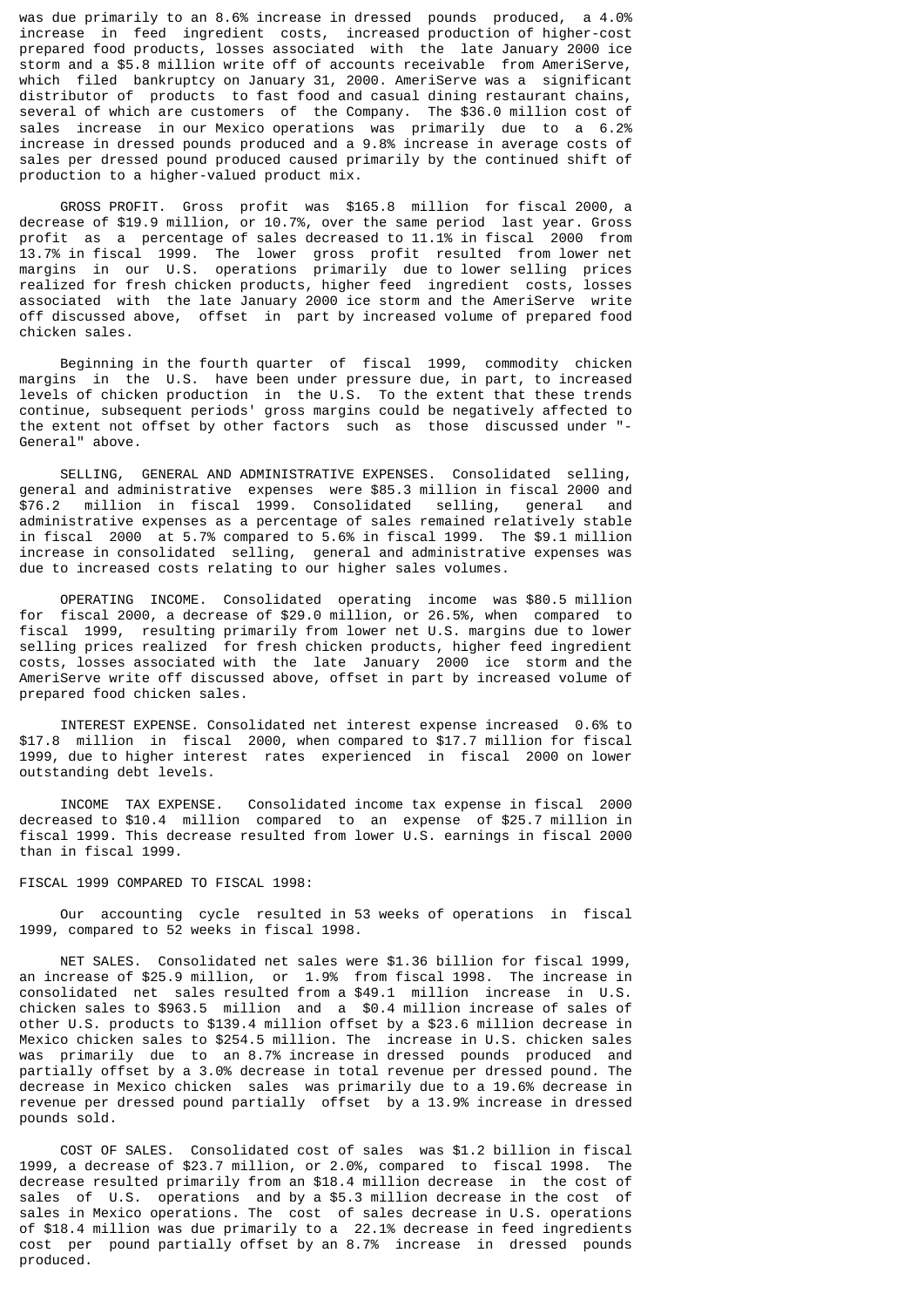The \$5.3 million cost of sales decrease in Mexico operations was primarily due to a 15.4% decrease in feed ingredient costs per pound offset partially by a 13.9% increase in dressed pounds produced.

 GROSS PROFIT. Gross profit was \$185.7 million for fiscal 1999, an increase of \$49.6 million, or 36.5%, over the same period last year. Gross profit as a percentage of sales increased to 13.7% in fiscal 1999 from 10.2% in fiscal 1998. The increased gross profit resulted primarily from lower feed ingredient costs per pound and higher production volumes.

 Beginning in the fourth quarter of fiscal 1999, commodity chicken margins in the U.S. have been under pressure due, in part, to increased levels of chicken production in the U.S. To the extent that these trends continue, subsequent periods' gross margins could be negatively affected to the extent not offset by other factors such as those discussed under General" above.

 SELLING, GENERAL AND ADMINISTRATIVE EXPENSES. Consolidated selling, general and administrative expenses were \$76.2 million in fiscal 1999 and \$58.8 million in fiscal 1998. Consolidated selling, general and administrative expenses as a percentage of sales increased in fiscal 1999 to 5.6%, compared to 4.4% in fiscal 1998, due to increased retirement and variable compensation costs which are dependent upon U.S. profits.

 OPERATING INCOME. Consolidated operating income was \$109.5 million for fiscal 1999, an increase of \$32.2 million, or 41.7%, when compared to fiscal 1998, resulting primarily from lower feed ingredient costs per pound and higher production volumes.

 INTEREST EXPENSE. Consolidated net interest expense decreased 12.4% to \$17.7 million in fiscal 1999, when compared to \$20.2 million for fiscal 1998, due to lower average outstanding debt levels.

 MISCELLANEOUS, NET. Consolidated miscellaneous, net, a component of Other Expenses (Income), was \$1.0 million in fiscal 1999, a \$2.7 million decrease when compared to (\$1.7) million for fiscal 1998 due primarily to losses on disposal of assets.

 INCOME TAX EXPENSE. Consolidated income tax expense in fiscal 1999 increased to \$25.7 million compared to an expense of \$6.5 million in fiscal 1998. This increase resulted from higher U.S. earnings in fiscal 1999 than in fiscal 1998.

### LIQUIDITY AND CAPITAL RESOURCES

 As of November 16, 2000, the Company maintains \$120.0 million in revolving credit facilities and \$400.0 million in secured-revolving/term borrowing facilities. The credit facilities provide for interest at rates ranging from LIBOR plus five-eighths percent to LIBOR plus two and threequarters percent depending upon the Company's total debt to capitalization ratio. Interest rates on debt outstanding at September 30, 2000 bore interest at rates ranging from LIBOR plus five-eighths percent to LIBOR plus one and one-eighth percent. These facilities are secured by inventory and fixed assets or are unsecured. The \$400.0 million revolving/term borrowing facility provides for \$285.0 million and \$115.0 million of 10-year and 7-year, respectively, commitments. Borrowings under this facility are split pro-rata between the 10-year and 7-year maturities as they occur. As of November 17, 2000, \$113.8 million was available under the revolving credit facilities and \$200.0 million was available under the revolving/ term borrowing facilities with an additional \$200.0 million becoming available upon completion of the WLR Acquisition and the satisfaction of certain other customary conditions occurring on or before February 28, 2001. See Note C to the Consolidated Financial Statements.

 The annual maturities of long-term debt for the five years subsequent to September 30, 2000 are as follows: 2001-\$4.7 million; 2002-\$5.0 million; 2003-\$96.1 million; 2004-\$5.8 million and 2005-\$6.0 million.

 On June 29, 1999, the Camp County Industrial Development Corporation issued \$25.0 million of variable-rate environmental facilities revenue bonds supported by letters of credit obtained by the Company. The Company may draw from these proceeds over the construction period for new sewage and solid waste disposal facilities at a poultry by-products plant to be built in Camp County, Texas. The Company is not required to borrow the full amount of the proceeds from the bonds. All amounts borrowed from these funds will be due in 2029. The amounts borrowed by the Company will be reflected as debt when received from the Camp County Industrial Development Corporation. The interest rates on amounts borrowed will closely follow the tax-exempt commercial paper rates. There were no borrowings outstanding by the Company at September 30, 2000.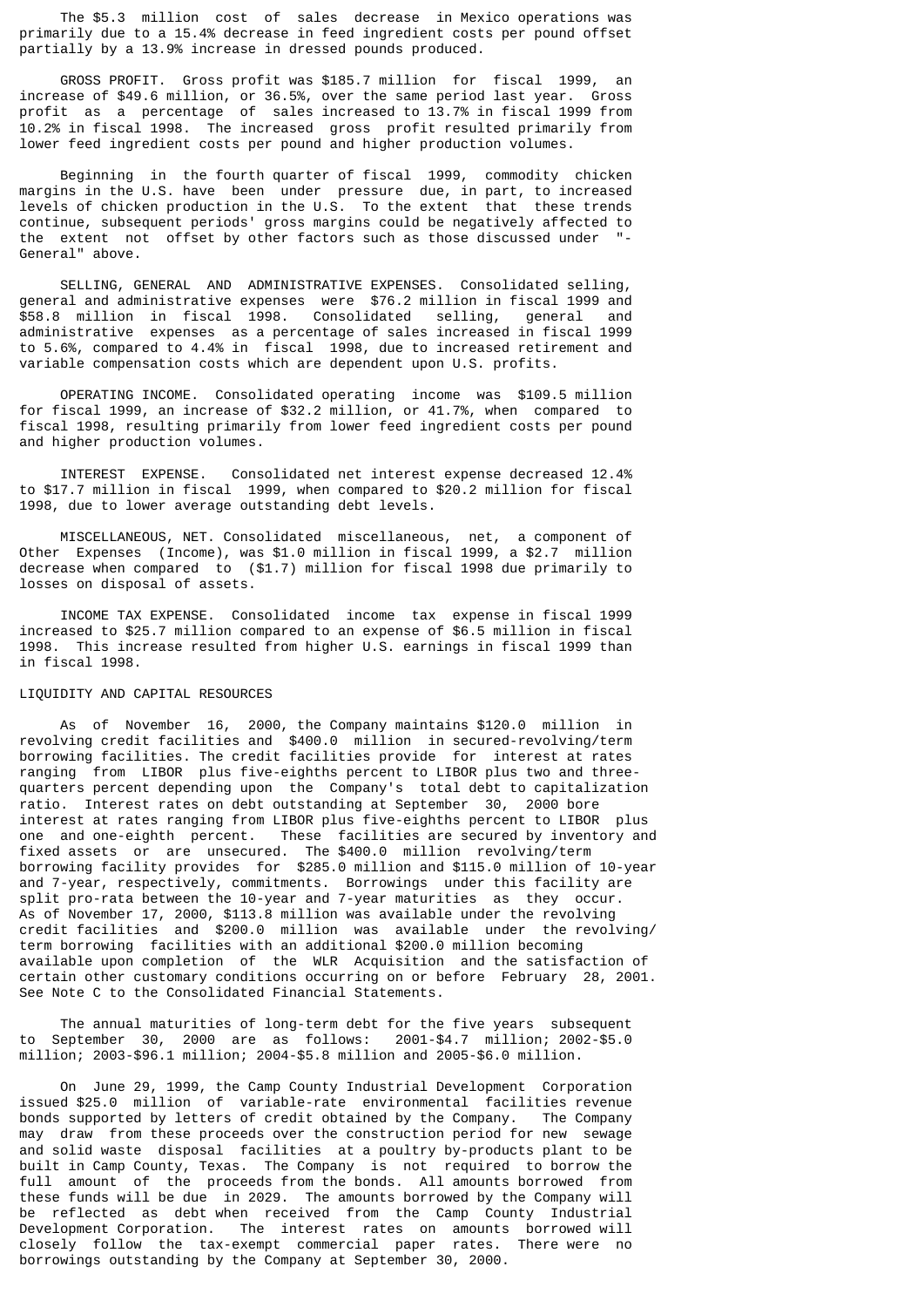On June 26, 1998, the Company entered into an asset sale agreement (the "Agreement") to sell up to \$60.0 million of accounts receivable. In connection with the Agreement, the Company sells, on a revolving basis, certain of its trade receivables (the "Pooled Receivables") to a special purpose corporation wholly owned by the Company, which in turn sells a percentage ownership interest to third parties. At September 30, 2000, an interest in these Pooled Receivables of \$35.4 million had been sold to third parties and is reflected as a reduction to accounts receivable.

 On March 31, 2000, the Company announced that its Board of Directors had authorized the repurchase of \$25.0 million of its outstanding Class A and/or Class B common stock. Based on the weighted average closing price of these securities on March 30, 2000, this would represent approximately 10% of the Company's total shares outstanding. The shares will be purchased on the open market from time to time and will be paid for out of operating cash flows or borrowings on existing lines of credit. As of September 30, 2000, 271,100 shares of Class A common stock had been repurchased under this plan at a total cost of \$1.6 million.

 At September 30, 2000, the Company's working capital and current ratio were \$124.5 million and 1.86 to 1, respectively, compared to \$154.2 million and 2.24 to 1, respectively, at October 2, 1999.

 Trade accounts and other receivables were \$50.3 million at September 30, 2000, compared to \$84.4 million at October 2, 1999. The 40.4% decrease between September 30, 2000 and October 2, 1999 was due primarily to the sale of receivables under the asset sale agreement discussed above. Excluding the sale of receivables, trade accounts and other receivables would have increased 1.5% to \$85.7 million. This increase was due primarily to the higher level of sales activity.

 Accounts payable and accrued expenses were \$139.8 million at September 30, 2000, compared to \$119.8 million at October 2, 1999, an increase of \$20.0 million, or 16.7% and was primarily due to higher levels of sales and the corresponding increased production activity and increased expenditures for capital projects.

 Inventories were \$181.2 million at September 30, 2000, compared to \$168.0 million at October 2, 1999. The \$13.2 million, or 7.9%, increase in inventories between September 30, 2000 and October 2, 1999 was primarily due to higher live chicken inventories in the field necessary to support increased sales and production levels, as well as higher finished chicken products inventories.

 Capital expenditures of \$92.1 million, \$69.6 million and \$53.5 million for fiscal years 2000, 1999 and 1998, respectively, were primarily incurred to expand certain facilities, improve efficiencies, reduce costs, conduct routine equipment replacement and the purchase of a chicken litter disposal and fertilizer business as discussed in Note H of the Consolidated Financial Statements. Management of the Company and the independent members of the Board of Directors believe that the terms of the purchase of the chicken litter disposal and fertilizer business are not less favorable to the Company than those which could be arranged with unaffiliated persons. The Company has budgeted approximately \$100.0 million for capital expenditures in each of its next three fiscal years, primarily to increase capacity through either building or acquiring new facilities, to improve efficiencies and for the routine replacement of equipment. However, actual levels of capital expenditures in any fiscal year may be greater or lesser than those budgeted. The Company expects to finance such expenditures with available operating cash flows and long-term financing.

 Cash flows provided by operating activities were \$130.8 million, \$81.5 million and \$85.0 million, for fiscal years 2000, 1999 and 1998, respectively. The increase in cash flows provided by operating activities for fiscal 2000, when compared to fiscal 1999, was due primarily to the sale of the \$35.4 million accounts receivables under the accounts receivable sales agreement mentioned above and increases in accounts payable and accrued expenses offset partially by an increase in inventories and a decrease in operating income. The decrease in cash flows provided by operating activities for fiscal 1999, when compared to fiscal 1998, was due primarily to increased inventory levels, offset by increases in accounts payable and accrued expenses.

 Cash flows used in financing activities were \$22.6 million, \$19.6 million and \$32.5 million for fiscal years 2000, 1999 and 1998, respectively. The cash used in financing activities primarily reflects the net payments on long-term debt.

### RECENT DEVELOPMENTS

On September 27, 2000, the Company announced that it had signed a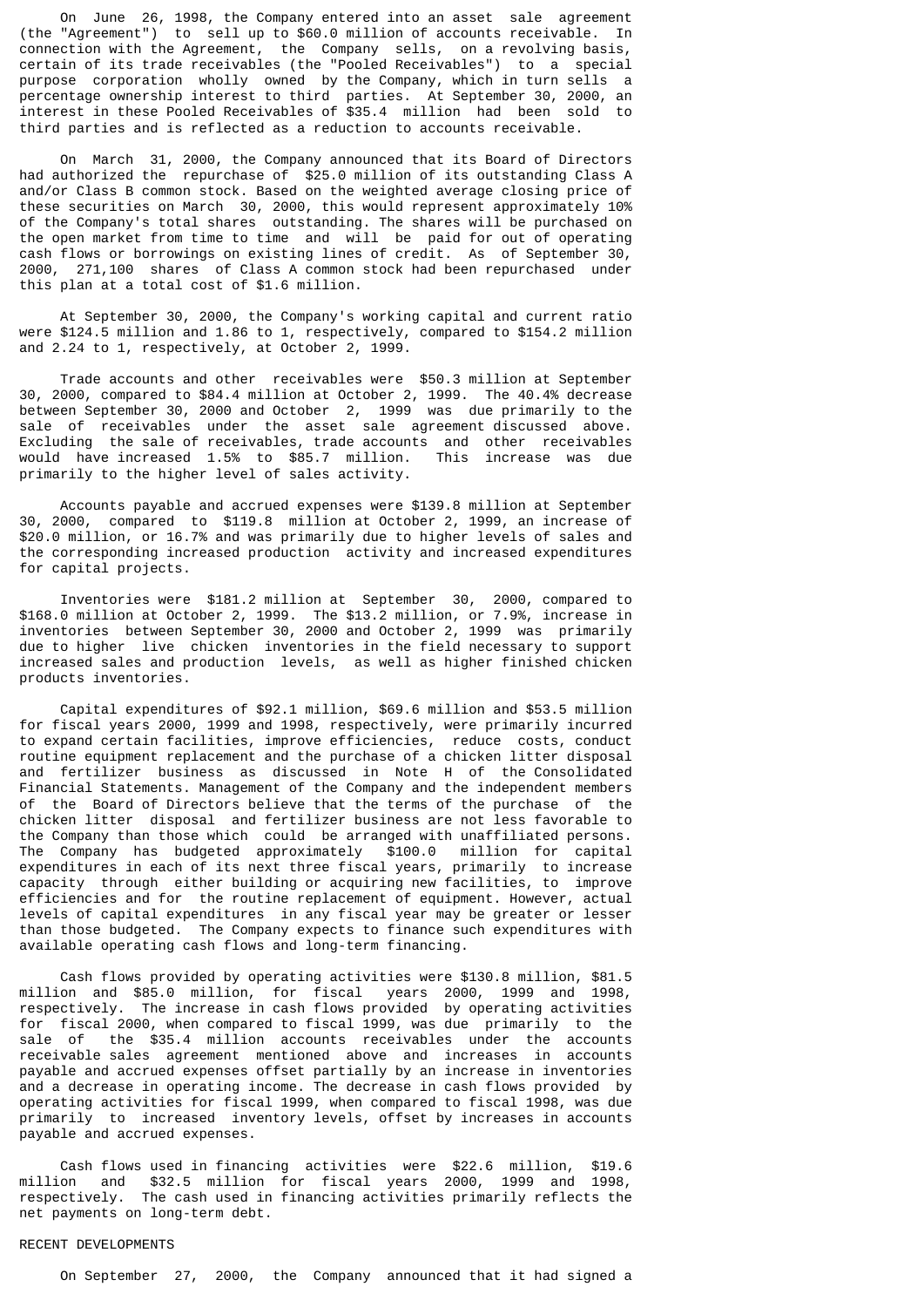definitive agreement to acquire all the outstanding stock of WLR Foods, Inc. in a cash merger valued at approximately \$300 million, which includes the assumption and/or refinancing of approximately \$60 million of WLR Foods' debt and other obligations (the "WLR Acquisition"). Pursuant to the agreement, the Company will pay \$14.25 for each outstanding share of WLR Foods common stock. The merger is subject to customary closing conditions, including the receipt of regulatory approval and the approval of WLR Foods' shareholders and is expected to be completed during January 2001. WLR Foods is currently the twelfth largest chicken company and the fourth largest turkey company in the United States, with operations in Virginia, North Carolina, West Virginia and Pennsylvania. The Company intends to finance the transaction with existing cash and borrowings under the financing facility described above, which will result in the Company incurring substantially greater interest expense in the future. The transaction has received the unanimous approval of both companies' Board of Directors and is expected to be completed during January 2001.

## MARKET RISK SENSITIVE INSTRUMENTS AND POSITIONS

 The risk inherent in the Company's market risk sensitive instruments and positions is the potential loss arising from adverse changes in the price of feed ingredients, foreign currency exchange rates and interest rates as discussed below. The sensitivity analyses presented do not consider the effects that such adverse changes may have on overall economic activity, nor do they consider additional actions management may take to mitigate its exposure to such changes. Actual results may differ.

 FEED INGREDIENTS. The Company is a purchaser of certain commodities, primarily corn and soybean meal. As a result, the Company's earnings are affected by changes in the price and availability of such feed ingredients. As market conditions dictate, the Company from time to time will lock-in future feed ingredient prices using various hedging techniques, including forward purchase agreements with suppliers and futures contracts. The Company does not use such financial instruments for trading purposes and is not a party to any leverage derivatives. Market risk is estimated as a hypothetical 10% increase in the weighted-average cost of the Company's primary feed ingredients as of September 30, 2000. Based on projected 2001 feed consumption, such an increase would result in an increase to cost of sales of approximately \$33.1 million in 2001. As of September 30, 2000, the Company had hedged none of its 2001 feed requirements and had entered into no forward purchase contracts.

 FOREIGN CURRENCY. The Company's earnings are affected by foreign exchange rate fluctuations related to the Mexican peso net monetary position of its Mexico subsidiaries. The Company primarily manages this exposure by attempting to minimize its Mexican peso net monetary position, but has also from time to time considered executing hedges to help minimize this exposure. However, such instruments have historically not been economically feasible. The Company is also exposed to the effect of potential exchange rate fluctuations to the extent that amounts are repatriated from Mexico to the United States. However, the Company currently anticipates that the cash flows of its Mexico subsidiaries will continue to be reinvested in its Mexico operations. In addition, the Mexican peso exchange rate can directly and indirectly impact the Company's results of operations and financial position in several manners, including potential economic recession in Mexico resulting from a devalued peso. The impact on the Company's financial position and results of operations of a hypothetical change in the exchange rate between the U.S. dollar and the Mexican peso cannot be reasonably estimated. Foreign currency exchange gains and losses, representing the change in the U.S. dollar value of the net monetary assets of the Company's Mexico subsidiaries, were a gain of \$0.2 million and \$0.1 million in fiscal 2000 and 1999, respectively, and a loss of \$2.3 million in 1998. On November 14, 2000, the Mexican peso closed at 9.50 to 1 U.S. dollar, a decrease from 9.44 at September 30, 2000. No assurance can be given as to how future movements in the peso could affect future earnings of the Company.

 INTEREST RATES. The Company's earnings are also affected by changes in interest rates due to the impact those changes have on its variable-rate<br>debt instruments. The Company has variable-rate debt instruments The  $\overline{c}$  company has variable-rate debt representing approximately 4.7% of its long-term debt at September 30, 2000. If interest rates average 25 basis points more in 2001 than they did during 2000, the Company's interest expense would be increased by \$25,000. These amounts are determined by considering the impact of the hypothetical interest rates on the Company's variable-rate long-term debt at September 30, 2000.

 Market risk for fixed-rate long-term debt is estimated as the potential increase in fair value resulting from a hypothetical 25 basis points decrease in interest rates and amounts to approximately \$0.4 million, using discounted cash flow analysis.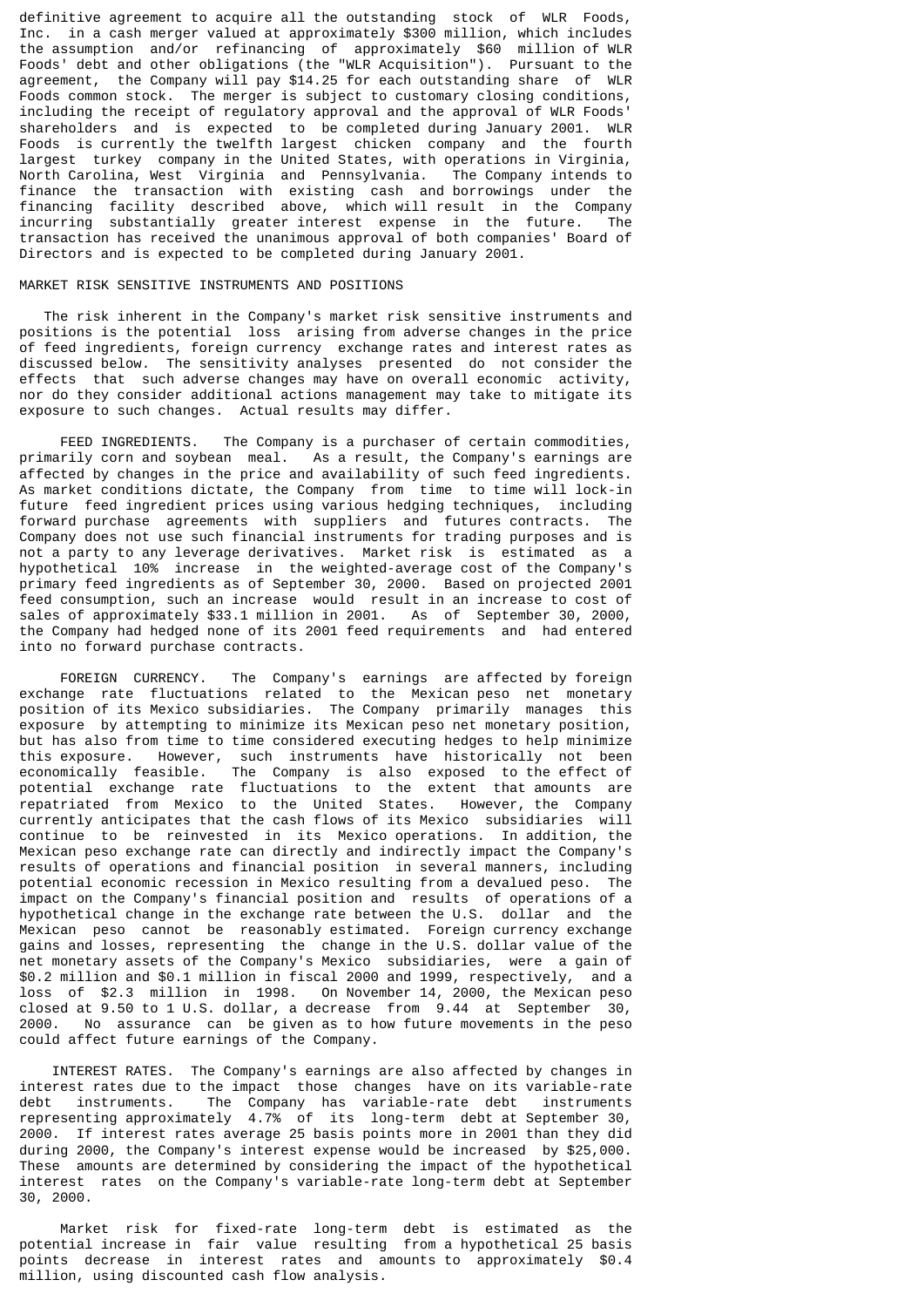#### NEW ACCOUNTING PRONOUNCEMENTS

 In June 1998, the Financial Accounting Standards Board ("FASB") issued Statement of Financial Accounting Standards No. 133, ACCOUNTING FOR DERIVATIVE INSTRUMENTS AND HEDGING ACTIVITIES (SFAS 133), which is required to be adopted by the Company in its fiscal year beginning October 1, 2000. SFAS 133 will require the Company to recognize all derivatives on the balance sheet at fair value. Derivatives that are not hedges must be adjusted to fair value through income. If the derivative is a hedge, depending on the nature of the hedge, changes in the fair value of derivatives will either be offset against the change in fair value of the hedged assets, liabilities or firm commitments through earnings or recognized in other comprehensive income until the hedged item is recognized in earnings. The ineffective portion of a derivative's change in fair value will be immediately recognized in earnings. SFAS 133 is not expected to have a material impact on the Company's financial condition or results of operations.

### Impact of Inflation

 Due to moderate inflation in the U.S. and the Company's rapid inventory turnover rate, the results of operations have not been significantly affected by inflation during the past three-year period.

ITEM 8. FINANCIAL STATEMENTS AND SUPPLEMENTARY DATA

 The consolidated financial statements together with the report of independent auditors, and financial statement schedules are included on pages 45 through 59 of this document. Financial statement schedules other than those included herein have been omitted because the required information is contained in the consolidated financial statements or related notes, or such information is not applicable.

ITEM 9. CHANGES IN AND DISAGREEMENTS WITH ACCOUNTANTS ON ACCOUNTING AND FINANCIAL DISCLOSURE

NOT APPLICABLE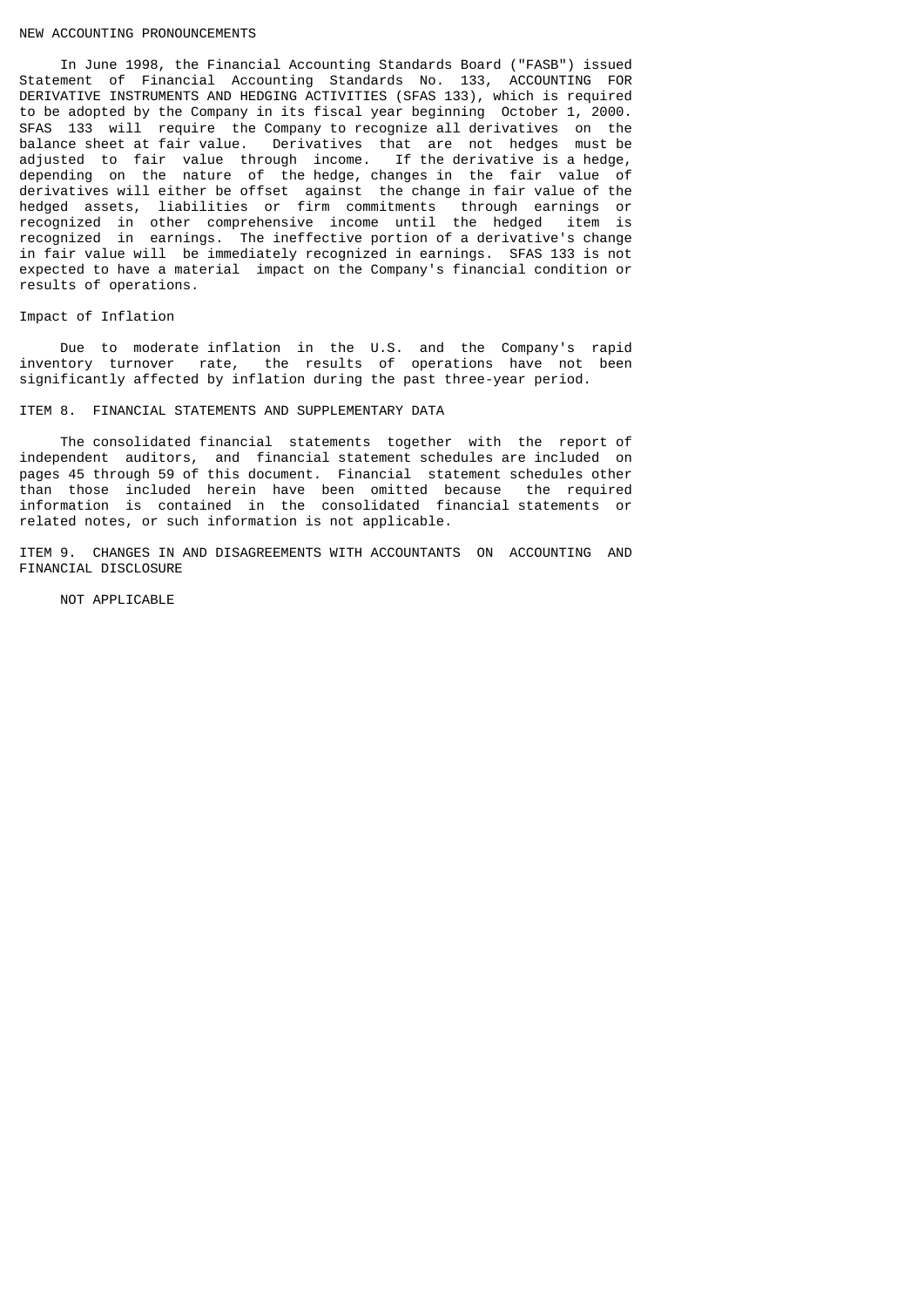### ITEM 10. DIRECTORS AND EXECUTIVE OFFICERS OF REGISTRANT

 Reference is made to "Election of Directors" on pages 3 through 5 of the Company's Proxy Statement for its 2000 Annual Meeting of Stockholders, which section is incorporated herein by reference.

 Reference is made to "Compliance with Section 16(a) of the Exchange Act" on page 9 of the Company's Proxy Statement for its 2000 Annual Meeting of Stockholders, which section is incorporated herein by reference.

### ITEM 11. EXECUTIVE COMPENSATION

ITEM 12. SECURITY OWNERSHIP OF CERTAIN BENEFICIAL OWNERS AND MANAGEMENT

ITEM 13. CERTAIN RELATIONSHIPS AND RELATED TRANSACTIONS

 Information responsive to Items 11, 12 and 13 is incorporated by reference from the sections entitled "Security Ownership", "Election of Directors", "Executive Compensation" and "Certain Transactions" of the Company's Proxy Statement for its 2000 Annual Meeting of Stockholders.

### PART IV

ITEM 14. EXHIBITS, FINANCIAL STATEMENT SCHEDULES AND REPORTS ON FORM 8-K (a) Financial Statements

- (1) THE FINANCIAL STATEMENTS LISTED IN THE ACCOMPANYING INDEX TO FINANCIAL STATEMENTS AND SCHEDULES ARE FILED AS PART OF THIS REPORT.
- (2) ALL OTHER SCHEDULES FOR WHICH PROVISION IS MADE IN THE APPLICABLE ACCOUNTING REGULATIONS OF THE SEC ARE NOT REQUIRED UNDER THE RELATED INSTRUCTIONS OR ARE NOT APPLICABLE AND THEREFORE HAVE BEEN OMITTED.
- (3) THE FINANCIAL STATEMENTS SCHEDULE ENTITLED "VALUATION AND QUALIFYING ACCOUNTS AND RESERVES" IS FILED AS PART OF THIS REPORT ON PAGE 58.
- (4) EXHIBITS
- (b) REPORTS ON FORM 8-K
	- (1) THE COMPANY FILED A FORM 8-K DATED JULY 20, 1999, TO REPORT THE AMENDING OF THE ARTICLES OF INCORPORATION TO PERMIT DIVIDENDS OF EITHER OF ITS CLASS A COMMON STOCK OR CLASS B COMMON STOCK TO HOLDERS OF ITS CLASS B COMMON STOCK.
	- (2) THE COMPANY FILED A FORM 8-K DATED SEPTEMBER 27, 2000, TO REPORT IT HAD SIGNED A DEFINITIVE AGREEMENT WITH WLR FOODS, INC. FOR THE SALE OF ALL THE OUTSTANDING STOCK OF WLR FOODS, INC.
- (C) EXHIBITS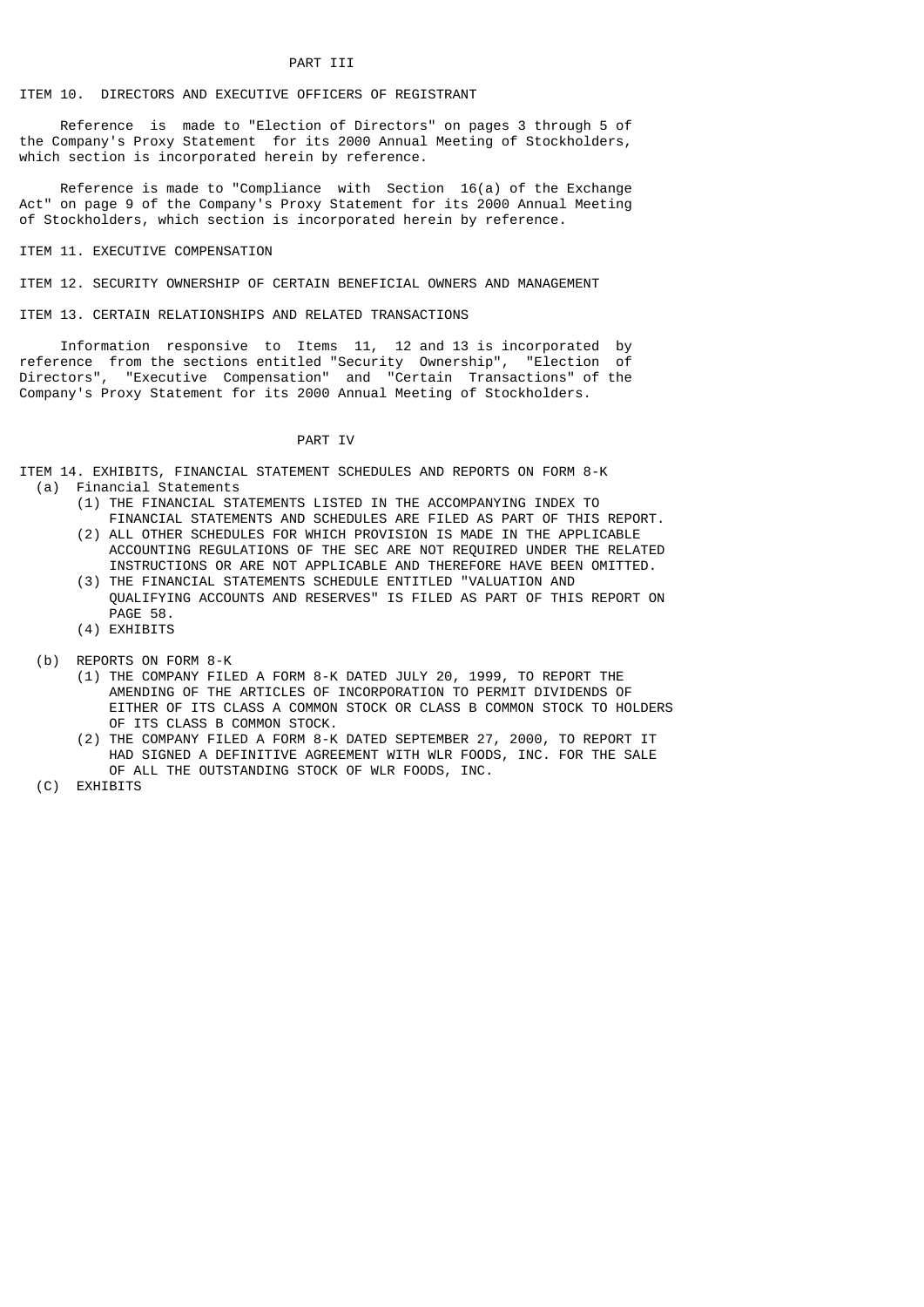### EXHIBIT NUMBER

- 2.1 Agreement and Plan of Reorganization dated September 15, 1986, by and among Pilgrim's Pride Corporation, a Texas corporation; Pilgrim's Pride Corporation, a Delaware corporation; and Doris Pilgrim Julian, Aubrey Hal Pilgrim, Paulette Pilgrim Rolston, Evanne Pilgrim, Lonnie "Bo" Pilgrim, Lonnie Ken Pilgrim, Greta Pilgrim Owens and Patrick Wayne Pilgrim (incorporated by reference from Exhibit 2.1 to the Company's Registration Statement on Form S-1 (No. 33-8805) effective November 14, 1986).
- 2.2 Agreement and Plan of Merger dated September 27, 2000 (incorporated by reference from Exhibit 2 of WLR Foods, Inc.'s Current Report on Form 8-K (No. 000-17060) dated September 28, 2000).
- 3.1 Certificate of Incorporation of the Company (incorporated by reference from Exhibit 3.1 of the Company's Registration Statement on Form S-1 (No.33-8805) effective November 14, 1986).
- 3.2 Amended and Restated Corporate Bylaws of Pilgrim's Pride Corporation, a Delaware Corporation, effective May 14,1999 (incorporated by reference from Exhibit 3.2 of the Company's Quarterly Report on Form 10-Q for the three months ended July 3, 1999).
- 3.3 Certificate of Amendment to Certificate of Incorporation of the Company (incorporated by reference to Exhibit 1 of the Company's Form 8-A, filed with the SEC on July 20, 1999).
- 4.1 Certificate of Incorporation of the Company (incorporated by reference from Exhibit 3.1 of the Company's Registration Statement on Form S-1 (No. 33-8805) effective November 14, 1986).
- 4.2 Amended and Restated Corporate Bylaws of Pilgrim's Pride Corporation, a Delaware Corporation, effective May 14, 1999, (incorporated by reference from Exhibit 3.2 of the Company's Quarterly Report on Form 10-Q for the three months ended July 3, 1999).
- 4.3 Form of Indenture between the Company and Ameritrust Texas National Association relating to the Company's 10 7/8% Senior Subordinated Notes Due 2003 (incorporated by reference from Exhibit 4.6 of the Company's Registration Statement on Form S-1 (No. 33-59626) filed on March 16, 1993).
- 4.4 Form of 10 7/8% Senior Subordinated Note Due 2003 (incorporated by reference from Exhibit 4.8 of the Company's Registration Statement on Form S-1 (No. 33-61160) filed on June 16, 1993).
- 4.5 Certificated of Amendment to Certificate of Incorporation of the Company (incorporated by reference to Exhibit 1 of the Company's Form 8-A, filed with the SEC on July 20, 1999).
- 10.1 Pilgrim's Industries, Inc. Profit Sharing Retirement Plan, restated as of July 1, 1987 (incorporated by reference from Exhibit 10.1 of the Company's Form 8 filed on July 1, 1992).
- 10.2 Bonus Plan of the Company (incorporated by reference from Exhibit 10.2 to the Company's Registration Statement on Form S-1 (No. 33-8805) effective November 14, 1986).
- 10.3 Employee Stock Investment Plan of the Company (incorporated by reference from Exhibit 10.28 of the Company's Registration Statement on Form S-1 (No. 33-21057) effective May 2, 1988).
- 10.4 Second Amended and Restated Loan and Security Agreement dated July 31, 1995, by and among the Company, the banks party thereto and Creditanstalt- Bankverein, as agent (incorporated by reference from Exhibit 10.38 of the Company's Annual Report on Form 10-K for the fiscal year ended September 28, 1996).
- 10.5 Revolving Credit Loan Agreement dated March 27, 1995 by and among the Company and Agricultural Production Credit Association (incorporated by reference from Exhibit 10.39 of the Company's Annual Report on Form 10-K for the fiscal year ended September 28, 1996).
- 10.6 First Supplement to Revolving Credit Loan Agreement dated July 6, 1995 by and among the Company and Agricultural Production Credit Association (incorporated by reference from Exhibit 10.40 of the Company's Annual Report on Form 10-K for the fiscal year ended September 28, 1996).
- 10.7 Second Supplement to Revolving Credit Loan Agreement dated June 28, 1996 by and among the Company and Agricultural Production Credit Association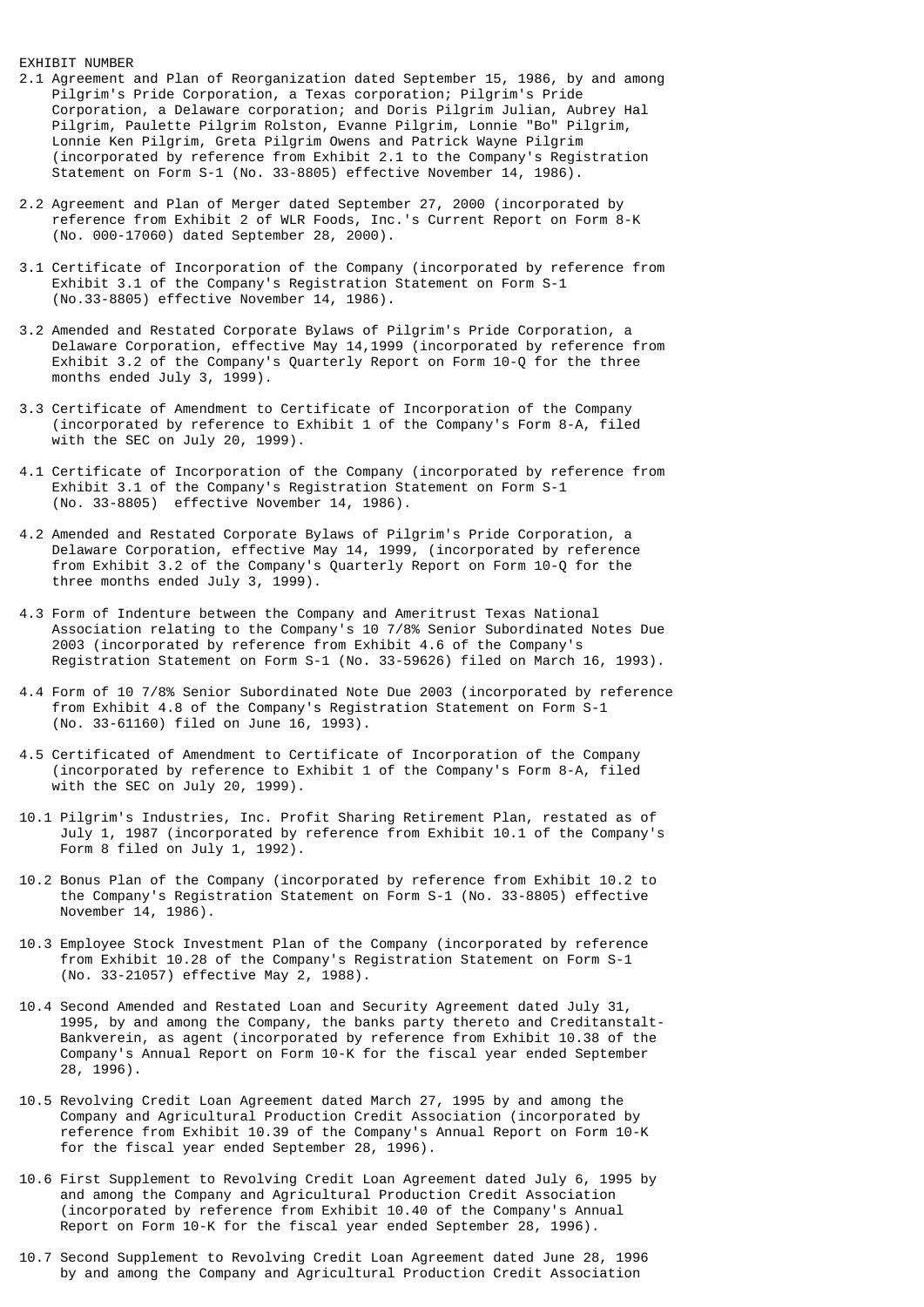(incorporated by reference from Exhibit 10.44 of the Company's Annual Report on Form 10-K for the fiscal year ended September 28, 1996).

- 10.8 Third Supplement to Revolving Credit Loan Agreement dated August 22, 1996 by and among the Company and Agricultural Production Credit Association (incorporated by reference from Exhibit 10.45 of the Company's Annual Report on Form 10-K for the fiscal year ended September 28, 1996).
- 10.9 Note Purchase Agreement dated April 14, 1997 by and between John Hancock Mutual Life Insurance Company and Signature 1A (Cayman), Ltd. and the Company (incorporated by reference from Exhibit 10.46 of the Company's Quarterly Report on Form 10-Q for the three months ended March 29, 1997).
- 10.10 Aircraft Lease Extension Agreement between B.P. Leasing Co., (L.A. Pilgrim, Individually) and Pilgrim's Pride Corporation (formerly Pilgrim's Industries, Inc.) effective November 15, 1992 (incorporated by reference from Exhibit 10.48 of the Company's Quarterly Report on Form 10-Q for the three months ended March 29, 1997).
- 10.11 Broiler Grower Contract dated May 6, 1997 between Pilgrim's Pride Corporation and Lonnie "Bo" Pilgrim (Farm 30) (incorporated by reference from Exhibit 10.49 of the Company's Quarterly Report on Form 10-Q for the three months ended March 29, 1997).
- 10.12 Commercial Egg Grower Contract dated May 7, 1997 between Pilgrim's Pride Corporation and Pilgrim Poultry G.P. (incorporated by reference from Exhibit 10.50 of the Company's Quarterly Report on Form 10-Q for the three months ended March 29, 1997).
- 10.13 Agreement dated October 15, 1996 between Pilgrim's Pride Corporation and Pilgrim Poultry G.P. (incorporated by reference from Exhibit 10.23 of the Company's Quarterly Report on Form 10-Q for the three months ended January 2, 1999).
- 10.14 Heavy Breeder Contract dated May 7, 1997 between Pilgrim's Pride Corporation and Lonnie "Bo" Pilgrim (Farms 44, 45 & 46) (incorporated by reference from Exhibit 10.51 of the Company's Quarterly Report on Form 10-Q for the three months ended March 29, 1997).
- 10.15 Broiler Grower Contract dated January 9, 1997 by and between Pilgrim's Pride and O.B. Goolsby, Jr. (incorporated by reference from Exhibit 10.25 of the Company's Registration Statement on Form S-1 (No. 333-29163) effective June 27, 1997).
- 10.16 Broiler Grower Contract dated January 15, 1997 by and between Pilgrim's Pride Corporation and B.J.M. Farms. (incorporated by reference from Exhibit 10.26 of the Company's Registration Statement on Form S-1 (No. 333-29163) effective June 27, 1997).
- 10.17 Broiler Grower Agreement dated January 29, 1997 by and between Pilgrim's Pride Corporation and Clifford E. Butler (incorporated by reference from Exhibit 10.27 of the Company's Registration Statement on Form S-1 (No. 333-29163) effective June 27, 1997).
- 10.18 Second Amendment to Second Amended and Restated Loan and Security Agreement dated September 18, 1997 by and among the Company, the banks party thereto and Creditanstalt-Bankverein, as agent.
- 10.19 Revolving Credit Agreement dated March 2, 1998 by and between Pilgrim's Pride de Mexico, S.A. de C.V., (the borrower); Avicola Pilgrim's Pride de Mexico, S.A. de C.V. (the Mexican Guarantor), Pilgrim's Pride Corporation (the U.S. Guarantor), and COAMERICA Bank (the bank), (incorporated by reference from Exhibit 10.32 of the Company's Quarterly report on form 10-Q for the three months ended March 28, 1998.
- 10.20 Receivables Purchase Agreement between Pilgrim's Pride Funding Corporation, as Seller, Pilgrim's Pride Corporation, as Servicer, Pooled Accounts Receivable Capital Corporation, as Purchaser, and Nesbitt Burns Securities Inc., as Agent (incorporated by reference from Exhibit 10.33 of the Company's Quarterly report on form 10-Q for the three months ended June 27, 1998).
- 10.21 Purchase and Contribution Agreement Dated as of June 26, 1998 between Pilgrim's Pride Funding Corporation and Pilgrim's Pride Corporation (incorporated by reference from Exhibit 10.34 of the Company's Quarterly report on form 10-Q for the three months ended June 27, 1998).
- 10.22 Second Amendment to Security Agreement Re: Accounts Receivable, Farm Products and Inventory between Pilgrim's Pride Corporation and Harris Trust and Savings Bank (incorporated by reference from Exhibit 10.35 of the Company's Quarterly report on form 10-Q for the three months ended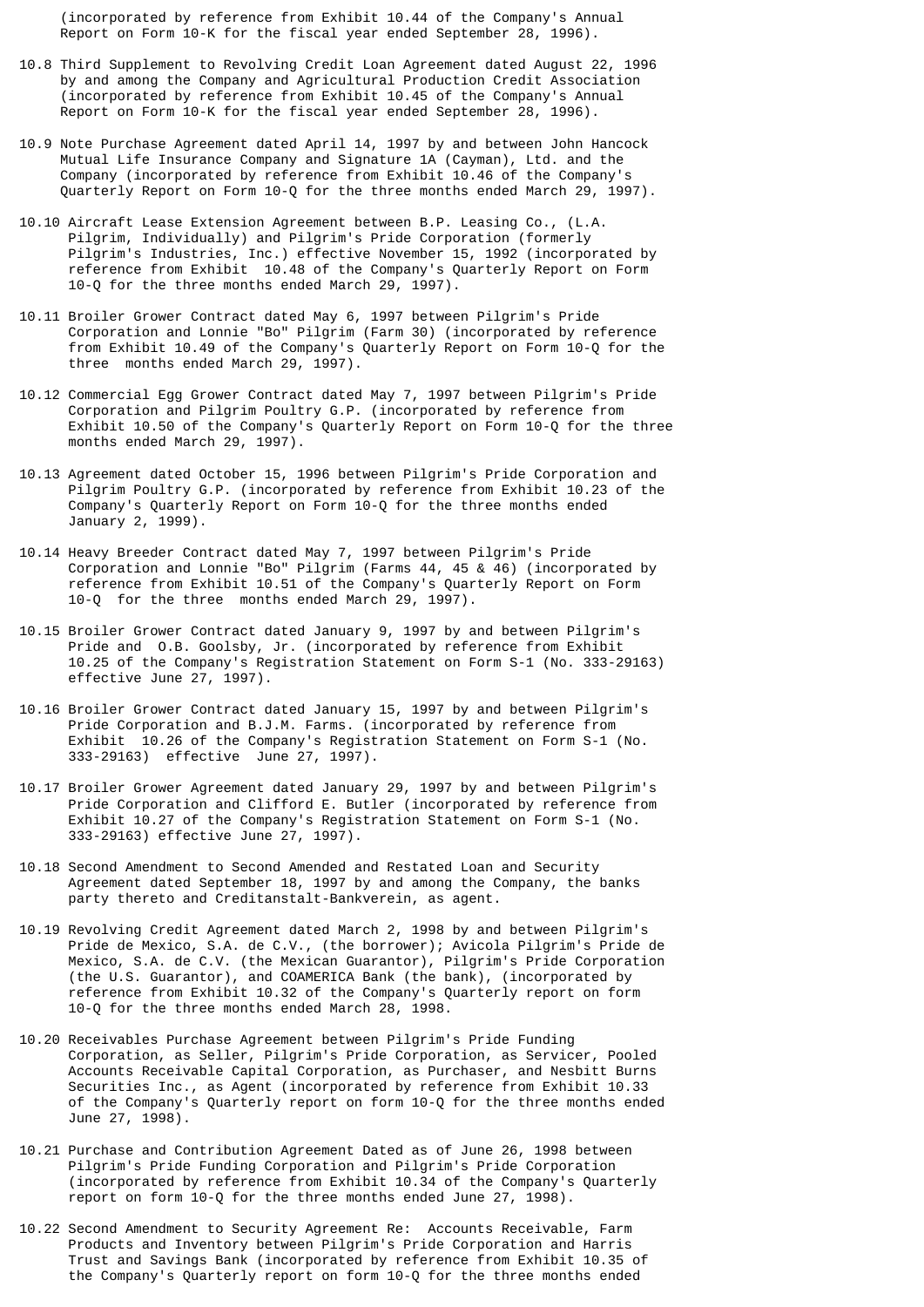June 27, 1998).

- 10.23 Second Amended and Restated Secured Credit Agreement between Pilgrim's Pride Corporation and Harris Trust and Savings Bank, individually and as agent and the lenders from time to time parties hereto as lenders, dated November 5, 1999.\*
- 10.24 Guaranty Fee Agreement between Pilgrim's Pride Corporation and Pilgrim Interests, LTD., dated June 11, 1999.\*
- 10.25 Heavy Breeder Contract dated October 27, 1999 between Pilgrim's Pride Corporation and David Van Hoose (Timberlake Farms).\*
- 10.26 Credit Agreement dated December 14, 1999 by and between Pilgrim's Pride Corporation and Cobank, ACB, individually and as agent, and the lenders from time to time parties thereto as lenders.
- 12 Ratio of Earnings to Fixed Charges for the years ended September 30, 2000, October 2, 1999, September 26, 1998, September 27, 1997 and September 28, 1996.\*
- 21 Subsidiaries of Registrant.\*
- 23 Consent of Ernst & Young LLP.\*
- 27 Financial Data Schedule\*
- Filed herewith

### **SIGNATURES**

Pursuant to the requirements of Section 13 or 15(d) of the Securities Exchange Act of 1934, the registrant has duly caused this report to be signed on its behalf by the undersigned, thereunto duly authorized on the 17th day of November 2000.

PILGRIM'S PRIDE CORPORATION

/s/ Richard A. Cogdill

 By: Richard A. Cogdill Chief Financial Officer Secretary and Treasurer

Pursuant to the requirements of the Securities Exchange Act of 1934, this report has been signed below by the following persons on behalf of the Registrant and in the capacities and on the date indicated.

| <b>SIGNATURE</b>                               | TITLE                                                                                                                                                 | DATE       |
|------------------------------------------------|-------------------------------------------------------------------------------------------------------------------------------------------------------|------------|
| /s/ Lonnie "Bo" Pilgrim<br>Lonnie "Bo" Pilgrim | Chairman of the Board                                                                                                                                 | 11/20/2000 |
| /s/ Clifford E. Butler<br>Clifford E. Butler   | Vice Chairman of the Board 11/20/2000                                                                                                                 |            |
| /s/ David Van Hoose<br>David Van Hoose         | Chief Executive Officer 11/20/2000<br>President<br>Chief Operating Officer<br>Director<br>(Principal Executive Officer)                               |            |
| /s/ Richard A. Cogdill<br>Richard A. Cogdill   | Executive Vice President 11/20/2000<br>Chief Financial Officer<br>Secretary and Treasurer<br>Director<br>(Principal Financial and Accounting Officer) |            |
| <b>SIGNATURE</b>                               | TITLE                                                                                                                                                 | DATE       |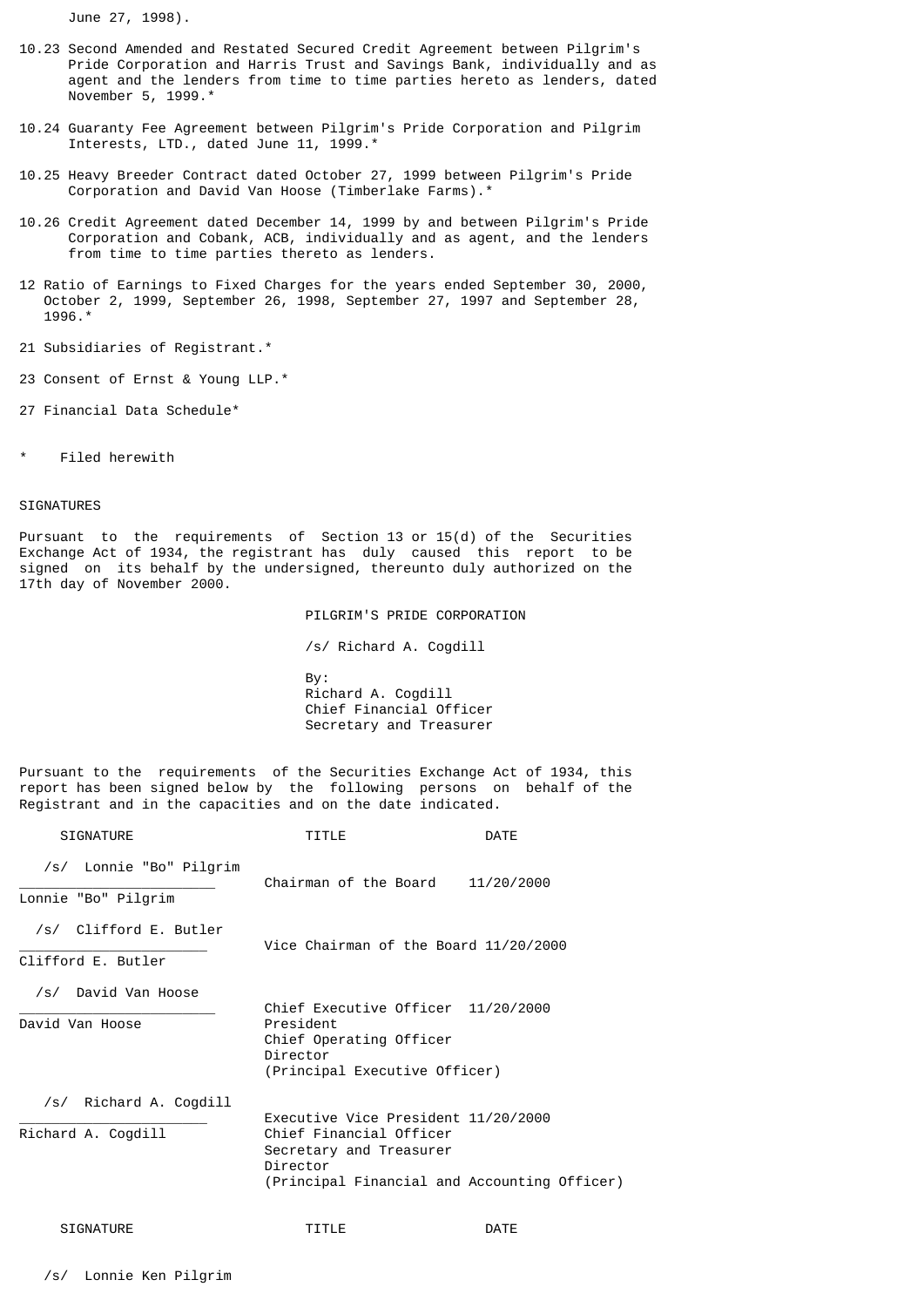| Lonnie Ken Pilgrim                       | Senior Vice President<br>Director of Transportation<br>Director | 11/20/2000 |
|------------------------------------------|-----------------------------------------------------------------|------------|
| /s/ Charles L. Black<br>Charles L. Black | Director                                                        | 11/20/2000 |
| S. Key Coker                             | Director                                                        | 11/20/2000 |
| Vance C. Miller                          | Director                                                        | 11/20/2000 |
| James J. Vetter, Jr.                     | Director                                                        | 11/20/2000 |
| Donald L. Wass, Ph.D.                    | Director                                                        | 11/20/2000 |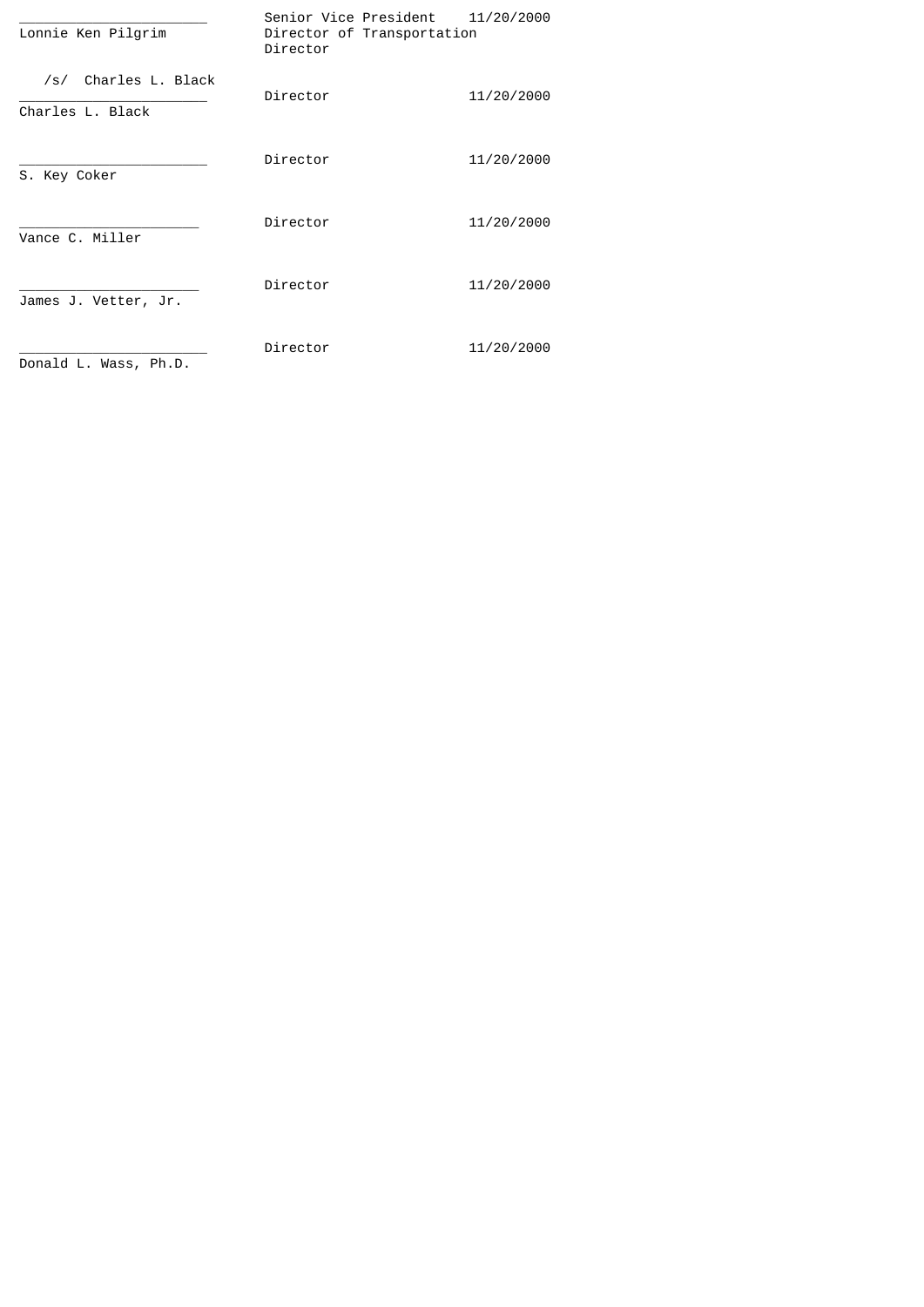REPORT OF ERNST & YOUNG LLP, INDEPENDENT AUDITORS

Pilgrim's Pride Corporation

STOCKHOLDERS AND BOARD OF DIRECTORS PILGRIM'S PRIDE CORPORATION

 We have audited the accompanying consolidated balance sheets of Pilgrim's Pride Corporation and subsidiaries as of September 30, 2000 and October 2, 1999, and the related consolidated statements of income, stockholders' equity, and cash flows for each of the three years in the period ended September 30, 2000. Our audits also included the financial statements schedule listed in the index at Item  $14(a)$ . These financial statements are the responsibility of the Company's management. Our responsibility is to express an opinion on these financial statements based on our audits.

 We conducted our audits in accordance with auditing standards generally accepted in the United States. Those standards require that we plan and perform the audit to obtain reasonable assurance about whether the financial statements are free of material misstatement. An audit includes examining, on a test basis, evidence supporting the amounts and disclosures in the financial statements. An audit also includes assessing the accounting principles used and significant estimates made by management, as well as evaluating the overall financial statement presentation. We believe that our audits provide a reasonable basis for our opinion.

 In our opinion, the financial statements referred to above present fairly, in all material respects, the consolidated financial position of Pilgrim's Pride Corporation as of September 30, 2000 and October 2, 1999, and the consolidated results of its operations and its cash flows for each of the three years in the period ended September 30, 2000, in conformance with accounting principles generally accepted in the United States. Also, in our opinion, the related financial statement schedule, when considered in relation to the basic financial statements, taken as a whole, presents fairly in all material respects the information set forth therein.

Ernst & Young LLP

Dallas, Texas October 30, 2000, except for the second paragraph of Note C, which is dated November 16, 2000

Consolidated Balance Sheets Pilgrim's Pride Corporation

| (In thousands)                             |              | Two Years Ended September 30, 2000 |              |
|--------------------------------------------|--------------|------------------------------------|--------------|
|                                            | 2000         |                                    | 1999         |
| Assets                                     |              |                                    |              |
| Current Assets:                            |              |                                    |              |
| Cash and cash equivalents                  | \$<br>28,060 |                                    | \$<br>15,703 |
| Trade accounts and other receivables, less |              |                                    |              |
| allowance for doubtful accounts            | 50,286       |                                    | 84,368       |
| Inventories                                | 181,237      |                                    | 168,035      |
| Deferred income taxes                      | 6,256        |                                    | 6,913        |
| Prepaid expenses and other                 |              |                                    |              |
| current assets                             | 3,131        |                                    | 3,376        |
| Total Current Assets                       | 268,970      |                                    | 278,395      |
| Other Assets                               | 18,576       |                                    | 13,632       |
| Property, Plant and Equipment:             |              |                                    |              |
| Land                                       | 26,137       |                                    | 26,177       |
| Buildings, machinery and equipment         | 565,034      |                                    | 514,984      |
| Autos and trucks                           | 48,187       |                                    | 38,479       |
| Construction-in-progress                   | 68,743       |                                    | 42,694       |
|                                            | 708,101      |                                    | 622,334      |
| Less accumulated depreciation              | 290, 227     |                                    | 258,599      |
|                                            | 417,874      |                                    | 363,735      |
|                                            | \$705,420    |                                    | \$655,762    |

Liabilities and Stockholders' Equity Current Liabilities: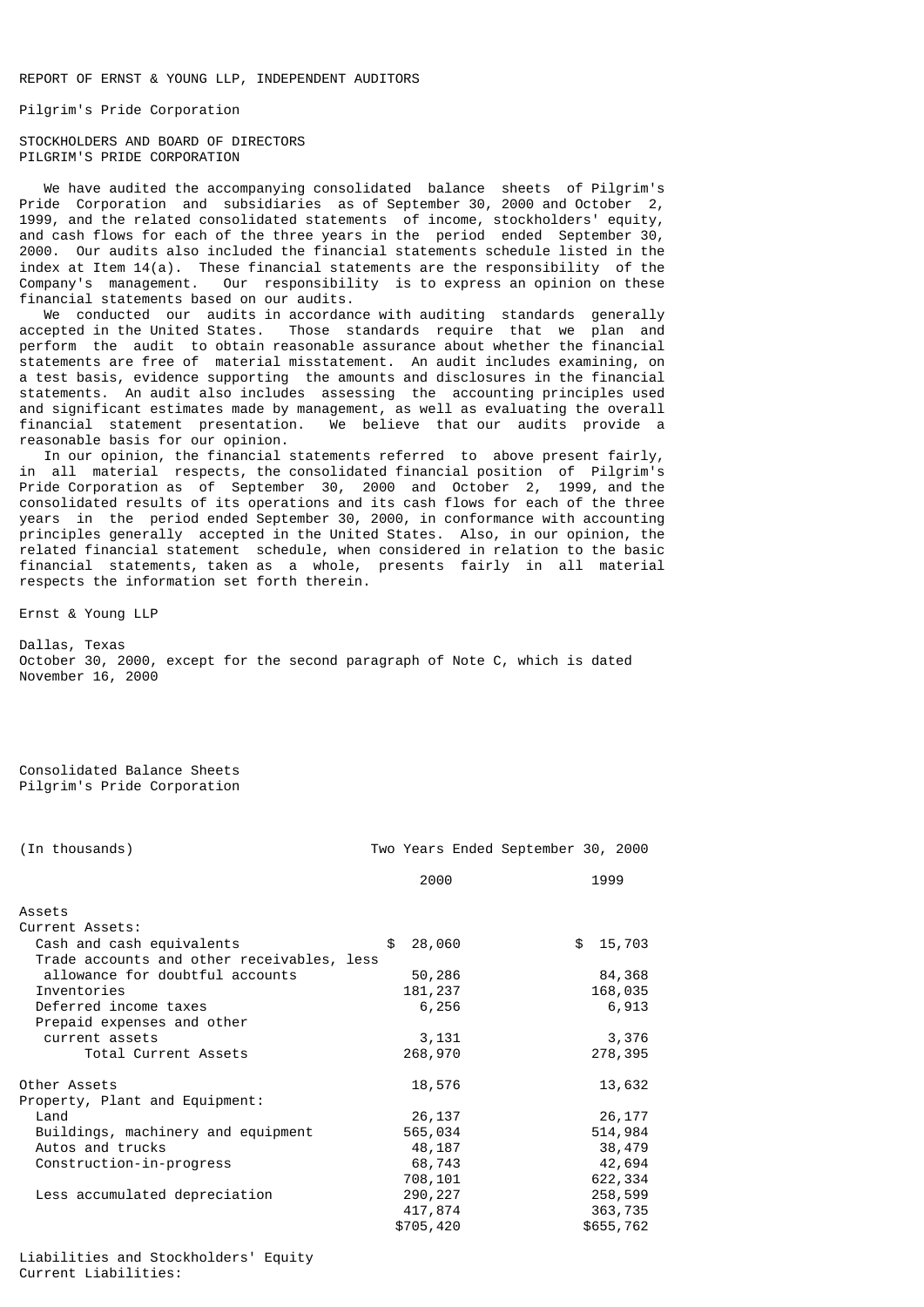| Accounts payable<br>Accrued expenses<br>Current maturities of long-term debt<br>Total Current Liabilities                                                                                                                                                | \$105,078<br>34,704<br>4,657<br>144,439 | \$81,587<br>38,213<br>4,353<br>124, 153 |
|----------------------------------------------------------------------------------------------------------------------------------------------------------------------------------------------------------------------------------------------------------|-----------------------------------------|-----------------------------------------|
| Long-Term Debt, Less Current Maturities<br>Deferred Income Taxes<br>Minority Interest in Subsidiary<br>Commitments and Contingencies                                                                                                                     | 165,037<br>52,496<br>889                | 183,753<br>52,708<br>889                |
| Stockholders' Equity:<br>Preferred stock, \$.01 par value,<br>authorized 5,000,000 shares; none issued<br>Common stock -- Class A, \$.01 par value,<br>authorized 100,000,000 shares; 13,523,429 and<br>13,794,529 shares issued and outstanding in 2000 |                                         |                                         |
| and 1999, respectively;<br>Common stock -- Class B, \$.01 par value,<br>authorized 60,000,000 shares; 27,589,250 issued                                                                                                                                  | 138                                     | 138                                     |
| and outstanding in 2000 and 1999                                                                                                                                                                                                                         | 276                                     | 276                                     |
| Additional paid-in capital                                                                                                                                                                                                                               | 79,625                                  | 79,625                                  |
| Retained earnings                                                                                                                                                                                                                                        | 264,088                                 | 214,220                                 |
| Less treasury stock                                                                                                                                                                                                                                      | (1, 568)                                |                                         |
| Total Stockholders' Equity                                                                                                                                                                                                                               | 342,559                                 | 294,259                                 |
|                                                                                                                                                                                                                                                          | \$705,420                               | \$655,762                               |

See Notes to Consolidated Financial Statements

Consolidated Statements of Income Pilgrim's Pride Corporation

| (In thousands, except per share data) | 2000         | Three Years Ended September 30, 2000<br>1999 |      | 1998         |
|---------------------------------------|--------------|----------------------------------------------|------|--------------|
| Net Sales                             | \$1,499,439  | \$1,357,403                                  |      | \$1,331,545  |
| Cost and Expenses:                    |              |                                              |      |              |
| Cost of sales                         | 1,333,611    | 1, 171, 695                                  |      | 1, 195, 442  |
| Selling, general and                  |              |                                              |      |              |
| administrative                        | 85,340       | 76,204                                       |      | 58,847       |
|                                       | 1,418,951    | 1,247,899                                    |      | 1, 254, 289  |
| Operating Income                      | 80,488       | 109,504                                      |      | 77,256       |
| Other Expenses (Income):              |              |                                              |      |              |
| Interest expense, net                 | 17,779       | 17,666                                       |      | 20,148       |
| Foreign exchange (gain) loss          | (152)        |                                              | (50) | 2,284        |
| Miscellaneous, net                    | 75           |                                              | 984  | (1,698)      |
|                                       | 17,702       | 18,600                                       |      | 20,734       |
| Income Before Income Taxes            | 62,786       | 90,904                                       |      | 56,522       |
| Income Tax Expense                    | 10,442       | 25,651                                       |      | 6,512        |
| Net Income                            | \$<br>52,344 | \$<br>65,253                                 |      | \$<br>50,010 |
| Net Income per Common                 |              |                                              |      |              |
| Share-Basic and Diluted               | \$<br>1.27   | \$                                           | 1.58 | \$<br>1.21   |

See Notes to Consolidated Financial Statements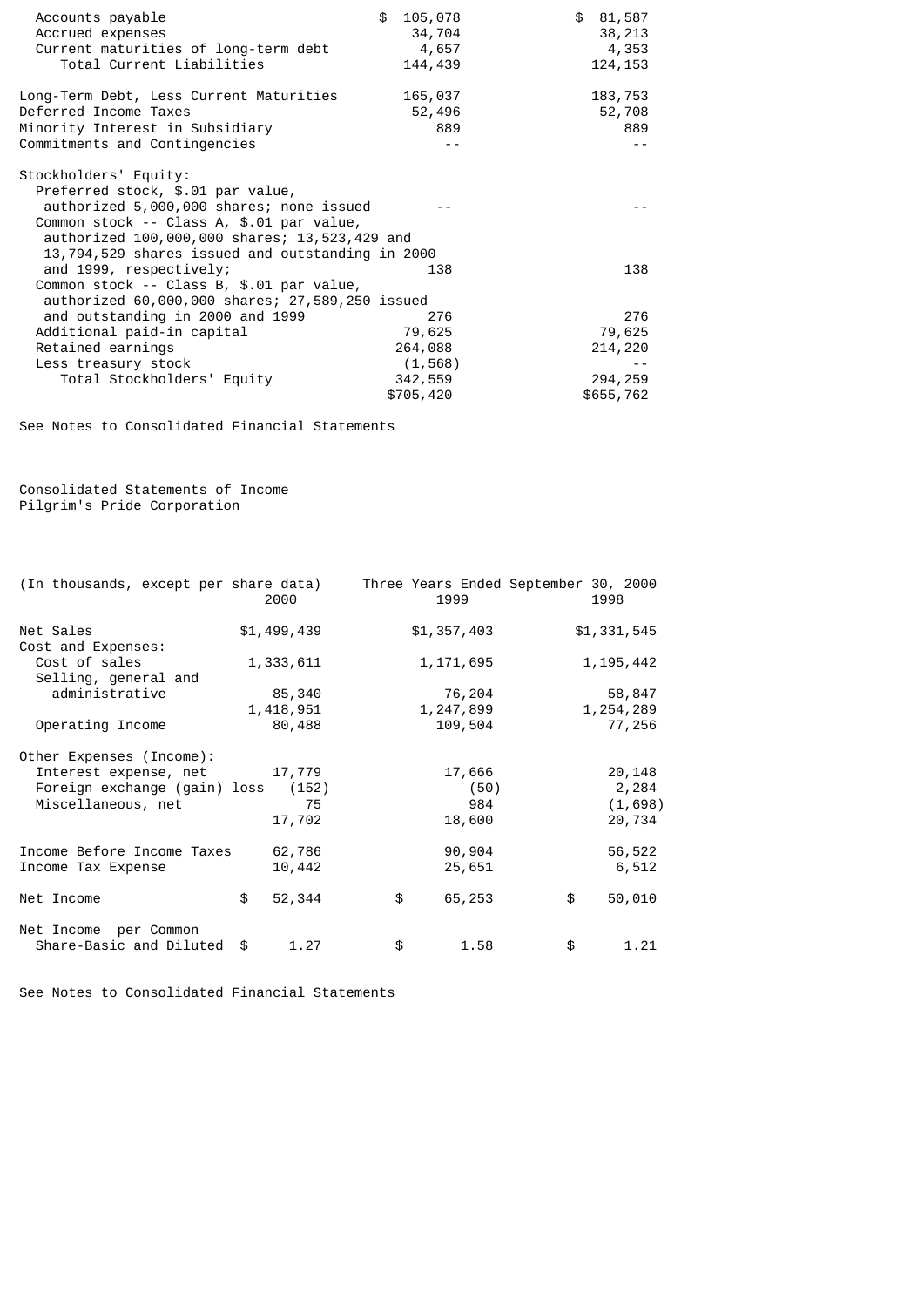| (In thousands, except share and per share data)<br>Class A                                                                                                  |                           |       | of Common Stock Par Paid-In<br>Class B Value Capital | Earnings Stock                 | Shares Total Additional Retained Treasury Total        |
|-------------------------------------------------------------------------------------------------------------------------------------------------------------|---------------------------|-------|------------------------------------------------------|--------------------------------|--------------------------------------------------------|
| Balance at September 27,<br>1997<br>Net income for year<br>Cash dividends declared<br>$($.04$ per share)                                                    | 27,589,250 \$276 \$79,763 |       |                                                      | \$102,477<br>50,010<br>(1,655) | \$182,516<br>50,010<br>(1, 655)                        |
| Balance at September 26,<br>1998<br>Dividend of Class A<br>Common                                                                                           | 27,589,250 276            |       | 79,763                                               | 150,832                        | 230,871                                                |
| Stock 13,794,529<br>Net income for year<br>Cash dividends declared<br>(\$.045 per share)                                                                    |                           | 138   | (138)                                                | 65,253<br>(1, 865)             | 65,253<br>(1, 865)                                     |
| Balance at October 2,<br>1999<br>13,794,529<br>Treasury stock<br>purchased (271,100)<br>Net income for year<br>Cash dividends declared<br>(\$.06 per share) | 27,589,250                | 414   | 79,625                                               | 214,220<br>52,344<br>(2, 476)  | 294,259<br>$( $1,568)$ $(1,568)$<br>52,344<br>(2, 476) |
| Balance at September 30,<br>13,523,429 27,589,250<br>2000                                                                                                   |                           | \$414 |                                                      |                                | $$79,625$ $$264,088$ $($1,568)$ \$342,559              |

See Notes to Consolidated Financial Statements

Consolidated Statements of Cash Flows Pilgrim's Pride Corporation

| (In thousands)                                                                            | 2000      | Three Years Ended September 30, 2000<br>1999 | 1998      |
|-------------------------------------------------------------------------------------------|-----------|----------------------------------------------|-----------|
| Cash Flows From Operating Activities:<br>Net Income<br>Adjustments to reoncile net income | \$52,344  | \$65,253                                     | \$50,010  |
| to cash provided by operating activities:                                                 |           |                                              |           |
| Depreciation and amortization                                                             | 36,027    | 34,536                                       | 32,591    |
| Loss on property disposals                                                                | 1,093     | 2,668                                        | 132       |
| Deferred income taxes                                                                     | 444       | (5, 595)                                     | 571       |
| Changes in operating assets and liabiities:                                               |           |                                              |           |
| Accounts and other receivables                                                            | 34,082    | (2, 555)                                     | (3, 846)  |
| Inventories                                                                               | (13, 202) | (26, 351)                                    | 4,496     |
| Prepaid expenses and other current assets                                                 | 245       | (474)                                        | (246)     |
| Accounts payable and accrued expenses                                                     | 19,982    | 14,195                                       | 996       |
| Other                                                                                     | (212)     | (225)                                        | 312       |
| Cash Provided in Operating Activities                                                     | 130,803   | 81,452                                       | 85,016    |
| Investing Activities:                                                                     |           |                                              |           |
| Acquisitions of property,                                                                 |           |                                              |           |
| plant and equipment                                                                       | (92, 128) | (69, 649)                                    | (53, 518) |
| Proceeds from property disposals                                                          | 2,319     | 1,178                                        | 5,629     |
| Other, net                                                                                | (6, 055)  | (2, 822)                                     | 595       |
| Cash Used in Investing Activities                                                         | (95, 864) | (71, 293)                                    | (47, 294) |
| Financing Activities:                                                                     |           |                                              |           |
| Proceeds from notes payable to banks                                                      | 71,000    | 24,500                                       | 35,500    |
| Repayments on notes payable to banks                                                      | (71,000)  | (24, 500)                                    | (35, 500) |
| Proceeds from long-term debt                                                              | 20,047    | 15, 258                                      | 21, 125   |
| Payments on long-term debt                                                                | (38, 622) | (33, 029)                                    | (51, 968) |
| Purchase of treasury stock                                                                | (1, 568)  |                                              |           |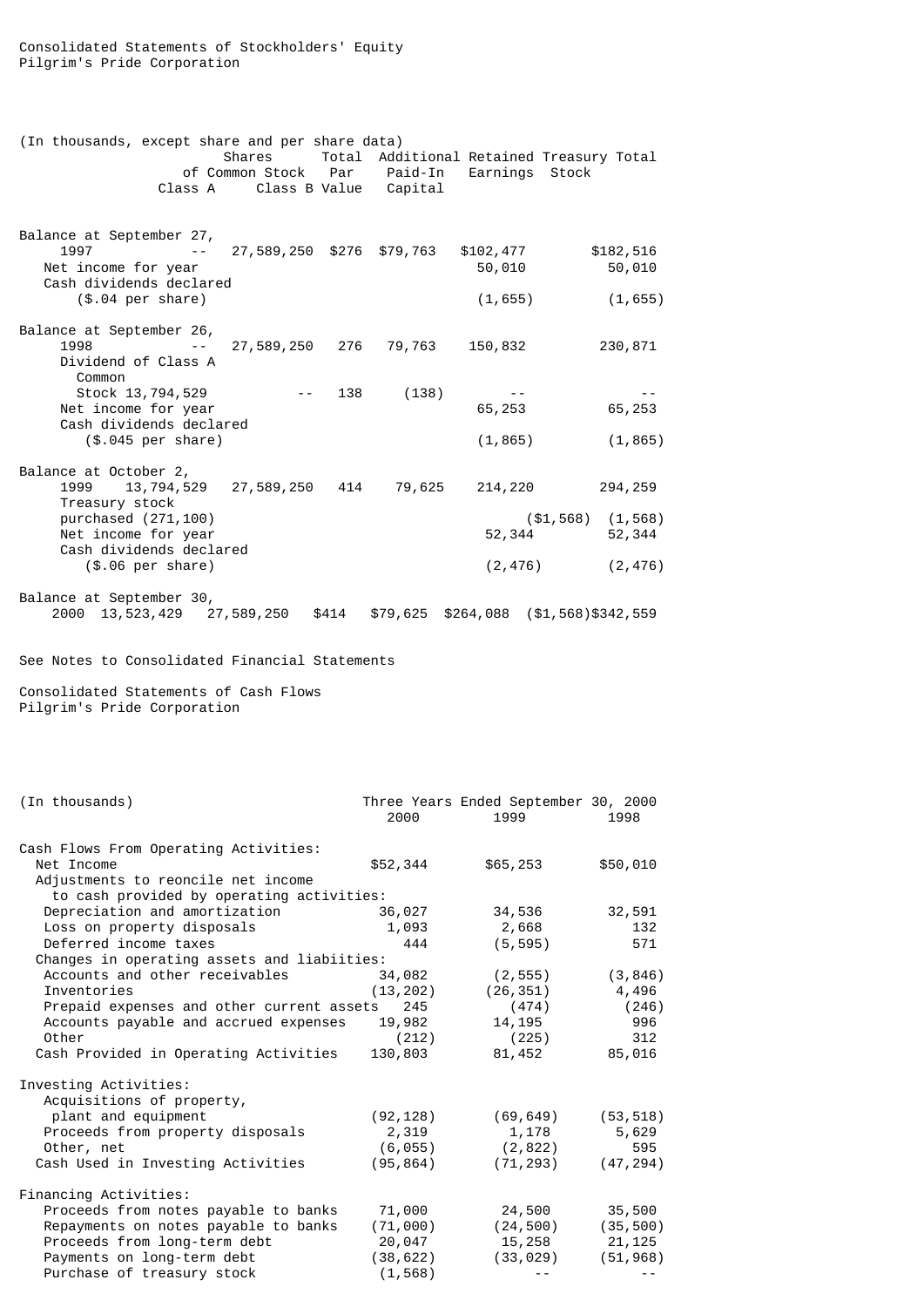| Cash dividends paid<br>Cash Used in Financing Activities                                                                       | (2, 476)<br>(22, 619) | (1, 865)<br>(19, 634) | (1, 655)<br>(32, 498) |
|--------------------------------------------------------------------------------------------------------------------------------|-----------------------|-----------------------|-----------------------|
| Effect of exchange rate changes on cash<br>and cash equivalents                                                                | 37                    | 53                    | (437)                 |
| Increase (decrease) in cash and<br>cash equivalents<br>Cash and cash equivalents at<br>beginning of year                       | 12,357<br>15,703      | (9, 422)<br>25,125    | 4,787<br>20,338       |
| Cash and Cash Equivalents at End of Year                                                                                       | \$28,060              | \$15,703              | \$25, 125             |
| Supplemental Disclosure Information:<br>Cash paid during the year for:<br>Interest (net of amount capitalized)<br>Income taxes | \$17,178<br>\$13,258  | \$18,130<br>\$31,835  | \$20,979<br>\$4,543   |

See Notes to Consolidated Financial Statements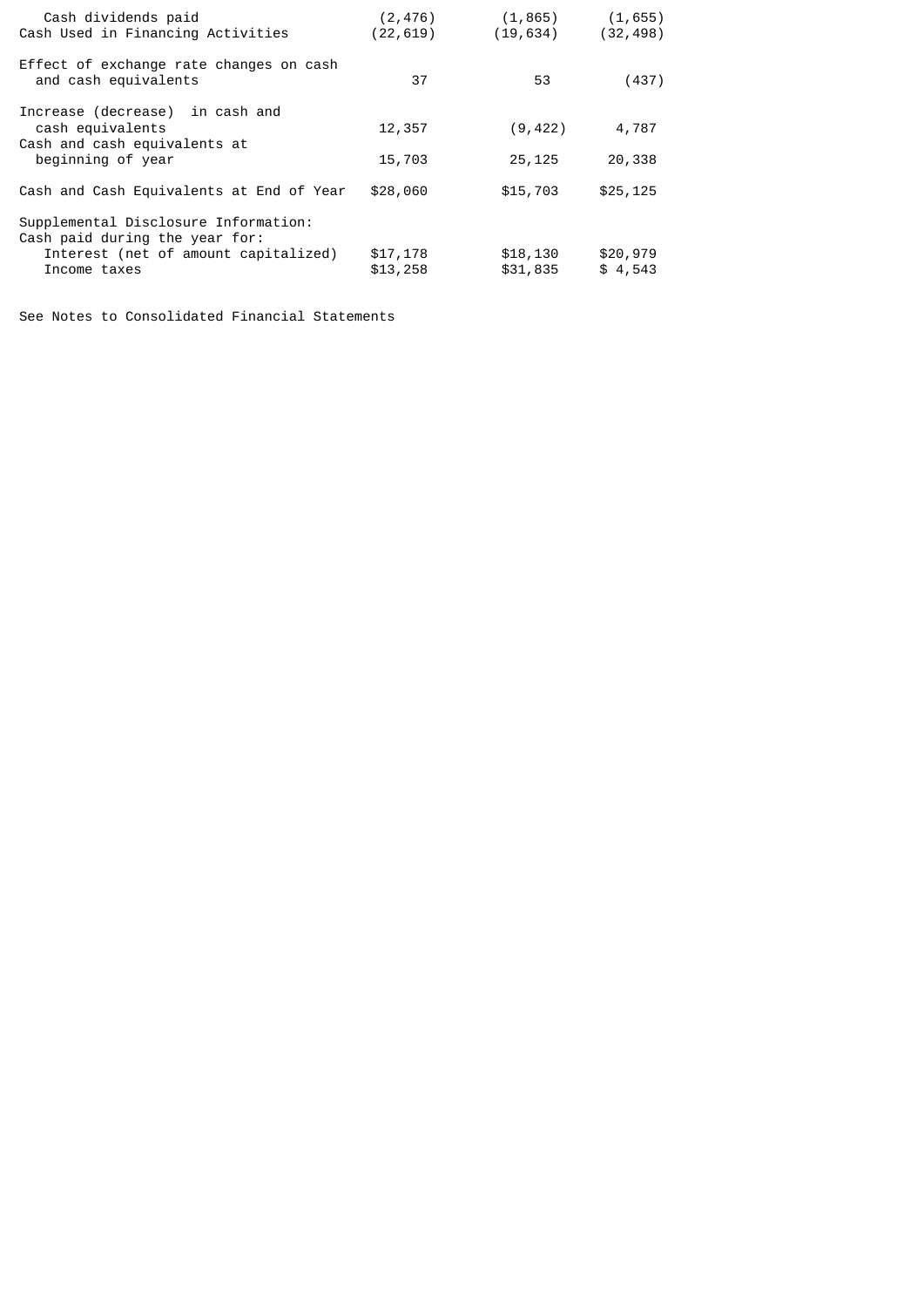Notes to Consolidated Financial Statements Pilgrim's Pride Corporation

### Note A

Business and Summary of Significant Accounting Policies:

 Pilgrim's Pride Corporation (referred to herein as "the Company", "we", "us", "our" and similar terms) is a vertically integrated producer of chicken products, controlling the breeding, hatching and growing of chickens, and the processing, preparation and packaging of its product lines. The Company is the fifth-largest producer of chicken in the United States, with production and distribution facilities located in Texas, Arkansas, Oklahoma and Arizona, and is one of the two largest producers of chicken in Mexico, with production and distribution facilities located in Mexico City and the states of Coahuila, San Louis Potosi, Queretaro and Hidalgo. The Company's chicken products consist primarily of prepared foods, which include portion-controlled breast fillets, tenderloins and strips, formed nuggets and patties, bone-in chicken parts, fresh foodservice chicken, pre-packaged chicken and bulk packaged chicken.

 On September 27, 2000, the Company announced that it had signed a definitive agreement to acquire all the outstanding stock of WLR Foods, Inc. in a cash merger valued at approximately \$300 million, which includes the assumption and/or refinancing of approximately \$60 million of WLR Foods' debt and other obligations (the "WLR Acquisition"). Pursuant to the agreement, the Company will pay \$14.25 for each outstanding share of WLR Foods common stock. The merger is subject to customary closing conditions, including the receipt of regulatory approval and the approval of WLR Foods' shareholders, and is expected to be completed during January 2001. The transaction has received the unanimous approval of both companies' Board of Directors and is expected to be completed during January 2001. The WLR Acquisition will be accounted for as a purchase and will be financed through arranged lines of credit discussed in Note C.

### Principles of Consolidation:

 The consolidated financial statements include the accounts of Pilgrim's Pride Corporation and its wholly and majority owned subsidiaries. Significant intercompany accounts and transactions have been eliminated and prior year amounts have been restated to conform to current year presentations.

 The Company reports on the basis of a 52/53-week fiscal year, which ends on the Saturday closest to September 30. As a result, fiscal year 1999 had 53 weeks, while fiscal years 2000 and 1998 each had 52 weeks.

 The financial statements of the Company's Mexico subsidiaries are remeasured as if the U.S. dollar were the functional currency. Accordingly, assets and liabilities of the Mexico subsidiaries are translated at end-of-period exchange rates, except for non-monetary assets, which are translated at equivalent dollar costs at dates of acquisition using historical rates. Operations are translated at average exchange rates in effect during the period. Foreign exchange losses are separately stated as components of "Other Expenses (Income)" in the Consolidated Statement of Income.

#### Revenue Recognition:

 The Company generally recognizes revenue when the product is shipped to the customer.

#### Cash Equivalents:

 The Company considers highly liquid investments with a maturity of three months or less when purchased to be cash equivalents.

#### Inventories:

 Live chicken inventories are stated at the lower of cost or market and breeder hens at the lower of cost, less accumulated amortization, or market. The costs associated with breeder hens are accumulated up to the production stage and amortized over the productive lives using the unit-of-production method. Finished chicken products, feed, eggs and other inventories are stated at the lower of cost (first-in, first-out method) or market. Occasionally, the Company hedges a portion of its purchases of major feed ingredients using futures contracts to minimize the risk of adverse price fluctuations. The changes in market value of such agreements have a high correlation to the price changes of the feed ingredients being hedged. Gains and losses on the hedge transactions are deferred and recognized as a component of cost of sales when products are sold. Gains and losses on the futures contracts would be recognized immediately were the changes in the market value of the agreements cease to have a high correlation to the price changes of the feed ingredients being hedged.

 Statement of Accounting Standards No. 133: Accounting for Derivative Instruments and Hedging Activities ("SFAS 133"), was adopted on October 1, 2000. No transitional impact resulted from the adoption of SFAS 133, and the ongoing effect is not expected to have a material adverse impact on the Company's financial condition or results of operations.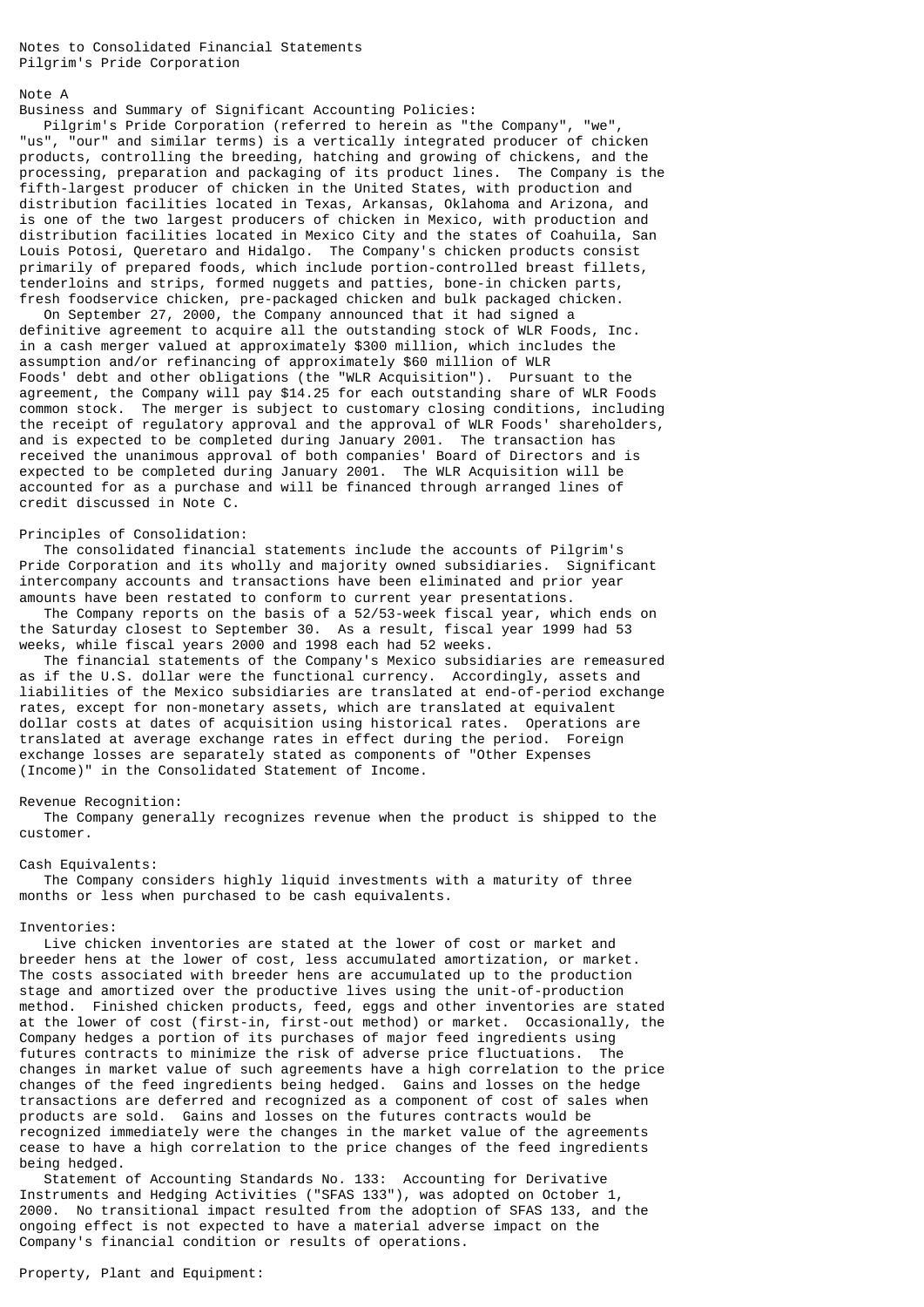Property, plant and equipment is stated at cost. For financial reporting purposes, depreciation is computed using the straight-line method over the estimated useful lives of these assets. Depreciation expense was \$34.7 million, \$33.4 million and \$31.5 million in 2000, 1999 and 1998, respectively.

#### Net Income Per Common Share:

 Net income per share is based on the weighted average number of shares of common stock outstanding during the year. The weighted average number of shares outstanding (basic and diluted) and per-share amounts included herein were 41,289,142 in 2000 and 41,383,779 in 1999 and 1998 after adjustment for the common stock dividend referred to in Note F.

#### Use of Estimates:

 The preparation of financial statements in conformity with generally accepted accounting principles requires management to make estimates and assumptions that affect the reported amounts of assets and liabilities and disclosure of contingent assets and liabilities at the date of the financial statements and the reported amounts of revenues and expenses during the reporting period. Actual results could differ from those estimates.

# Note B

Inventories:

Inventories consist of the following:

(In thousands)

|                           | 2000      | 1999          |
|---------------------------|-----------|---------------|
| Live chicken and hens     | \$72,438  | 68,116<br>SS. |
| Feed, eggs and other      | 54,627    | 48,021        |
| Finished chicken products | 54,172    | 51,898        |
|                           | \$181,237 | \$168,035     |

Note C

Notes Payable and Long-Term Debt:

 At September 30, 2000, the Company maintained \$70.0 million in revolving credit facilities and \$200.0 million in secured term borrowing facilities. The credit facilities provide for interest at rates ranging from LIBOR plus fiveeighths percent to LIBOR plus two and three-quarters percent, depending upon the Company's total debt to capitalization ratio. Interest rates on debt outstanding under these facilities at September 30, 2000 bore interest at rates ranging from LIBOR plus five-eighths percent to LIBOR plus one and oneeighth percent. These facilities are secured by inventory and fixed assets or are unsecured. At September 30, 2000, \$63.8 million was available under the revolving credit facilities and \$192.0 million was available under the term borrowing facilities. Annual maturities of long-term debt for the five years subsequent to September 30, 2000 are: 2001 -- \$4.7 million; 2002 -- \$5.0 million; 2003 -- \$96.1 million; 2004 -- \$5.8 million; and 2005 -- \$6.0 million.

 On November 16, 2000, the Company entered into amended and restated revolving credit facilities and secured term borrowing facilities, increasing the total amounts available to \$120.0 million and \$400.0 million, respectively, from \$70.0 million and \$200.0 million, respectively, and bear interest at rates dependent upon the Company's total debt to capitalization ratio as described above. These increases were made to provide the funding necessary to consummate the WLR Acquisition discussed in Note A. The increases in the revolving credit facilities are available as of November 16, 2000; however, the additional \$200.0 million in secured term borrowing facilities will only be available upon consummation of the WLR Acquisition and the satisfaction of certain other customary conditions on or before February 28, 2001.

 On June 29, 1999, the Camp County Industrial Development Corporation issued \$25.0 million of variable-rate environmental facilities revenue bonds supported by letters of credit obtained by the Company. The Company may borrow from these proceeds over the construction period of its new sewage and solid waste disposal facilities at a poultry by-products plant to be built in Camp County, Texas. The Company is not required to borrow the full amount of the proceeds from the bonds. All amounts borrowed from these funds will be due in 2029 and will be reflected as debt when received. The interest rates on amounts borrowed will closely follow the tax-exempt commercial paper rates.

 The Company is required, by certain provisions of its debt agreements, to maintain levels of working capital and net worth, to limit dividends to a maximum of \$3.4 million per year, and to maintain various fixed charge, leverage, current and debt-to-equity ratios. Substantially all of the Company's domestic property, plant and equipment is pledged as collateral on its long-term debt and credit facilities.

 Total interest was \$21.7 million, \$20.8 million and \$23.2 million in 2000, 1999 and 1998, respectively. Interest related to new construction capitalized in 2000, 1999 and 1998 was \$3.3 million, \$2.0 million and \$1.7 million,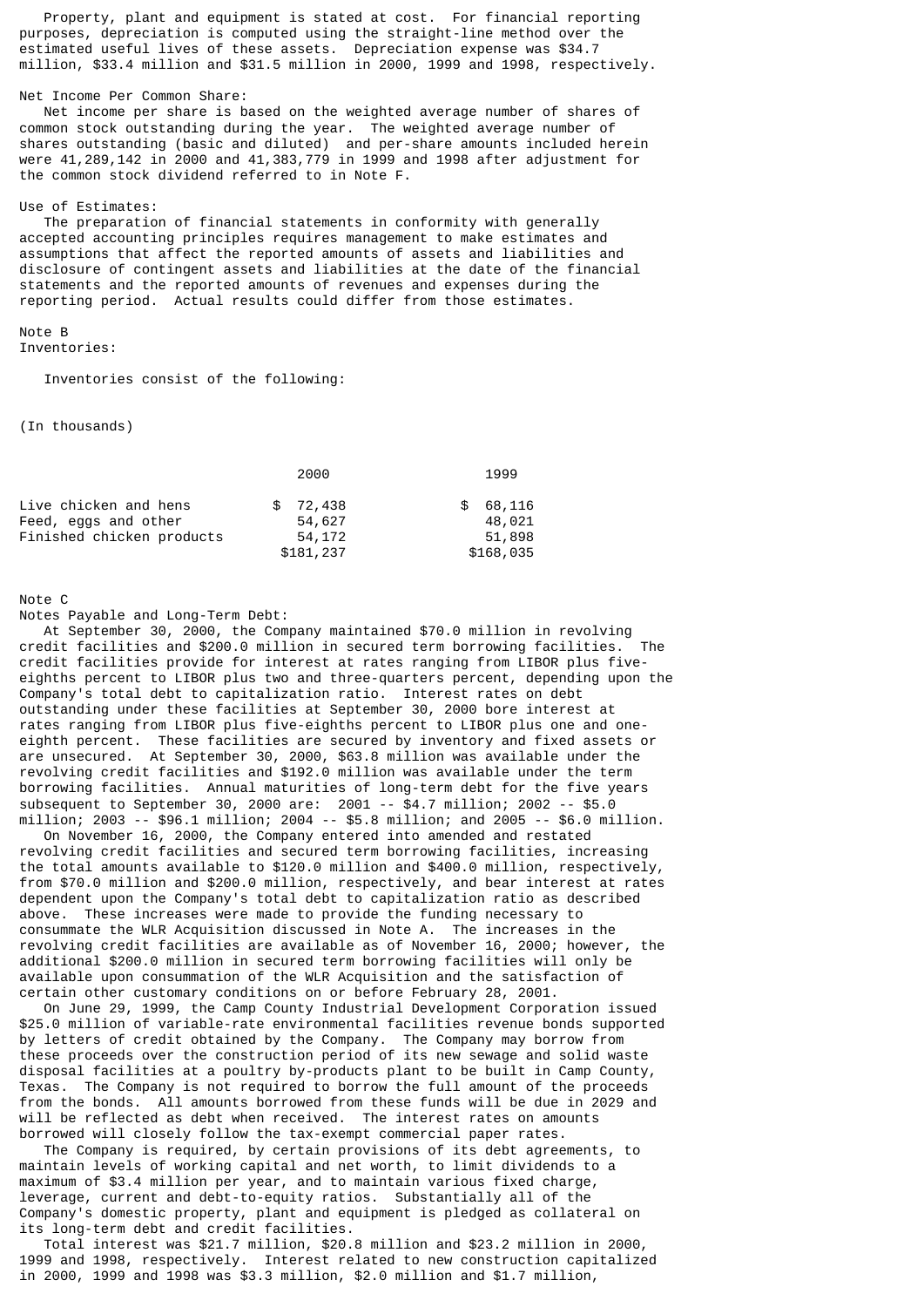respectively.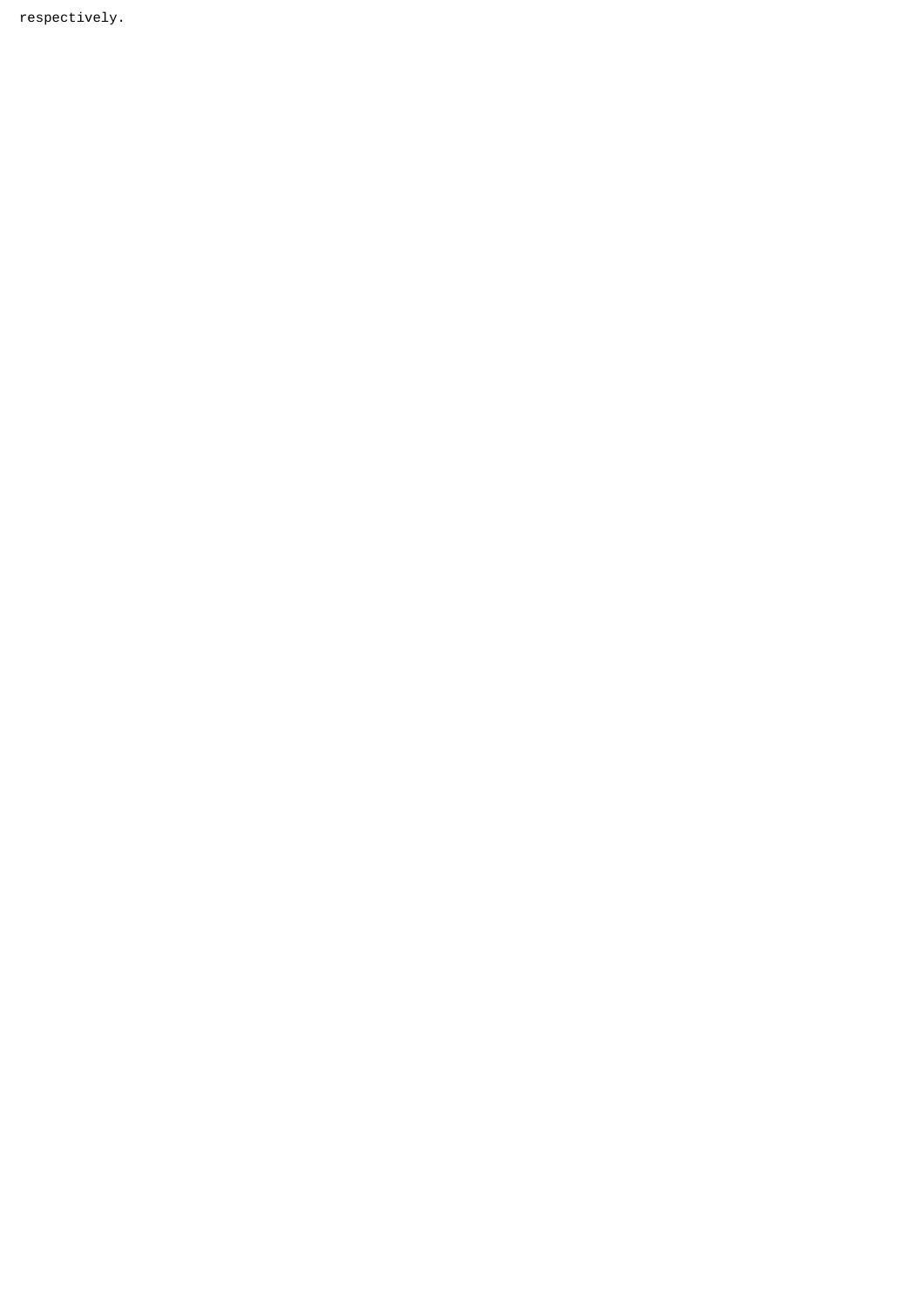Long-term debt consists of the following:

| (In thousands)                                    |          |           |                    |
|---------------------------------------------------|----------|-----------|--------------------|
|                                                   | Maturity | 2000      | 1999               |
| Senior subordinated notes, interest at 10 7/8%    |          |           |                    |
| (effective rate of 11 1/8%)                       | 2003     |           | $$90,495$ \$93,364 |
| Notes payable to an insurance company             |          |           |                    |
| at 7.07% - 7.21%                                  | 2006     | 70,121    | 67,843             |
| Notes payable to an agricultural lender at        |          |           |                    |
| LIBOR plus 1.0%                                   | 2006     | 2,400     |                    |
| Notes payable to an agricultural lender at        |          |           |                    |
| LIBOR plus 1.125%                                 | 2009     | 5,600     |                    |
| Notes payable to a bank at LIBOR plus 1.8%        | 2003     |           | 18,000             |
| Notes payable to an agricultural lender at a rate |          |           |                    |
| approximating LIBOR plus 1.25% to 1.65%           | 2006     |           | 1,729              |
| Other notes payable                               | Various  | 1,078     | 7,170              |
|                                                   |          | 169,694   | 188,106            |
| Less current maturities                           |          | 4,657     | 4,353              |
|                                                   |          | \$165,037 | \$183,753          |

 The fair value of long-term debt, at September 30, 2000 and October 2, 1999, based upon quoted market prices for the same or similar issues where available or by using discounted cash flow analysis, was approximately \$166.2 million and \$209.7 million, respectively.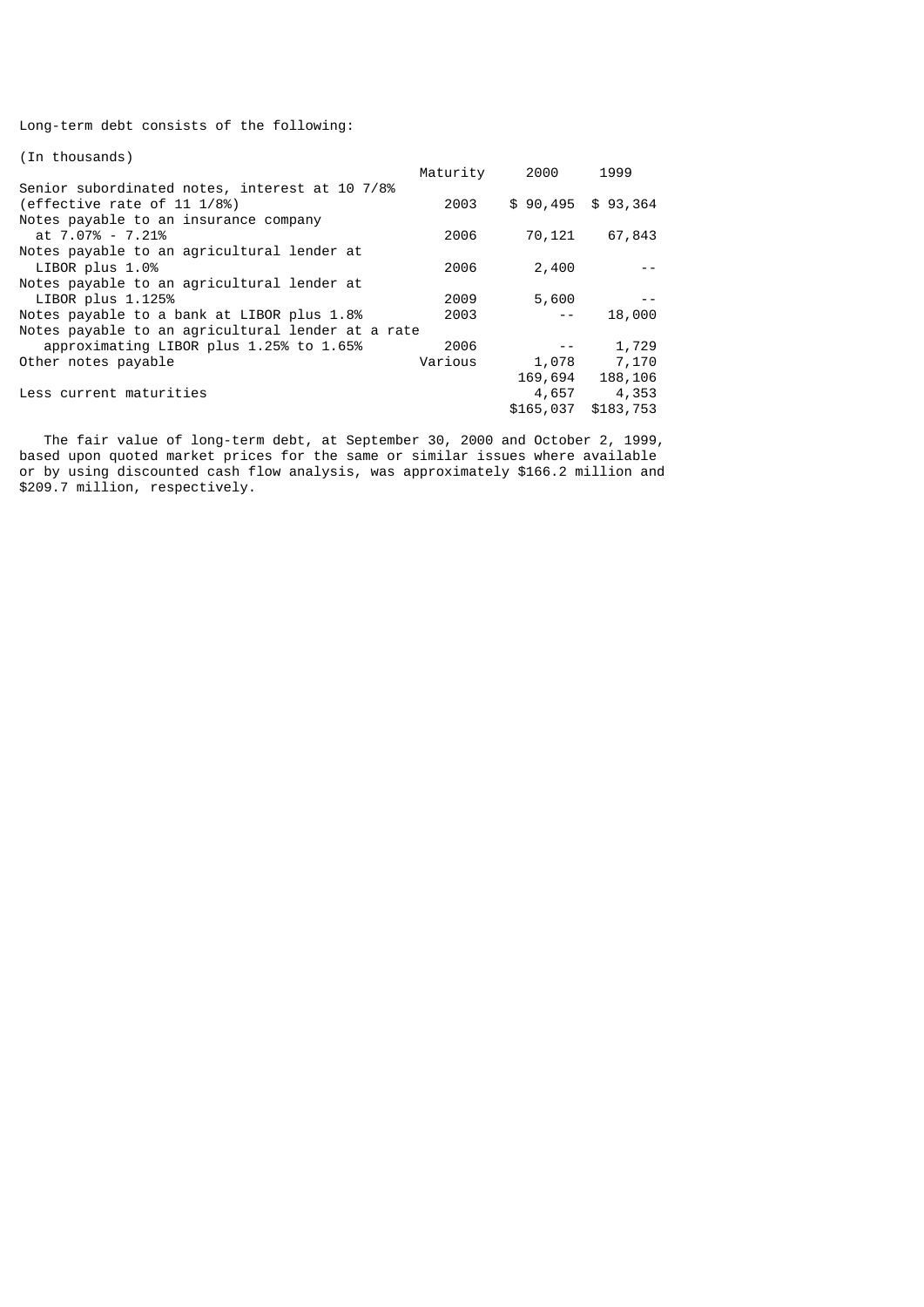### Note D

Income Taxes:

 Income before income taxes after allocation of certain expenses to foreign operations for 2000, 1999 and 1998 was \$32.7 million, \$76.6 million and \$23.7 million, respectively, for U.S. operations and \$30.0 million, \$14.3 million and \$32.8 million, respectively, for foreign operations. The provisions for income taxes are based on pre-tax financial statement income.

The components of income tax expense (benefit) are set forth below:

(In thousands)

|                 | 2000     | 1999     | 1998    |
|-----------------|----------|----------|---------|
| Current:        |          |          |         |
| Federal         | \$9,239  | \$28,449 | \$4,985 |
| Foreign         | 138      | 318      | 948     |
| State and other | 621      | 2,480    | 8       |
|                 | 9,998    | 31,247   | 5,941   |
| Deferred        | 444      | (5, 596) | 571     |
|                 | \$10,442 | \$25,651 | \$6,512 |

 The following is a reconciliation between the statutory U.S. federal income tax rate and the Company's effective income tax rate:

(In thousands)

|                         | 2000   | 1999  | 1998   |
|-------------------------|--------|-------|--------|
| Federal income tax rate | 35.0%  | 35.0% | 35.0%  |
| State tax rate, net     | 1.4    | 1.3   | (0.4)  |
| Difference in U.S.      |        |       |        |
| statutory tax rate and  |        |       |        |
| Mexico's effective tax  |        |       |        |
| rate                    | (19.8) | (8.1) | (23.1) |
|                         | 16.6%  | 28.2% | 11.5%  |

 Deferred income taxes reflect the net effects of temporary differences between the carrying amounts of assets and liabilities for financial reporting purposes and the amounts used for income tax purposes. Significant components of the Company's deferred tax liabilities and assets are as follows:

(In thousands)

|                                  | 2000     | 1999     |
|----------------------------------|----------|----------|
| Deferred tax liabilities:        |          |          |
| Tax over book depreciation       | \$24,390 | \$24,345 |
| Prior use of cash accounting     | 27,470   | 30,130   |
| Other                            | 2,849    | 1,209    |
| Total deferred tax liabilities   | 54,709   | 55,684   |
| Deferred tax assets:             |          |          |
| Expenses deductible in different |          |          |
| years                            | 8,469    | 9,889    |
| Total deferred tax asset         | 8,469    | 9,889    |
| Net deferred tax liabilities     | \$46,240 | \$45,795 |

 The Company has not provided any U.S. deferred income taxes on the undistributed earnings of its Mexico subsidiaries based upon its determination that such earnings will be indefinitely reinvested. As of September 30, 2000, the cumulative undistributed earnings of these subsidiaries were approximately \$152.4 million. If such earnings were not considered indefinitely reinvested, deferred U.S. and foreign income taxes would have been provided, after consideration of estimated foreign tax credits. However, determination of the amount of deferred federal and foreign income taxes is not practical.

Note E

Accounts Receivable:

 The Company does not believe it has significant concentrations of credit risk in its accounts receivable, which are generally unsecured. Credit evaluations are performed on all significant customers and updated as circumstances dictate. Allowances for doubtful accounts were \$4.1 million and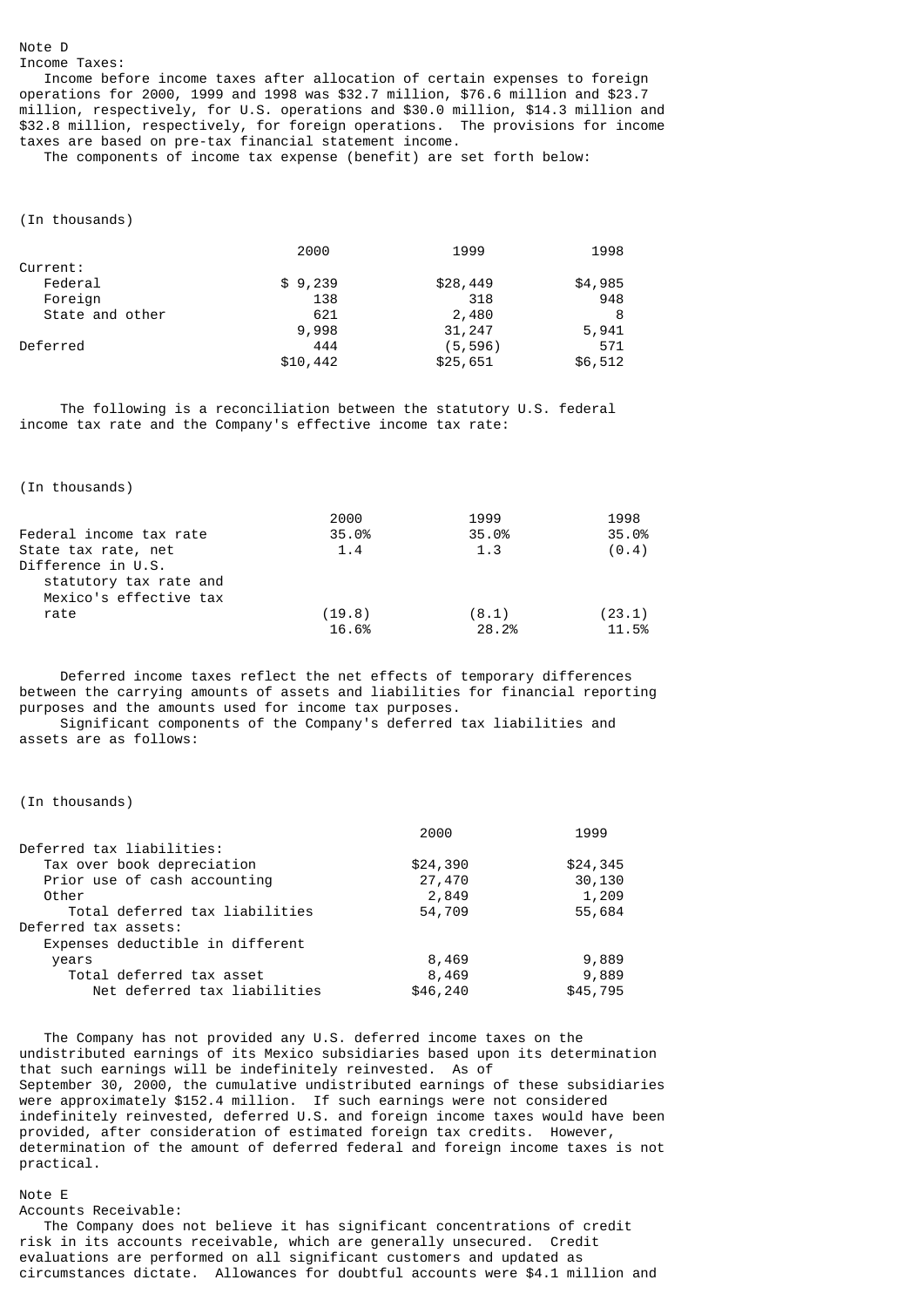\$4.7 million at September 30, 2000 and October 2, 1999, respectively. On June 26, 1998, the Company entered into an asset sale agreement (the "Agreement") to sell up to \$60.0 million of accounts receivable. In connection with the Agreement, the Company sells, on a revolving basis, certain of its trade receivables (the "Pooled Receivables") to a special purpose corporation wholly owned by the Company, which in turn sells a percentage ownership interest to third parties. At September 30, 2000, an interest in these Pooled Receivables of \$35.4 million had been sold to third parties and is reflected as a reduction to accounts receivable. These transactions have been recorded as sales in accordance with FASB Statement No. 125, Accounting for Transfers and Servicing of Financial Assets and Extinguishments of Liabilities. The proceeds resulting from the sale are included in cash flows from operating activities in the Consolidated Statements of Cash Flows. Losses on these sales were immaterial.

# Note F

#### Common Stock:

 The Company has two series of authorized common stock, Class A common stock and Class B common stock. The shares have substantially the same rights, powers and limitations, except that each share of Class B common stock entitles the holder thereof to 20 votes per share, except as otherwise provided by law, on any matter submitted for a stockholder vote, while each share of Class A common stock entitles the holder thereof to one vote per share on any such matter.

 On July 2, 1999, the Company's Board of Directors declared a stock dividend of the Company's Class A common stock. Stockholders of record on July 20, 1999 received one share of the Company's Class A common stock for every two shares of the Company's Class B common stock held as of that date. The additional shares were issued on July 30, 1999. Per share and weighted average shares outstanding amounts for periods prior to July 30, 1999 have been restated to give effect to the stock dividend.

 During 2000, the Company repurchased 271,100 shares of Class A common stock at a total cost of \$1.6 million.

# Note G

### Savings Plan:

 The Company maintains a Section 401(k) Salary Deferral Plan (the "Plan"). Under the Plan, eligible U.S. employees may voluntarily contribute a percentage of their compensation. The Plan provides for a contribution of up to four percent of compensation subject to an overall Company contribution limit of five percent of the U.S. operation's income before taxes. Under this plan, the Company's expenses were \$2.3 million, \$4.6 million and \$1.7 million in 2000, 1999 and 1998, respectively.

#### Note H

#### Related Party Transactions:

 The major stockholder of the Company owns an egg laying and a chicken growing operation. Transactions with related entities are summarized as follows:

(In thousands)

|                        | 2000    | 1999    | 1998    |
|------------------------|---------|---------|---------|
| Contract egg grower    |         |         |         |
| fees to major          |         |         |         |
| stockholder            | \$5,100 | \$4,501 | \$4,989 |
| Chick, feed and other  |         |         |         |
| sales to major         |         |         |         |
| stockholder            | 31,879  | 25,076  | 21,396  |
| Live chicken purchases |         |         |         |
| from major             |         |         |         |
| stockholder            | 31,979  | 26,899  | 21,883  |

 The Company leases an airplane from its major stockholder under an operating lease agreement. The terms of the lease agreement require monthly payments of \$33,000 plus operating expenses. Lease expense was \$396,000 for each of the years 2000, 1999 and 1998. Operating expenses were \$127,680, \$135,786 and \$52,950 in 2000, 1999 and 1998, respectively. The Company had accounts receivable of approximately \$0.1 million and \$1.2 million at September 30, 2000 and at October 2, 1999, respectively, from related parties, including its major stockholder.

 On February 14, 2000, the Company purchased substantially all of the assets of a chicken litter disposal and fertilizer business operated by the Company's major stockholder's son for approximately \$8.5 million.

#### Note I

Commitments:

The Consolidated Statements of Income include rental expense for operating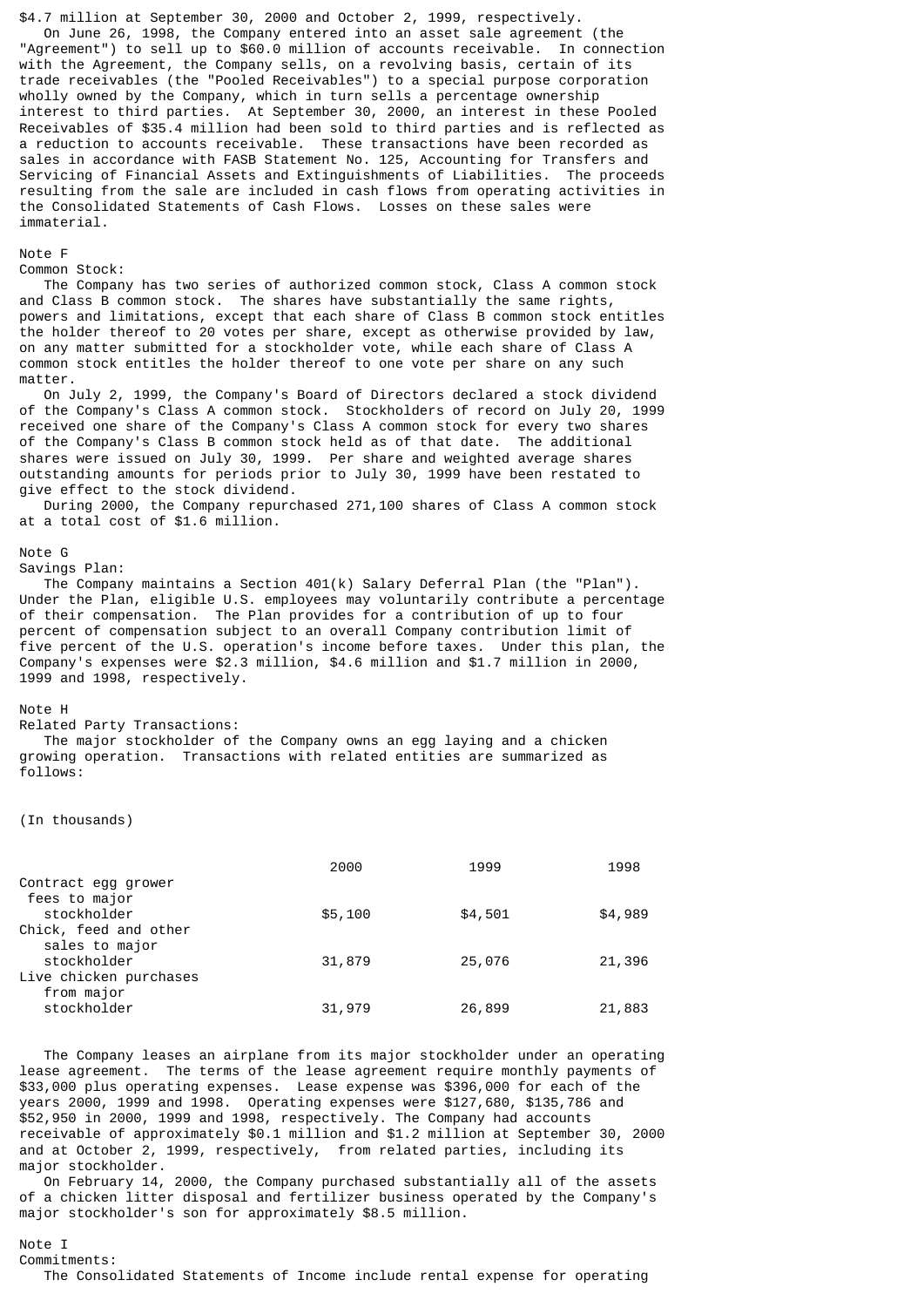leases of approximately \$22.4 million, \$17.3 million and \$14.3 million in 2000, 1999 and 1998, respectively. The Company's future minimum lease commitments under non-cancelable operating leases are as follows: 2001 -- \$17.2 million; 2002 -- \$14.5 million; 2003 -- \$13.9 million; 2004 -- \$9.9 million; 2005 -- \$7.2 million and thereafter \$10.3 million.

 At September 30, 2000, the Company had \$6.2 million in letters of credit outstanding relating to normal business transactions.

Note J

Contingencies:

 The Company is a plaintiff in two antitrust lawsuits in U.S. District Court in Washington, D.C. alleging a world-wide conspiracy to control production capacity and raise prices of common vitamins such as A, B-4, C and E. On November 3, 1999, a settlement, which was entered into as part of a class action lawsuit, to which the Company was a member, was agreed to among the defendants and the class, which would provide for a recovery of between 18-20% of vitamins purchased from the defendants from 1990 through 1998. On March 28, 2000, the judge presiding over the case accepted the negotiated settlement between the parties; however, appeals from various sources are in process. The Company has filed documentation showing that vitamin purchases made during the recovery period totaled approximately \$14.9 million. Based on information the Company has received to date, it is anticipated that the recovery will occur upon resolution of the appeals process which is expected before the end of fiscal 2001.

 In January of 1998, seventeen current and/or former employees of the Company filed the case of "Octavius Anderson, et al. v. Pilgrim's Pride Corporation" in the United States District Court for the Eastern District of Texas, Lufkin Division, claiming the Company violated requirements of the Fair Labor Standards Act. The suit alleges the Company failed to pay employees for all hours worked. Specifically, employees allege they should be paid for time spent to put on, take off and clean certain personal gear. Plaintiffs seek to recover unpaid wages plus liquidated damages and legal fees. Approximately 1,700 consents to join as plaintiffs have been filed with the court by current and/or former employees. It is anticipated that a trial date will be set in February of 2001. The Company believes it has substantial defenses to the claims made and intends to vigorously defend the case. However, neither the likelihood of an unfavorable outcome nor the amount of ultimate liability, if any, with respect to this case can be determined at this time. The Company does not expect these matters, individually or collectively, to have a material impact on its financial position or liquidity. Substantially similar suits have been filed against four other integrated chicken companies.

 On February 9, 2000, the U.S. Department of Labor ("DOL") began a nationwide audit of wage and hour practices in the chicken industry. The DOL has audited 51 chicken plants, three of which are owned by the Company. The DOL audit examined pay practices relating to both processing plant and catching crew employees and includes practices which are the subject of Anderson v. Pilgrim's Pride discussed above. The Company expects to have a closing conference with the DOL before April of 2001.

 The Company is subject to various other legal proceedings and claims, which arise in the ordinary course of its business. In the opinion of management, the amount of ultimate liability with respect to these actions will not materially affect the financial position or results of operations of the Company.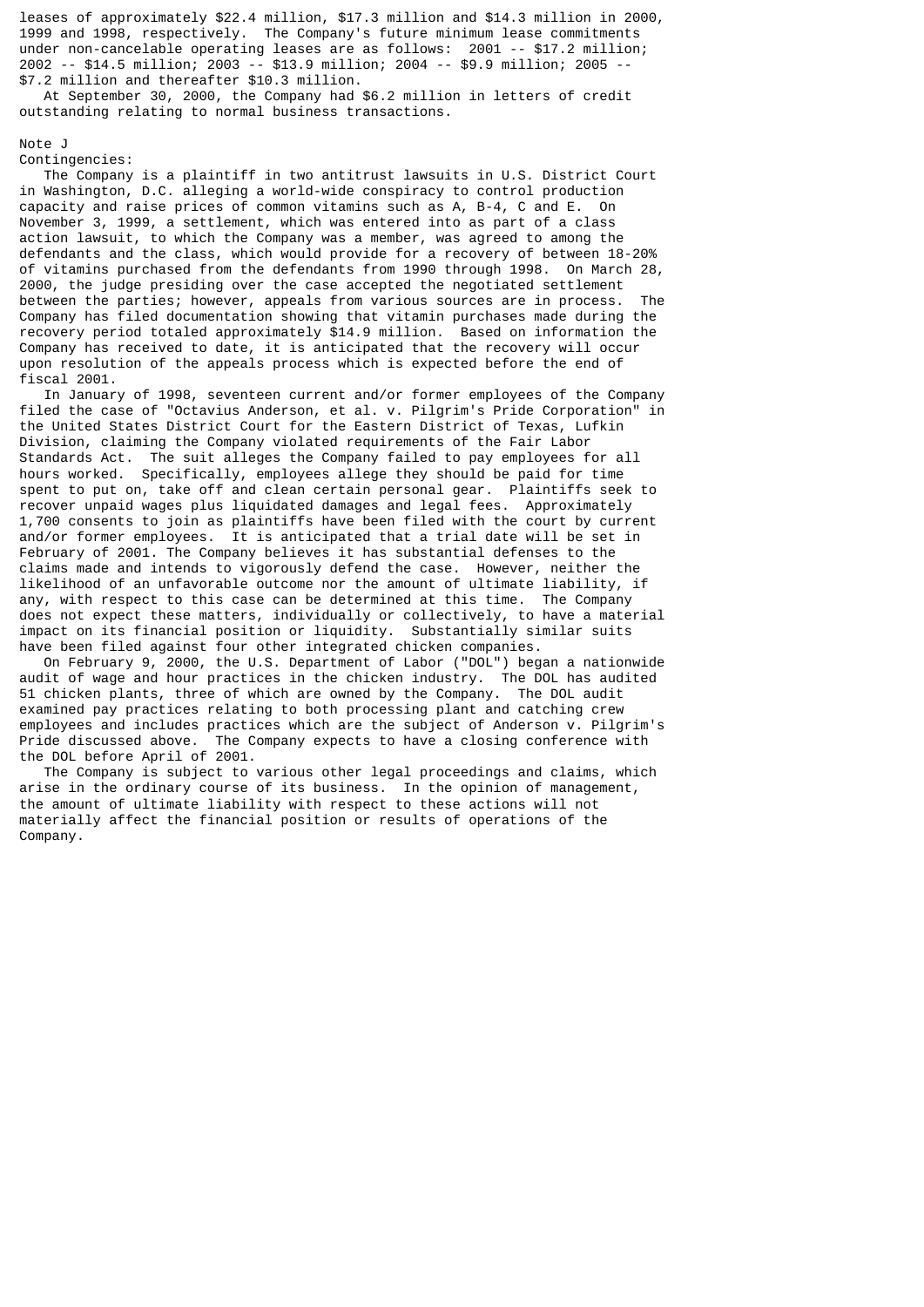Business Segments: The Company operates in a single business segment as a producer of agricultural products and conducts separate operations in the United States and Mexico.

 Inter-area sales, which are not material, are accounted for at prices comparable to normal trade customer sales. Identifiable assets by geographic area are those assets which are used in the Company's operations in each area.

Information about the Company's operations in these geographic areas is as follows:

(In thousands)

Note K

|                                  | 2000        | 1999        | 1998                 |
|----------------------------------|-------------|-------------|----------------------|
|                                  | (52 weeks)  | (53 weeks)  | $(52 \text{ weeks})$ |
| Sales to unaffiliated customers: | \$1,192,077 | \$1,102,903 | \$1,053,458          |
| United States                    | 307,362     | 254,500     | 278,087              |
| Mexico                           | \$1,499,439 | \$1,357,403 | \$1,331,545          |
|                                  |             |             |                      |
| Operating income:                |             |             |                      |
| United States                    | \$          | \$          | 36,279               |
|                                  | 45,928      | 88,177      | \$                   |
| Mexico                           | 34,560      | 21,327      | 40,977               |
|                                  | \$          | 109,504     | \$                   |
|                                  | 80,488      | \$          | 77,256               |
| Long-lived assets:               |             |             |                      |
| United States                    | 310,066     | \$          | 227,273              |
|                                  | \$          | 260,456     | \$                   |
| Mexico                           | 126,384     | 116,911     | 115,632              |
|                                  | 436,450     | 377,367     | 342,905              |
|                                  | \$          | \$          | \$                   |

As of September 30, 2000, the Company had net assets in Mexico of \$187.0 million. During 2000 and 1999, revenue from one customer represented 13.5% and 13.9%, respectively, of Consolidated Net Sales.

Note L

| Quarterly Results (Unaudited)         |                 |                 |                  |                |                               |
|---------------------------------------|-----------------|-----------------|------------------|----------------|-------------------------------|
| (In thousands, except per share data) |                 |                 |                  |                | Year ended September 30, 2000 |
|                                       | First           | Second          | Third            | Fourth         | Fiscal Year                   |
|                                       | Quarter         | Quarter(a)      | Quarter Quarter  |                |                               |
| Net sales                             | \$354,825       | \$373,260       | \$391,979        | \$379,375      | \$1,499,439                   |
| Gross profit                          | 45,477          | 34,029          | 46,665           | 39,657         | 165,828                       |
| Operating income                      | 25,222          | 13,282          | 26,349           | 15,635         | 80,488                        |
| Net Income                            | 14,858          | 9,023           | 17,144           | 11,319         | 52,344                        |
| Per Share:                            |                 |                 |                  |                |                               |
| Net income                            | .36             | .22             | . 41             | . 28           | 1.27                          |
| Cash dividends                        | .015            | .015            | .015             | .015           | .06                           |
| Market price:                         |                 |                 |                  |                |                               |
| Class B common stock                  |                 |                 |                  |                |                               |
| High                                  | 9               | $8\,9/16$       | $8\frac{5}{16}$  | 713/16         | 9                             |
| Low                                   | $6 \frac{1}{4}$ | $6 \frac{1}{4}$ | $6 \frac{3}{4}$  | $6\frac{5}{8}$ | $6 \frac{1}{4}$               |
| Class A common stock                  |                 |                 |                  |                |                               |
| High                                  |                 | $6\frac{5}{8}$  | 6 1/8            | $5\;11/16$     |                               |
| Low                                   | $4\,5/8$        | $4 \frac{1}{2}$ | $4 \frac{1}{16}$ | 4 13/16        | 41/16                         |

| (In thousands, except per sahre data) |                     |                   | Year ended October 2, 1999 |                   |             |
|---------------------------------------|---------------------|-------------------|----------------------------|-------------------|-------------|
|                                       | First<br>Quarter(b) | Second<br>Quarter | Third<br>Quarter           | Fourth<br>Quarter | Fiscal Year |
| Net Sales                             | \$336,088           | \$329,894         | \$344,160                  | \$347,261         | \$1,357,403 |
| Gross profit                          | 43,901              | 46,262            | 49,415                     | 46,130            | 185,708     |
| Operating income                      | 26,186              | 25,292            | 29,212                     | 28,814            | 109,504     |
| Net income                            | 15,920              | 14,580            | 18,317                     | 16,436            | 65,253      |
| Per Share (c)                         |                     |                   |                            |                   |             |
| Net income                            | .39                 | .35               | .44                        | .40               | 1.58        |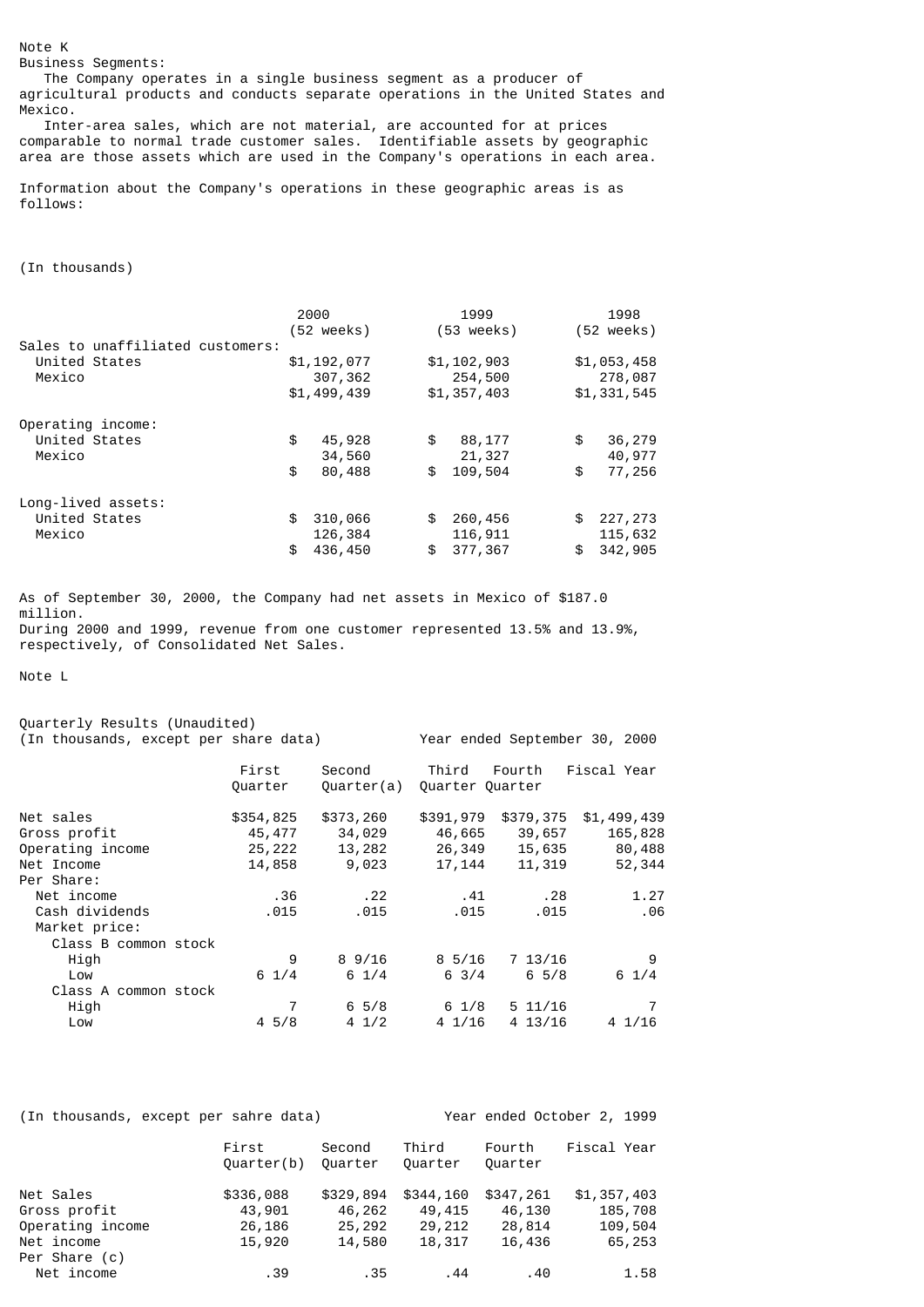| Cash dividends<br>Market price: | .01        | .01    | .01  | .015             | .045             |
|---------------------------------|------------|--------|------|------------------|------------------|
| Class B common stock            |            |        |      |                  |                  |
| High                            | 16 11/16   | 15 7/8 | 20   | $16\;\;5/16$     | 20               |
| Low                             | $11\,5/16$ | 109/16 | 97/8 | $6 \frac{1}{4}$  | $6 \frac{1}{4}$  |
| Class A common stock            |            |        |      |                  |                  |
| High                            | n/a        | n/a    | n/a  | $14 \frac{3}{4}$ | $14 \frac{3}{4}$ |
| Low                             | n/a        | n/a    | n/a  | $4\,5/8$         | 45/8             |

(a) The second quarter of 2000 includes a \$5.8 million write-off of accounts receivable from AmeriServe, which filed bankruptcy on January 31, 2000.

(b) The first quarter of 1999 includes 14 weeks.

(c) Per share amounts prior to 2000 have been restated to give effect to a stock dividend issued on July 30, 1999. See Note F of the Consoldiated Financial Statements of the Company.

# PILGIRM'S PRIDE CORPORATION AND SUBSIDIARIES SCHEDULE II-VALUATION AND QUALIFYING ACCOUNTS

| Col. A      | Col. B                                    | Col. C<br>ADDITIONS |                                          | Col. D                           | Col. F  |
|-------------|-------------------------------------------|---------------------|------------------------------------------|----------------------------------|---------|
|             | BALANCE<br>AT BEGINNING TO COSTS TO OTHER | CHARGED             | CHARGED                                  | DEDUCTIONS<br>DESCRIBE AT END OF | BALANCE |
| DESCRIPTION | OF PFRIOD                                 |                     | AND EXPENSES ACCOUNTS<br><b>DESCRIBE</b> |                                  |         |

| Year ended September 30, 2000:<br>Reserves and alowances deducted<br>from asset accounts:<br>Allowance for doubtful                       |             |             |                                                       |  |
|-------------------------------------------------------------------------------------------------------------------------------------------|-------------|-------------|-------------------------------------------------------|--|
| accounts                                                                                                                                  | \$4,703,000 |             | $$ (611,000) \quad $ - - $ 6,000(1) \quad $4,086,000$ |  |
| Year ended October 2, 1999:<br>Reserves and allowances deducted<br>from asset accounts:<br>Allowance for doubtful<br>accounts \$3,694,000 |             | \$1,122,000 | $$ - $113,000(1) $4,703,000$                          |  |
|                                                                                                                                           |             |             |                                                       |  |
| Year ended September 26, 1998:                                                                                                            |             |             |                                                       |  |
| Reserves and allowances deducted                                                                                                          |             |             |                                                       |  |
| from asset accounts:                                                                                                                      |             |             |                                                       |  |
| Allowance from doubtful                                                                                                                   |             |             |                                                       |  |
| accounts                                                                                                                                  | \$3,823,000 | \$          | $409,000$ \$ -- \$538,000(1) \$3,694,000              |  |

(1) Uncollectable accounts written off, net of recoveries.

 $(2)$  The increase in the 1999 reserve accounts is primarily due to an increase in sales of prepared foods products, which normally have longer credit terms than fresh chicken sales.

### EXHIBIT 12 PILGIRM'S PRIDE CORPORATION COMPUTATION OF RATIO OF EARNINGS TO FIXED CHARGES

|                                                 |                   | YEAR ENDED |           |          |                                                                            |          |  |
|-------------------------------------------------|-------------------|------------|-----------|----------|----------------------------------------------------------------------------|----------|--|
|                                                 | 2000              |            | 1999      | 1998     | September 30, October 2, September 26, September 27, September 28,<br>1997 | 1996     |  |
|                                                 |                   |            |           |          | (amounts in thousands, except ratio)                                       |          |  |
| EARNINGS                                        |                   |            |           |          |                                                                            |          |  |
| Income before income taxes<br>and extraordinary |                   |            |           |          |                                                                            |          |  |
| charge                                          | \$62,786          |            | \$90,904  | \$56,522 | \$43,824                                                                   | \$<br>47 |  |
| Add: Total fixed charges                        |                   |            |           |          |                                                                            |          |  |
| (see below)                                     | 29,168            |            | 26,706    | 27,987   | 27,647                                                                     | 26,788   |  |
| Interest<br>Less:                               | Capitalized 3,313 |            | 2,032     | 1,675    | 502                                                                        | 1,250    |  |
|                                                 |                   |            |           |          |                                                                            |          |  |
| Total<br>Earnings                               | \$88,641          |            | \$115,578 | \$82,834 | \$70,969                                                                   | \$25,585 |  |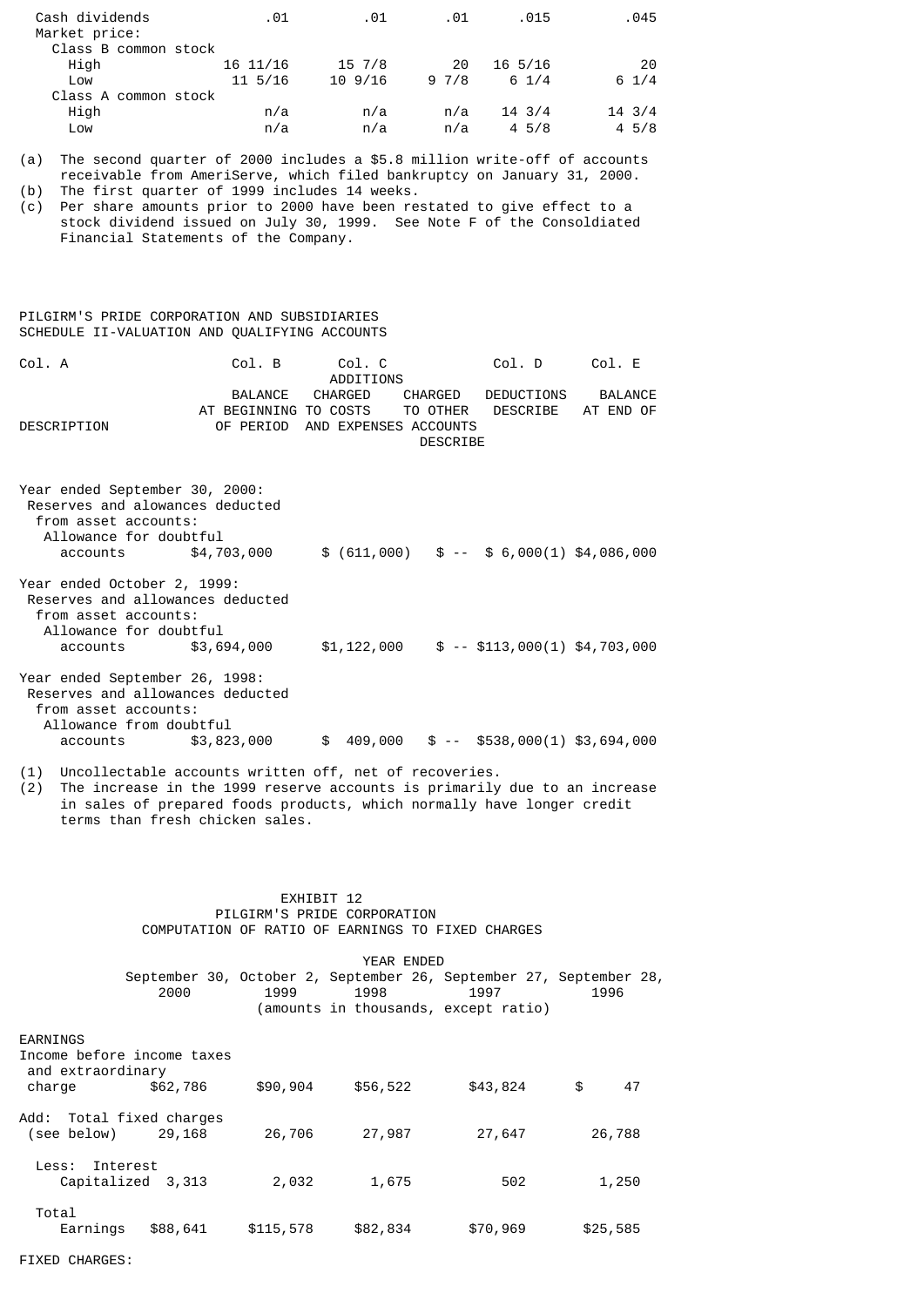| Interest (1) \$21,712                                          |          | \$20,889 | \$23,239 | \$23,889 | \$24,423 |
|----------------------------------------------------------------|----------|----------|----------|----------|----------|
| Portion of rental expense<br>representative of the<br>interest |          |          |          |          |          |
| factor                                                         | 7,456    | 5,817    | 4,748    | 3,758    | 3,365    |
| Total fixed<br>charges                                         | \$29,168 | \$26,706 | \$27,987 | \$27,647 | \$26,788 |
| Ratio of earnings to<br>fixed charges                          | 3.04     | 4.33     | 2.96     | 2.57     |          |
| Coverage<br>deficiency                                         |          |          |          |          | \$1,203  |

(1) Interest includes amortization of capitalized financing fees.

# EXHIBIT 22-SUBSIDIARIES OF REGISTRANT

- 1. AVICOLA PILGRIM'S PRIDE DE MEXICO, S.A. DE C.V.<br>2. COMPANIA INCUBADORA HIDALGO, S.A. DE C.V.
- 2. COMPANIA INCUBADORA HIDALGO, S.A. DE C.V.
- 3. INMOBILIARIA AVICOLA PILGRIM'S PRIDE, S. DE R.L. DE C.V.
- 4. PILGRIM'S PRIDE, S.A. DE C.V.
- 5. GALLINA PESADA S.A. DE C.V.
- 6. PILGRIM'S PRIDE FUNDING CORPORATION
- 7. PILGRIM'S PRIDE INTERNATIONAL, INC.
- 8. PPC OF DELAWARE BUSINESS TRUST
- 9. PPC MARKETING, LTD.<br>10. PILGRIM'S PRIDE AFF
- PILGRIM'S PRIDE AFFORDABLE HOUSING CORPORATION

EXHIBIT 23

### CONSENT OF INDEPENDENT AUDITORS

We consent to the incorporation by reference in the Registration Statements (Form S-8 No. 3-12043 and Form S-3 No. 333-84861) of Pilgrim's Pride Corporation, and in the related Prospectuses, of our report dated October 30, 2000, except for the second paragraph of Note C, which is dated November 16, 2000, with respect to the consoldiated financial statments and schedule of Pilgrim's Pride Corporation included in this Annual Report (Form 10-K) for the year ended September 30, 2000.

ERNST & YOUNG LLP

Dallas, Texas November 16, 2000